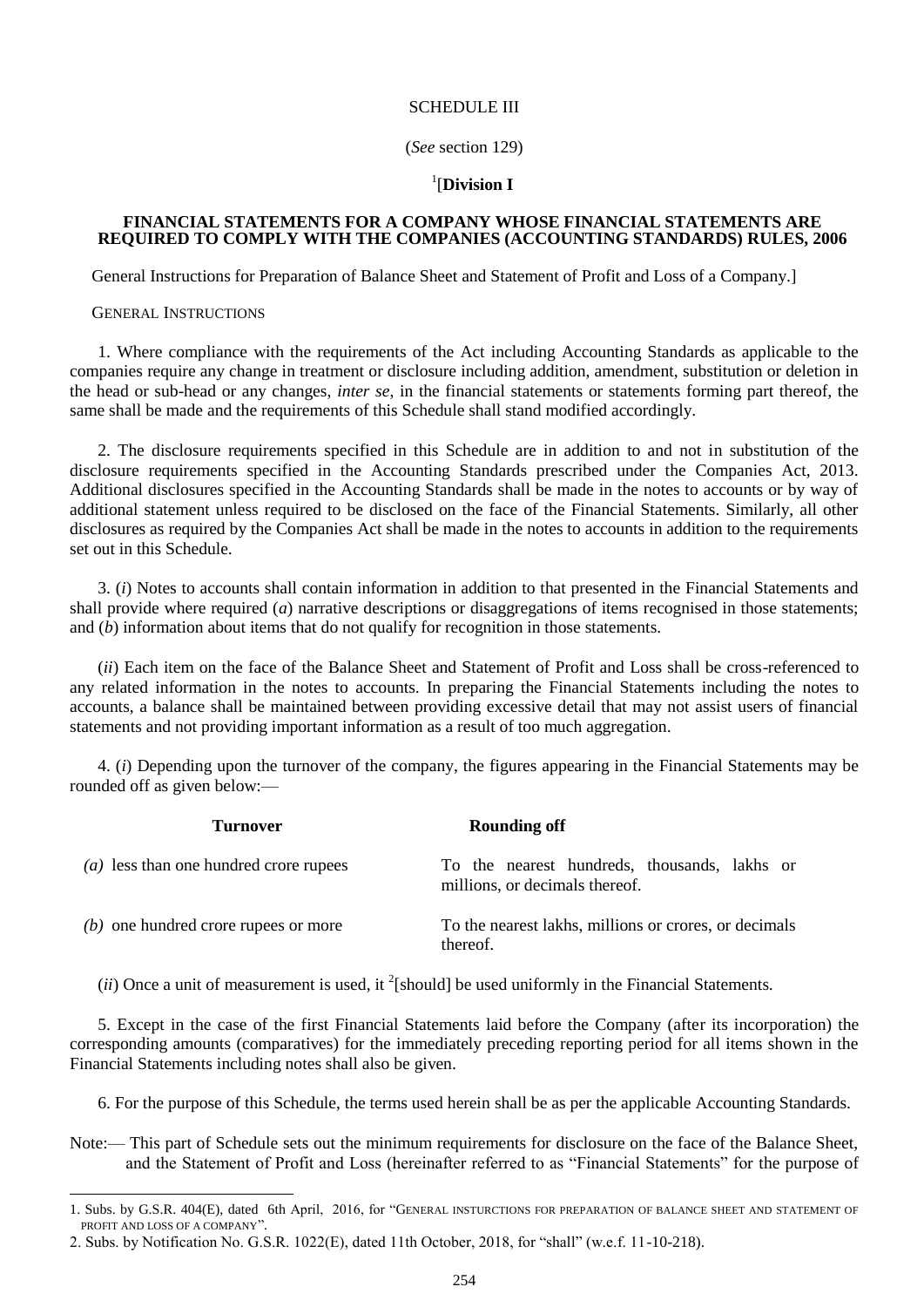this Schedule) and Notes. Line items, sub-line items and sub-totals shall be presented as an addition or substitution on the face of the Financial Statements when such presentation is relevant to an understanding of the company's financial position or performance or to cater to industry/sector-specific disclosure requirements or when required for compliance with the amendments to the Companies Act or under the Accounting Standards.

# **PART I — BALANCE SHEET**

(Rupees in…………)

|    | Particulars                                                                                                                                                                                                                                     | Note<br>No.    | Figures as at the<br>end of current | Figures as at the end<br>of the previous |  |
|----|-------------------------------------------------------------------------------------------------------------------------------------------------------------------------------------------------------------------------------------------------|----------------|-------------------------------------|------------------------------------------|--|
|    |                                                                                                                                                                                                                                                 |                | reporting period                    | reporting period                         |  |
|    | 1                                                                                                                                                                                                                                               | $\overline{2}$ | 3                                   | 4                                        |  |
| I. | <b>EQUITY AND LIABILITIES</b>                                                                                                                                                                                                                   |                |                                     |                                          |  |
|    | (1) Shareholders' funds                                                                                                                                                                                                                         |                |                                     |                                          |  |
|    | $(a)$ Share capital                                                                                                                                                                                                                             |                |                                     |                                          |  |
|    | $(b)$ Reserves and surplus                                                                                                                                                                                                                      |                |                                     |                                          |  |
|    | $(c)$ Money received against share<br>warrants                                                                                                                                                                                                  |                |                                     |                                          |  |
|    | (2) Share application money pending<br>allotment                                                                                                                                                                                                |                |                                     |                                          |  |
|    | (3) Non-current liabilities                                                                                                                                                                                                                     |                |                                     |                                          |  |
|    | $(a)$ Long-term borrowings                                                                                                                                                                                                                      |                |                                     |                                          |  |
|    | $(b)$ Deferred tax liabilities (Net)                                                                                                                                                                                                            |                |                                     |                                          |  |
|    | $(c)$ Other Long-term liabilities                                                                                                                                                                                                               |                |                                     |                                          |  |
|    | $(d)$ Long-term provisions                                                                                                                                                                                                                      |                |                                     |                                          |  |
|    | (4) Current liabilities                                                                                                                                                                                                                         |                |                                     |                                          |  |
|    | $(a)$ Short-term borrowings                                                                                                                                                                                                                     |                |                                     |                                          |  |
|    | $\int$ [( <i>b</i> ) Trade payables<br>(A) total outstanding dues of<br>micro<br>enterprises<br>small<br>and<br>enterprises; and<br>(B) total outstanding dues of<br>creditors<br>other<br>than<br>micro<br>enterprises and small enterprises.] |                |                                     |                                          |  |
|    | $(c)$ Other current liabilities                                                                                                                                                                                                                 |                |                                     |                                          |  |
|    | $(d)$ Short-term provisions<br><b>TOTAL</b>                                                                                                                                                                                                     |                |                                     |                                          |  |

-

<sup>1.</sup> Subs. by Notification No. G.S.R. 679(E), dated 4th September 2015, for "(b) Trade payables" (w.e.f. 4-9-2015).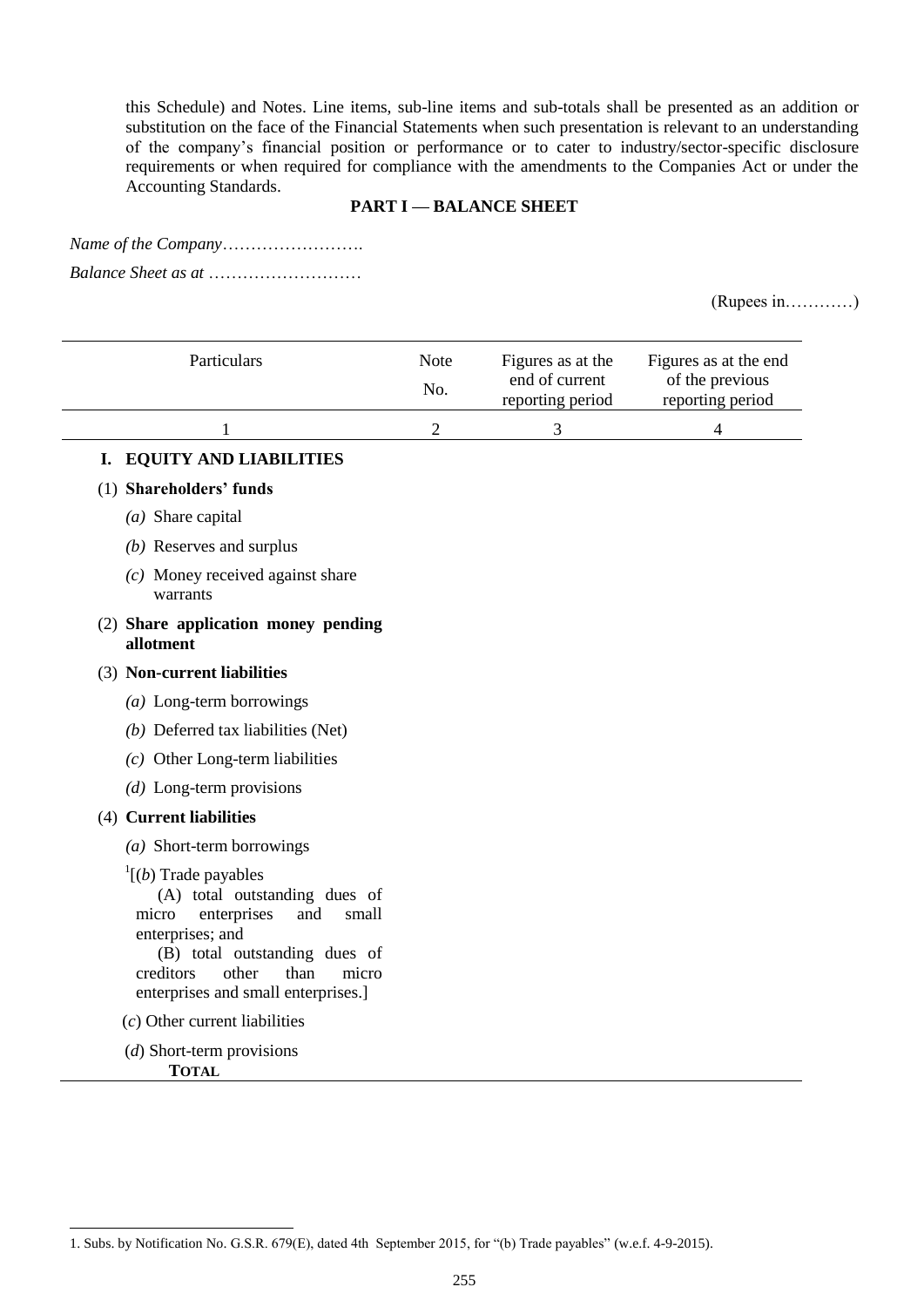# **II. ASSETS**

## **Non-current assets**

- $(1)$   $(a)$  <sup>1</sup>[Property, Plant and Equipment]
	- *(i)* Tangible assets
	- *(ii)* Intangible assets
	- *(iii)*Capital work-in-progress
	- *(iv)* Intangible assets under development
- *(b)* Non-current investments
- *(c)* Deferred tax assets (net)
- *(d)* Long-term loans and advances
- *(e)* Other non-current assets

## (2) **Current assets**

- *(a)* Current investments
- *(b)* Inventories
- *(c)* Trade receivables
- *(d)* Cash and cash equivalents
- *(e)* Short-term loans and advances
- *(f)* Other current assets

## **TOTAL**

## *See* **accompanying notes to the Financial Statements.**

## *Notes*

-

# **GENERAL INSTRUCTIONS FOR PREPARATION OF BALANCE SHEET**

1. An asset shall be classified as current when it satisfies any of the following criteria:—

(*a*) it is expected to be realised in, or is intended for sale or consumption in, the company's normal operating cycle;

(*b*) it is held primarily for the purpose of being traded;

(*c*) it is expected to be realised within twelve months after the reporting date; or

(*d*) it is cash or cash equivalent unless it is restricted from being exchanged or used to settle a liability for at least twelve months after the reporting date.

All other assets shall be classified as non-current.

2. An operating cycle is the time between the acquisition of assets for processing and their realisation in cash or cash equivalents. Where the normal operating cycle cannot be identified, it is assumed to have a duration of twelve months.

3. A liability shall be classified as current when it satisfies any of the following criteria:—

(*a*) it is expected to be settled in the company's normal operating cycle;

<sup>1.</sup> Subs. by Notification No. G.S.R. 1022(E), dated 11th October, 2018, for "Fixed assets" (w.e.f. 11-10-2018).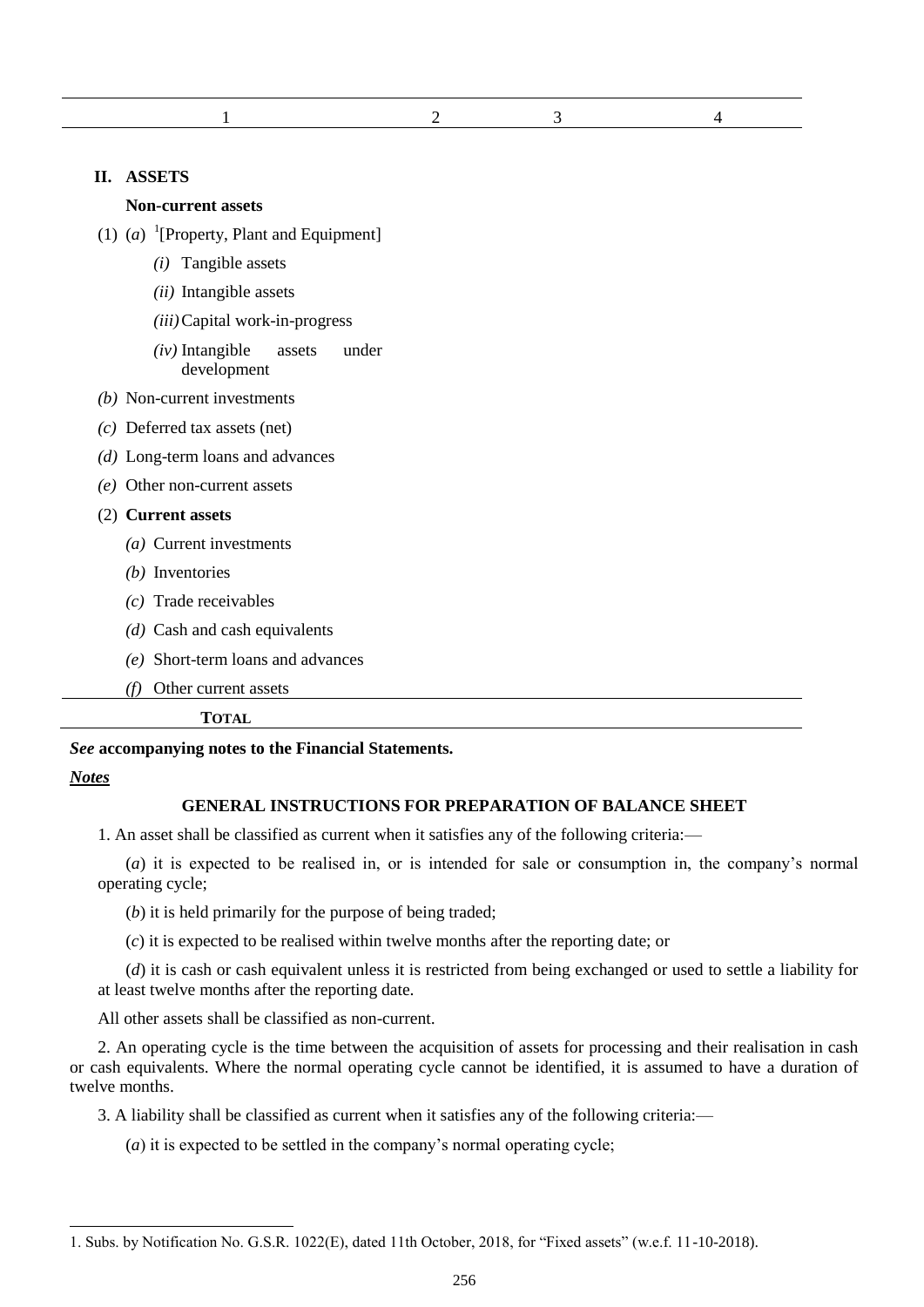(*b*) it is held primarily for the purpose of being traded;

(*c*) it is due to be settled within twelve months after the reporting date; or

(*d*) the company does not have an unconditional right to defer settlement of the liability for at least twelve months after the reporting date. Terms of a liability that could, at the option of the counterparty, result in its settlement by the issue of equity instruments do not affect its classification.

All other liabilities shall be classified as non-current.

4. A receivable shall be classified as a "trade receivable" if it is in respect of the amount due on account of goods sold or services rendered in the normal course of business.

5. A payable shall be classified as a "trade payable" if it is in respect of the amount due on account of goods purchased or services received in the normal course of business.

6. A company shall disclose the following in the notes to accounts.

### **A. Share Capital**

For each class of share capital (different classes of preference shares to be treated separately):

(*a*) the number and amount of shares authorised;

- (*b*) the number of shares issued, subscribed and fully paid, and subscribed but not fully paid;
- (*c*) par value per share;

(*d*) a reconciliation of the number of shares outstanding at the beginning and at the end of the reporting period;

(*e*) the rights, preferences and restrictions attaching to each class of shares including restrictions on the distribution of dividends and the repayment of capital;

(*f*) shares in respect of each class in the company held by its holding company or its ultimate holding company including shares held by or by subsidiaries or associates of the holding company or the ultimate holding company in aggregate;

(*g*) shares in the company held by each shareholder holding more than 5 per cent. shares specifying the number of shares held;

(*h*) shares reserved for issue under options and contracts/commitments for the sale of shares/disinvestment, including the terms and amounts;

(*i*) for the period of five years immediately preceding the date as at which the Balance Sheet is prepared:

(A) Aggregate number and class of shares allotted as fully paid-up pursuant to contract (s) without payment being received in cash.

(B) Aggregate number and class of shares allotted as fully paid-up by way of bonus shares.

(C) Aggregate number and class of shares bought back.

(*j*) terms of any securities convertible into equity/preference shares issued along with the earliest date of conversion in descending order starting from the farthest such date;

(*k*) calls unpaid (showing aggregate value of calls unpaid by directors and officers);

(*l*) forfeited shares (amount originally paid-up).

### **B. Reserves and Surplus**

(*i*) Reserves and Surplus shall be classified as:

(*a*) Capital Reserves;

-

- (*b*) Capital Redemption Reserve;
- $(c)$  Securities Premium<sup>1\*\*\*</sup>;

<sup>1.</sup> The word "Reserve" omitted by Notification No. G.S.R.1022(E), dated 11th October, 2018 (w.e.f. 11-10-2018).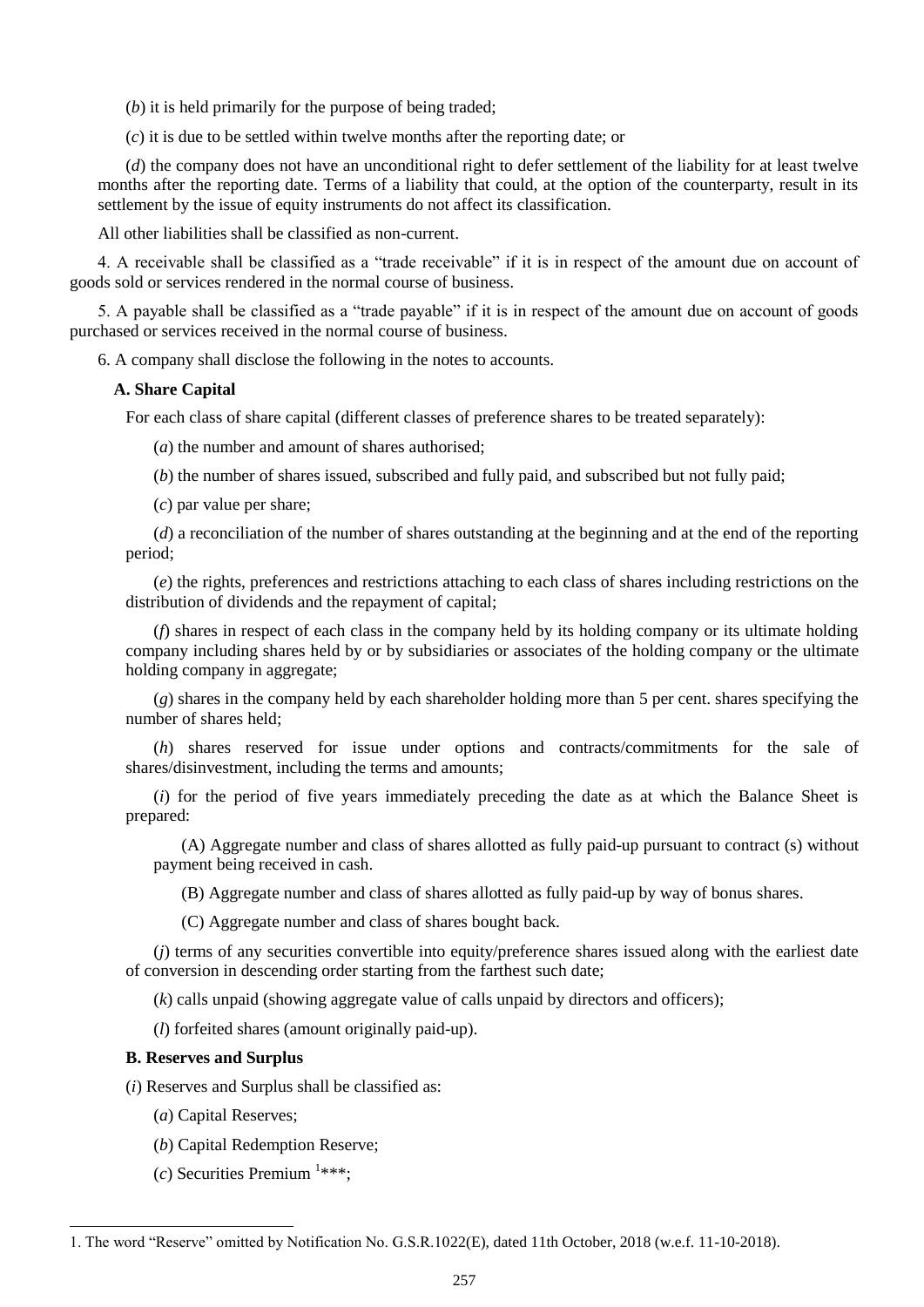- (*d*) Debenture Redemption Reserve;
- (*e*) Revaluation Reserve;
- (*f*) Share Options Outstanding Account;

(*g*) Other Reserves–(specify the nature and purpose of each reserve and the amount in respect thereof);

(*h*) Surplus *i.e*., balance in Statement of Profit and Loss disclosing allocations and appropriations such as dividend, bonus shares and transfer to/ from reserves, etc.;

(Additions and deductions since last balance sheet to be shown under each of the specified heads);

(*ii*) A reserve specifically represented by earmarked investments shall be termed as a "fund".

(*iii*) Debit balance of statement of profit and loss shall be shown as a negative figure under the head ―Surplus‖. Similarly, the balance of ―Reserves and Surplus‖, after adjusting negative balance of surplus, if any, shall be shown under the head "Reserves and Surplus" even if the resulting figure is in the negative.

## **C. Long-Term Borrowings**

(*i*) Long-term borrowings shall be classified as:

- (*a*) Bonds/debentures;
- (*b*) Term loans:
	- (A) from banks.
	- (B) from other parties.
- (*c*) Deferred payment liabilities;
- (*d*) Deposits;
- (*e*) Loans and advances from related parties;
- (*f*) Long term maturities of finance lease obligations;
- (*g*) Other loans and advances (specify nature).

(*ii*) Borrowings shall further be sub-classified as secured and unsecured. Nature of security shall be specified separately in each case.

(*iii*) Where loans have been guaranteed by directors or others, the aggregate amount of such loans under each head shall be disclosed.

(*iv*) Bonds/debentures (along with the rate of interest and particulars of redemption or conversion, as the case may be) shall be stated in descending order of maturity or conversion, starting from farthest redemption or conversion date, as the case may be. Where bonds/debentures are redeemable by instalments, the date of maturity for this purpose must be reckoned as the date on which the first instalment becomes due.

(*v*) Particulars of any redeemed bonds/debentures which the company has power to reissue shall be disclosed.

(*vi*) Terms of repayment of term loans and other loans shall be stated.

(*vii*) Period and amount of continuing default as on the balance sheet date in repayment of loans and interest, shall be specified separately in each case.

## **D. Other Long-term Liabilities**

Other Long-term Liabilities shall be classified as: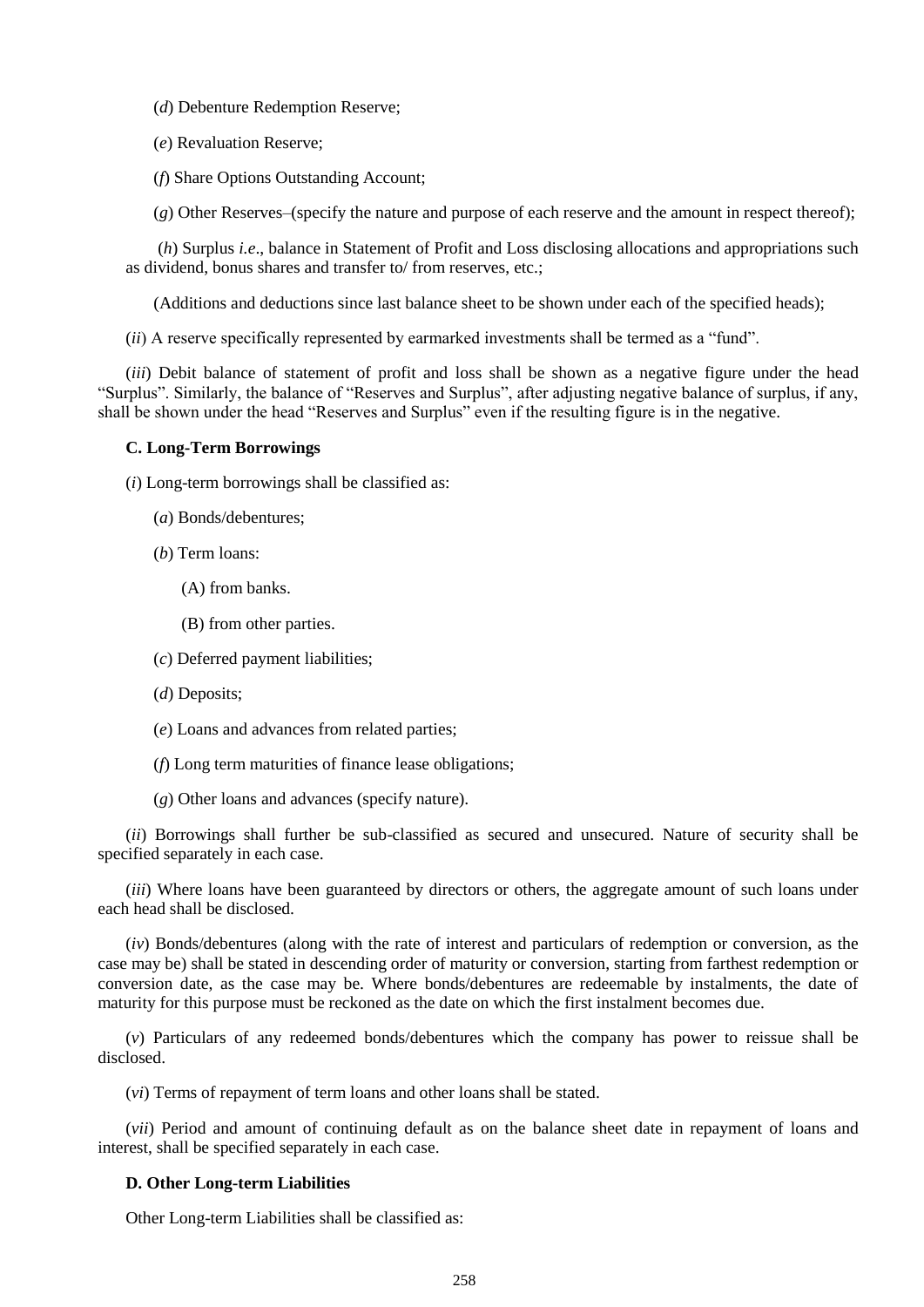- (*a*) Trade payables;
- (*b*) Others.

## **E. Long-term provisions**

The amounts shall be classified as:

- (*a*) Provision for employee benefits;
- (*b*) Others (specify nature).

## **F. Short-term borrowings**

- (*i*) Short-term borrowings shall be classified as:
	- (*a*) Loans repayable on demand;
		- (A) from banks.
		- (B) from other parties.
	- (*b*) Loans and advances from related parties;
	- (*c*) Deposits;
	- (*d*) Other loans and advances (specify nature).

(*ii*) Borrowings shall further be sub-classified as secured and unsecured. Nature of security shall be specified separately in each case.

(*iii*) Where loans have been guaranteed by directors or others, the aggregate amount of such loans under each head shall be disclosed.

(*iv*) Period and amount of default as on the balance sheet date in repayment of loans and interest, shall be specified separately in each case.

# 1 [**FA. Trade Payable**:—

The following details relating to Micro, Small and Medium Enterprises shall be disclosed in the notes:

(*a*) the principal amount and the interest due thereon (to be shown separately) remaining unpaid to any supplier at the end of each accounting year;

(*b*) the amount of interest paid by the buyer in terms of section 16 of the Micro, Small and Medium Enterprises Development Act, 2006 (7 of 2006), along with the amount of the payment made to the supplier beyond the appointed day during each accounding year;

(*c*) the amount of interest due and payable for the period of delay in making payment (which have been paid but beyond the appointed day during the year) but without adding the interest specified under the Micro, Small and Medium Enterprises Development Act, 2006;

(*d*) the amount of interest accrued and remaining unpaid at the end of each accounting year; and

(*e*) the amount of further interest remaining due and payable even in the succeeding years, until such date when the interest dues above are actually paid to the small enterprise, for the purpose of disallowance of a deductible expenditure under section 23 of the Micro, Small and Medium Enterprises Development Act, 2006;

*Explanation*.-The terms 'appointed day', 'buyer', 'enterprise', 'micro enterprise', 'small enterprise' and 'supplier', shall have the same meaning assigned to those under clauses (b), (d), (e), (h), (m) and (n) respectively of section 2 of the Micro, Small and Medium Enterprises Development Act, 2006.]

# **G. Other current liabilities**

-

The amounts shall be classified as:

- (*a*) Current maturities of long-term debt;
- (*b*) Current maturities of finance lease obligations;
- (*c*) Interest accrued but not due on borrowings;

<sup>1.</sup> Ins. by Notification No. G.S.R. 679(E), dated 4th September, 2015 (w.e.f. 4-9-2015).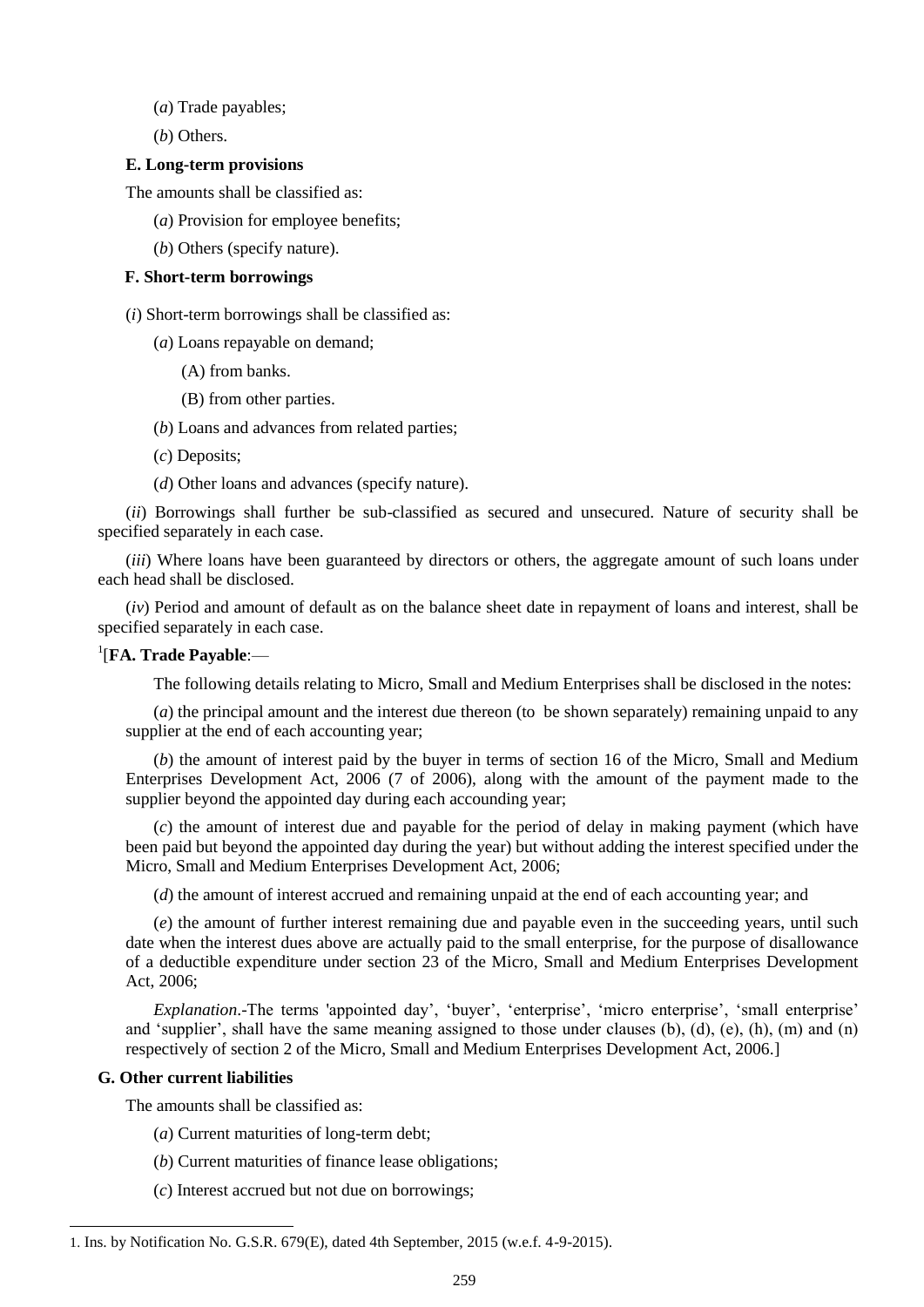- (*d*) Interest accrued and due on borrowings;
- (*e*) Income received in advance;
- (*f*) Unpaid dividends;

(*g*) Application money received for allotment of securities and due for refund and interest accrued thereon. Share application money includes advances towards allotment of share capital. The terms and conditions including the number of shares proposed to be issued, the amount of premium, if any, and the period before which shares shall be allotted shall be disclosed. It shall also be disclosed whether the company has sufficient authorised capital to cover the share capital amount resulting from allotment of shares out of such share application money. Further, the period for which the share application money has been pending beyond the period for allotment as mentioned in the document inviting application for shares along with the reason for such share application money being pending shall be disclosed. Share application money not exceeding the issued capital and to the extent not refundable shall be shown under the head Equity and share application money to the extent refundable, *i.e.*, the amount in excess of subscription or in case the requirements of minimum subscription are not met, shall be separately shown under "Other" current liabilities";

- (*h*) Unpaid matured deposits and interest accrued thereon;
- (*i*) Unpaid matured debentures and interest accrued thereon;
- (*j*) Other payables (specify nature).

## **H. Short-term provisions**

The amounts shall be classified as:

- (*a*) Provision for employee benefits.
- (*b*) Others (specify nature).

## **I. Tangible assets**

(*i*) Classification shall be given as:

- (*a*) Land;
- (*b*) Buildings;
- (*c*) Plant and Equipment;
- (*d*) Furniture and Fixtures;
- (*e*) Vehicles;
- (*f*) Office equipment;
- (*g*) Others (specify nature).

(*ii*) Assets under lease shall be separately specified under each class of asset.

(*iii*) A reconciliation of the gross and net carrying amounts of each class of assets at the beginning and end of the reporting period showing additions, disposals, acquisitions through business combinations and other adjustments and the related depreciation and impairment losses/reversals shall be disclosed separately.

(*iv*) Where sums have been written-off on a reduction of capital or revaluation of assets or where sums have been added on revaluation of assets, every balance sheet subsequent to date of such write-off, or addition shall show the reduced or increased figures as applicable and shall by way of a note also show the amount of the reduction or increase as applicable together with the date thereof for the first five years subsequent to the date of such reduction or increase.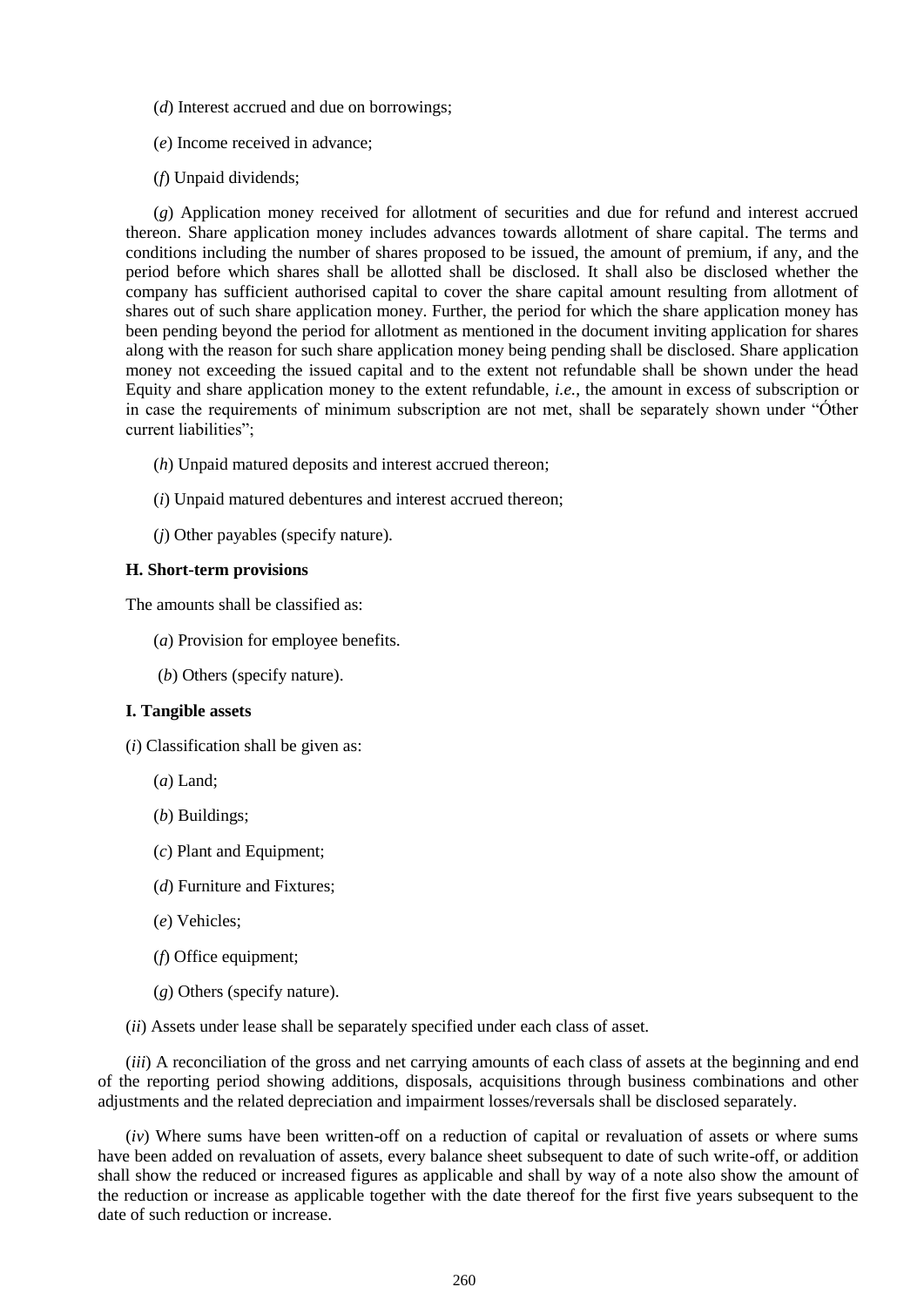## **J. Intangible assets**

- (*i*) Classification shall be given as:
	- (*a*) Goodwill;
	- (*b*) Brands /trademarks;
	- (*c*) Computer software;
	- (*d*) Mastheads and publishing titles;
	- (*e*) Mining rights;
	- (*f*) Copyrights, and patents and other intellectual property rights, services and operating rights;
	- (*g*) Recipes, formulae, models, designs and prototypes;
	- (*h*) Licences and franchise;
	- (*i*) Others (specify nature).

(*ii*) A reconciliation of the gross and net carrying amounts of each class of assets at the beginning and end of the reporting period showing additions, disposals, acquisitions through business combinations and other adjustments and the related amortization and impairment losses/reversals shall be disclosed separately.

(*iii*) Where sums have been written-off on a reduction of capital or revaluation of assets or where sums have been added on revaluation of assets, every balance sheet subsequent to date of such write-off, or addition shall show the reduced or increased figures as applicable and shall by way of a note also show the amount of the reduction or increase as applicable together with the date thereof for the first five years subsequent to the date of such reduction or increase.

## **K. Non-current investments**

(*i*) Non-current investments shall be classified as trade investments and other investments and further classified as:

- (*a*) Investment property;
- (*b*) Investments in Equity Instruments;
- (*c*) Investments in preference shares;
- (*d*) Investments in Government or trust securities;
- (*e*) Investments in debentures or bonds;
- (*f*) Investments in Mutual Funds;
- (*g*) Investments in partnership firms;
- (*h*) Other non-current investments (specify nature).

Under each classification, details shall be given of names of the bodies corporate indicating separately whether such bodies are (*i*) subsidiaries, (*ii*) associates,(*iii*) joint ventures, or (*iv*) controlled special purpose entities in whom investments have been made and the nature and extent of the investment so made in each such body corporate (showing separately investments which are partly-paid). In regard to investments in the capital of partnership firms, the names of the firms (with the names of all their partners, total capital and the shares of each partner) shall be given.

(*ii*) Investments carried at other than at cost should be separately stated specifying the basis for valuation thereof;

- (*iii*) The following shall also be disclosed:
	- (*a*) Aggregate amount of quoted investments and market value thereof;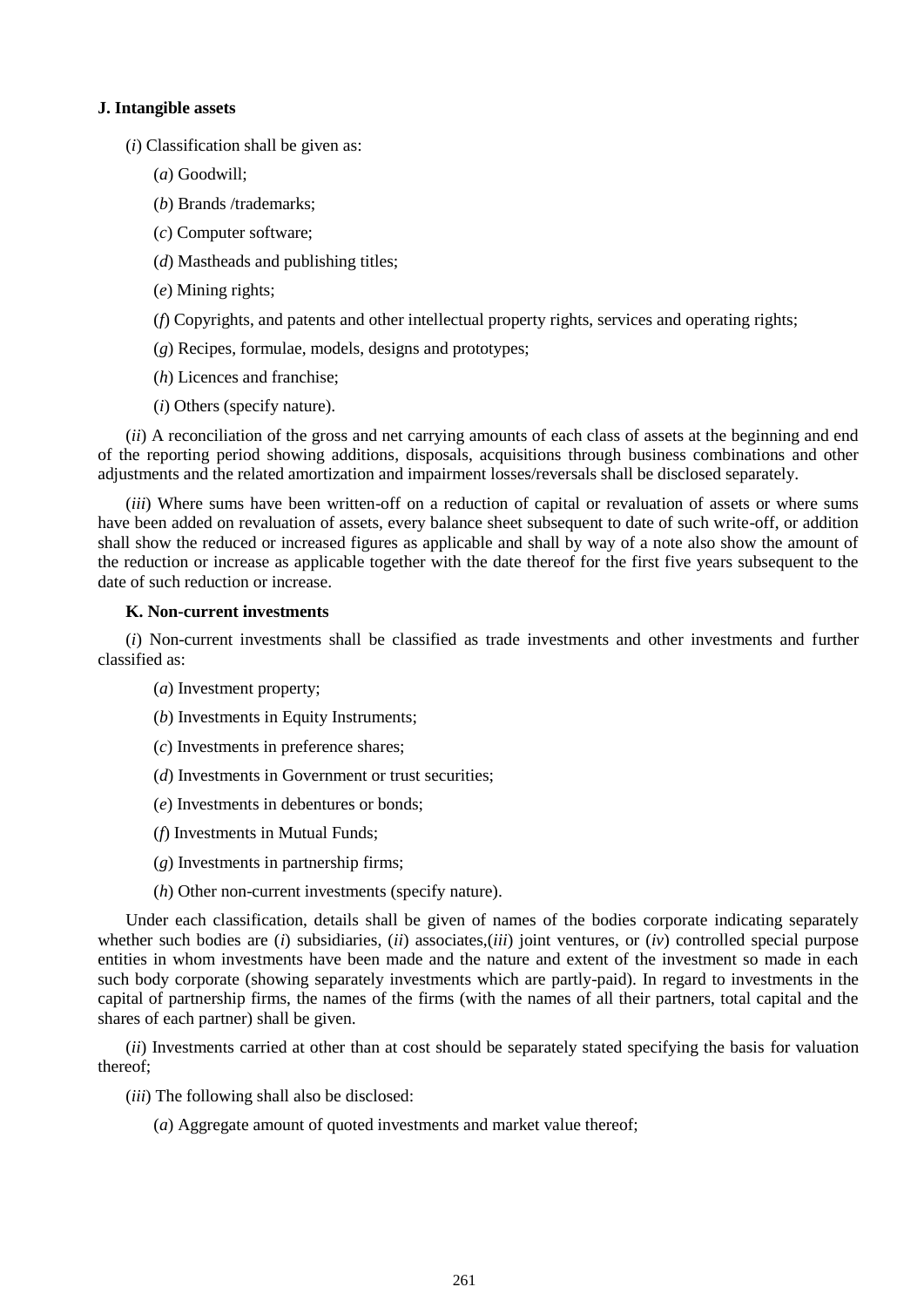- (*b*) Aggregate amount of unquoted investments;
- (*c*) Aggregate provision for diminution in value of investments.

## **L. Long-term loans and advances**

(*i*) Long-term loans and advances shall be classified as:

- (*a*) Capital Advances;
- (*b*) Security Deposits;
- (*c*) Loans and advances to related parties (giving details thereof);
- (*d*) Other loans and advances (specify nature).

(*ii*) The above shall also be separately sub-classified as:

- (*a*) Secured, considered good;
- (*b*) Unsecured, considered good;
- (*c*) Doubtful.

(*iii*) Allowance for bad and doubtful loans and advances shall be disclosed under the relevant heads separately.

(*iv*) Loans and advances due by directors or other officers of the company or any of them either severally or jointly with any other persons or amounts due by firms or private companies respectively in which any director is a partner or a director or a member should be separately stated.

## **M. Other non-current assets**

Other non-current assets shall be classified as:

- (*i*) Long-term Trade Receivables (including trade receivables on deferred credit terms);
- (*ii*) Others (specify nature);
- (*iii*) Long term Trade Receivables, shall be sub-classified as:
	- (*A*) (a) Secured, considered good;
	- (*B*) Unsecured, considered good;
	- (*C*) Doubtful.

(*b*) Allowance for bad and doubtful debts shall be disclosed under the relevant heads separately.

(*c*) Debts due by directors or other officers of the company or any of them either severally or jointly with any other person or debts due by firms or private companies respectively in which any director is a partner or a director or a member should be separately stated.

# **N. Current Investments**

(*i*) Current investments shall be classified as:

- (*a*) Investments in Equity Instruments;
- (*b*) Investments in Preference Shares;
- (*c*) Investments in Government or trust securities;
- (*d*) Investments in debentures or bonds;
- (*e*) Investments in Mutual Funds;
- (*f*) Investments in partnership firms;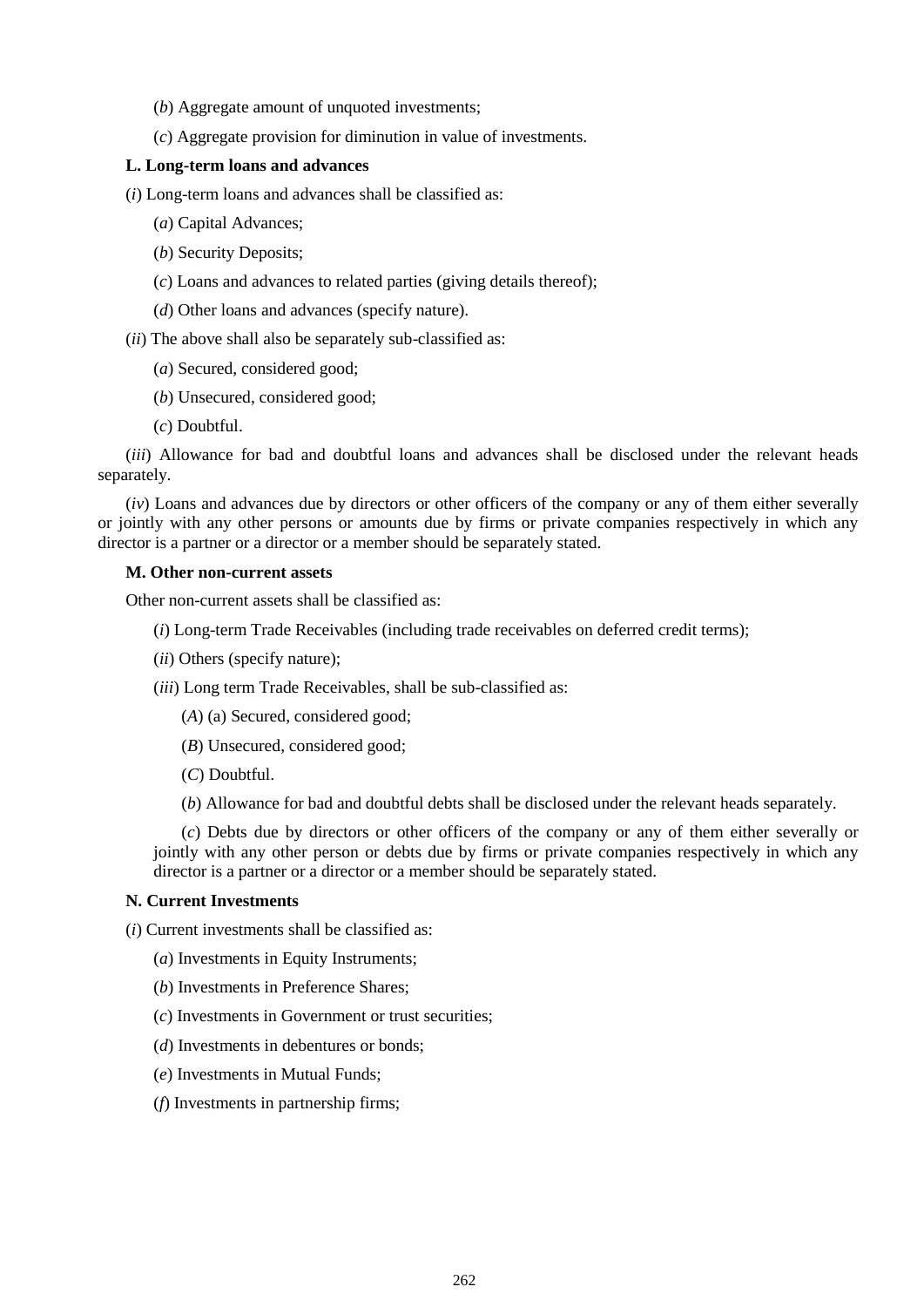(*g*) Other investments (specify nature).

Under each classification, details shall be given of names of the bodies corporate [indicating separately whether such bodies are: (*i*) subsidiaries, (*ii*) associates, (*iii*) joint ventures, or (*iv*) controlled special purpose entities] in whom investments have been made and the nature and extent of the investment so made in each such body corporate (showing separately investments which are partly paid). In regard to investments in the capital of partnership firms, the names of the firms (with the names of all their partners, total capital and the shares of each partner) shall be given.

- (*ii*) The following shall also be disclosed:
	- (*a*) The basis of valuation of individual investments;
	- (*b*) Aggregate amount of quoted investments and market value thereof;
	- (*c*) Aggregate amount of unquoted investments;
	- (*d*) Aggregate provision made for diminution in value of investments.

## **O. Inventories**

- (*i*) Inventories shall be classified as:
	- (*a*) Raw materials;
	- (*b*) Work-in-progress;
	- (*c*) Finished goods;
	- (*d*) Stock-in-trade (in respect of goods acquired for trading);
	- (*e*) Stores and spares;
	- (*f*) Loose tools;
	- (*g*) Others (specify nature).
- (*ii*) Goods-in-transit shall be disclosed under the relevant sub-head of inventories.
- (*iii*) Mode of valuation shall be stated.

# **P. Trade Receivables**

(*i*) Aggregate amount of Trade Receivables outstanding for a period exceeding six months from the date they are due for payment should be separately stated.

- (*ii*) Trade receivables shall be sub-classified as:
	- (*a*) Secured, considered good;
	- (*b*) Unsecured, considered good;
	- (*c*) Doubtful.

(*iii*) Allowance for bad and doubtful debts shall be disclosed under the relevant heads separately.

(*iv*) Debts due by directors or other officers of the company or any of them either severally or jointly with any other person or debts due by firms or private companies respectively in which any director is a partner or a director or a member should be separately stated.

# **Q. Cash and cash equivalents**

(*i*) Cash and cash equivalents shall be classified as:

- (*a*) Balances with banks;
- (*b*) Cheques, drafts on hand;
- (*c*) Cash on hand;
- (*d*) Others (specify nature).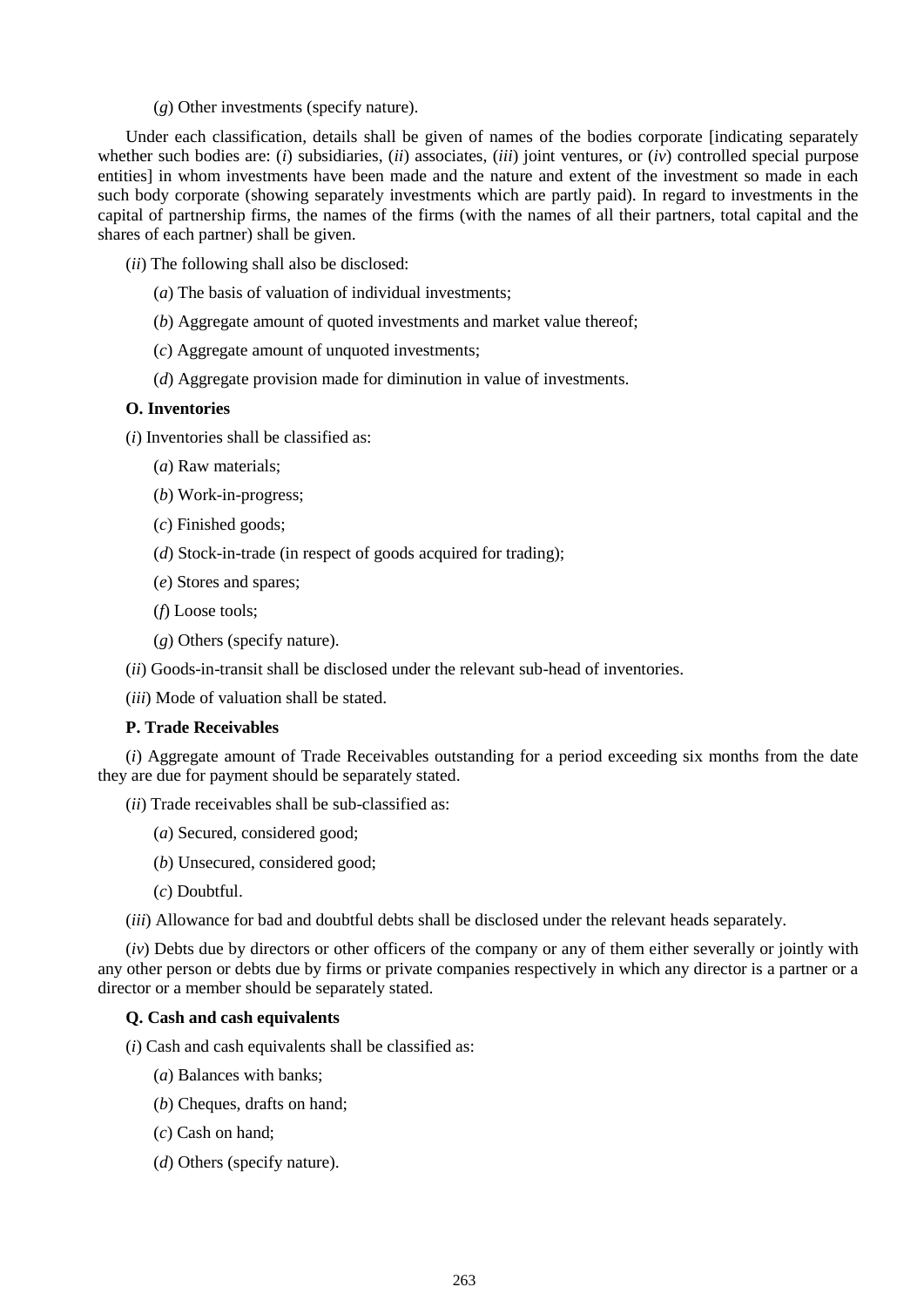(*ii*) Earmarked balances with banks (for example, for unpaid dividend) shall be separately stated.

(*iii*) Balances with banks to the extent held as margin money or security against the borrowings, guarantees, other commitments shall be disclosed separately.

(*iv*) Repatriation restrictions, if any, in respect of cash and bank balances shall be separately stated.

(*v*) Bank deposits with more than twelve months maturity shall be disclosed separately.

## **R. Short-term loans and advances**

(*i*) Short-term loans and advances shall be classified as:

- (*a*) Loans and advances to related parties (giving details thereof);
- (*b*) Others (specify nature).

(*ii*) The above shall also be sub-classified as:

- (*a*) Secured, considered good;
- (*b*) Unsecured, considered good;
- (*c*) Doubtful.

(*iii*) Allowance for bad and doubtful loans and advances shall be disclosed under the relevant heads separately.

(*iv*) Loans and advances due by directors or other officers of the company or any of them either severally or jointly with any other person or amounts due by firms or private companies respectively in which any director is a partner or a director or a member shall be separately stated.

## **S. Other current assets (specify nature)**

This is an all-inclusive heading, which incorporates current assets that do not fit into any other asset categories.

# **T. Contingent liabilities and commitments (to the extent not provided for)**

(*i*) Contingent liabilities shall be classified as:

- (*a*) Claims against the company not acknowledged as debt;
- (*b*) Guarantees;

-

(*c*) Other money for which the company is contingently liable.

(*ii*) Commitments shall be classified as:

- (*a*) Estimated amount of contracts remaining to be executed on capital account and not provided for;
- (*b*) Uncalled liability on shares and other investments partly paid;
- (*c*) Other commitments (specify nature).

**U.** The amount of dividends proposed to be distributed to equity and preference shareholders for the period and the related amount per share shall be disclosed separately. Arrears of fixed cumulative dividends on preference shares shall also be disclosed separately.

**V.** Where in respect of an issue of securities made for a specific purpose, the whole or part of the amount has not been used for the specific purpose at the balance sheet date, there shall be indicated by way of note how such unutilised amounts have been used or invested.

W. If, in the opinion of the Board, any of the assets other than <sup>1</sup>[Property, Plant and Equipment] and noncurrent investments do not have a value on realisation in the ordinary course of business at least equal to the amount at which they are stated, the fact that the Board is of that opinion, shall be stated.

<sup>1.</sup> Subs. by Notification No. G.S.R. (E), dated 11th October, 2018, for "fixed assets" (w.e.f. 11-10-2018).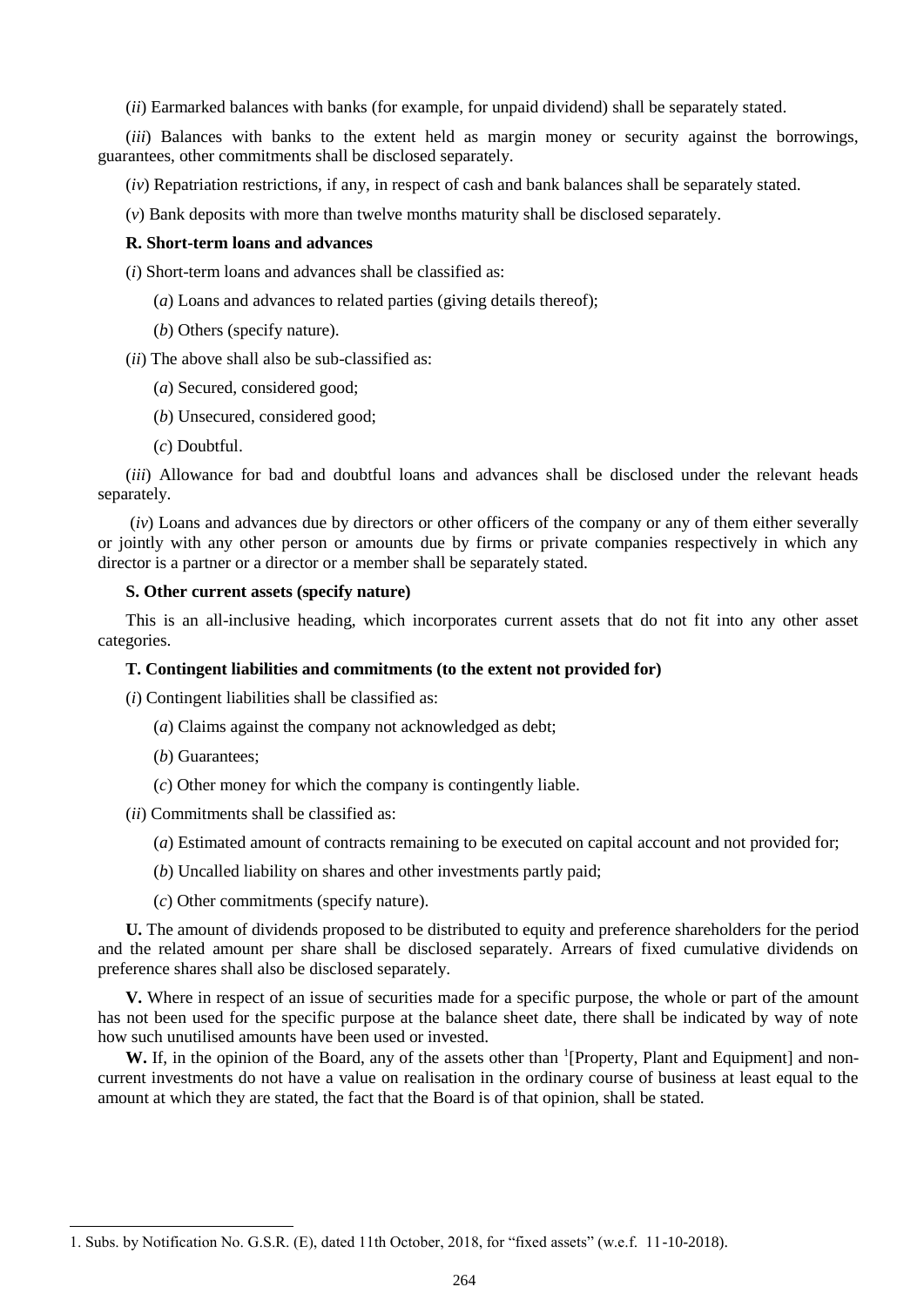<sup>1</sup>[X. Every company shall disclose the details of Specified Bank Notes (SBN) held and transacted during the period from  $8<sup>th</sup>$  November, 2016 to  $30<sup>th</sup>$  December, 2016 as provided in the Table below:-

|                                           | <b>SBNs</b> | Other denomination<br>notes | Total |
|-------------------------------------------|-------------|-----------------------------|-------|
| Closing cash in hand as on $08.11.2016$   |             |                             |       |
| (+) Permitted receipts                    |             |                             |       |
| (-) Permitted payments                    |             |                             |       |
| (-) Amount deposited in Banks             |             |                             |       |
| Closing cash in hand as on $30.12$ . 2016 |             |                             |       |

*Explanation* : For the purposes of this clause, the term 'Specified Bank Notes' shall have the same meaning provided in the notification of the Government of India, in the Ministry of Finance, Department of Economic Affairs number S.O. 3407(E), dated the 8th November, 2016.]

# **PART II – STATEMENT OF PROFIT AND LOSS**

*Name of the Company…………………….*

*Profit and loss statement for the year ended ………………………*

(Rupees in…………)

| Particulars                    | <b>Note</b>    | Figures as at the end          | Figures as at the end               |
|--------------------------------|----------------|--------------------------------|-------------------------------------|
|                                | No.            | of current reporting<br>period | of the previous<br>reporting period |
| 1                              | $\overline{2}$ | 3                              | $\overline{4}$                      |
| Revenue from operations<br>I.  |                | <b>XXX</b>                     | <b>XXX</b>                          |
| Other income<br>П.             |                | <b>XXX</b>                     | <b>XXX</b>                          |
| Ш.<br>Total Revenue $(I + II)$ |                | <b>XXX</b>                     | <b>XXX</b>                          |
| IV.<br>Expenses:               |                |                                |                                     |
| Cost of materials consumed     |                |                                |                                     |
| Purchases of Stock-in-Trade    |                |                                |                                     |
| Changes in inventories of      |                | <b>XXX</b>                     | <b>XXX</b>                          |
| finished goods                 |                |                                |                                     |
| work-in-progress and           |                | <b>XXX</b>                     | <b>XXX</b>                          |
| Stock-in-Trade                 |                | <b>XXX</b>                     | <b>XXX</b>                          |
| Employee benefits expense      |                | <b>XXX</b>                     | <b>XXX</b>                          |
| Finance costs                  |                |                                |                                     |
| Depreciation<br>and<br>expense | amortisation   |                                |                                     |
| Other expenses                 |                |                                |                                     |

<sup>-</sup>1. Ins. by Notification No. G.S.R.  $308(E)$ , dated  $30<sup>th</sup>$  March, 2017 (w.e.f. 30-3-2017).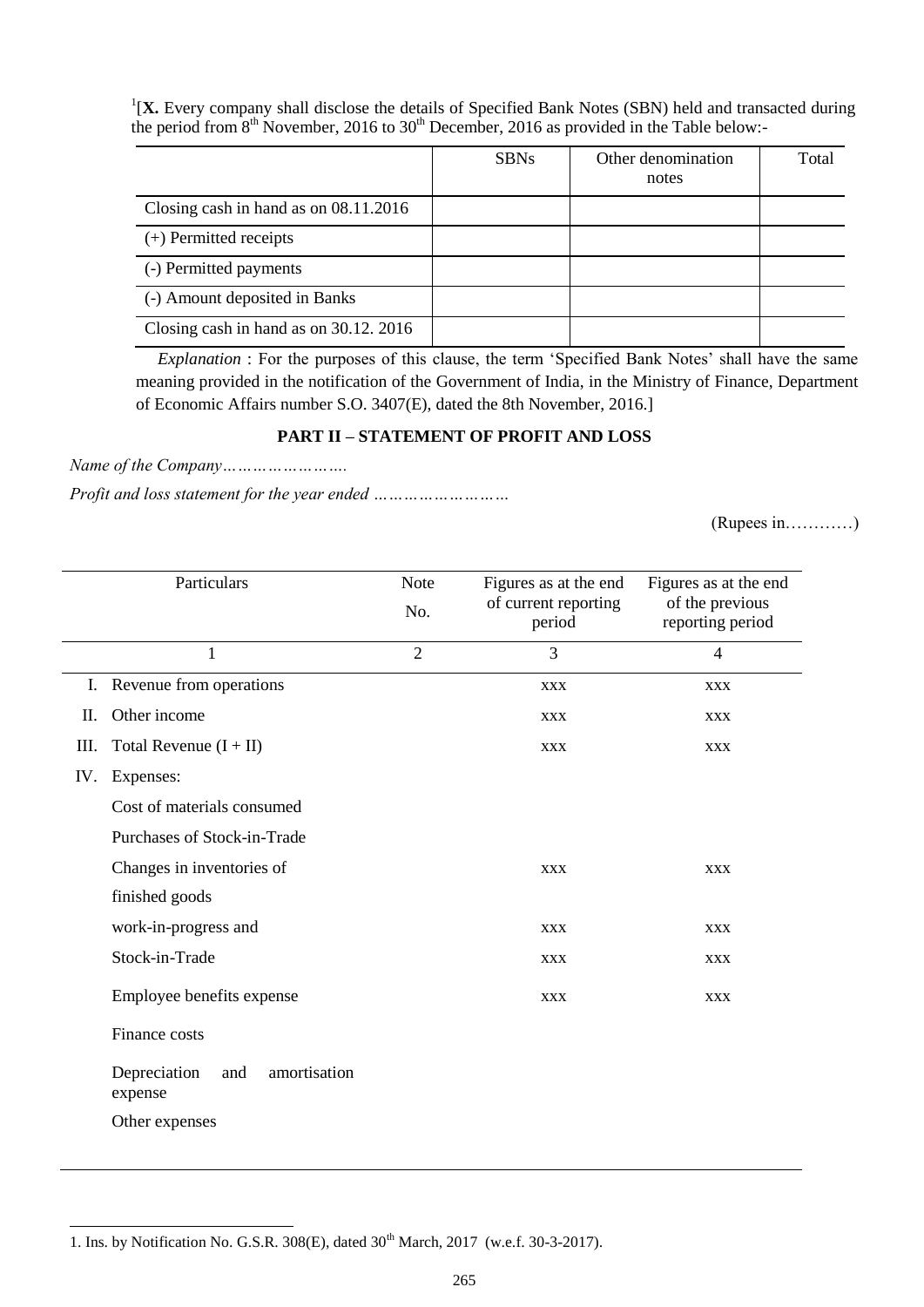|       | 1                                                                                | $\overline{2}$ | 3          | $\overline{4}$ |
|-------|----------------------------------------------------------------------------------|----------------|------------|----------------|
|       | Total expenses                                                                   |                | <b>XXX</b> | <b>XXX</b>     |
|       | V. Profit before exceptional<br>and<br>extraordinary items and tax (III -<br>IV) |                | <b>XXX</b> | <b>XXX</b>     |
|       | VI. Exceptional items                                                            |                | <b>XXX</b> | <b>XXX</b>     |
| VII.  | Profit before extraordinary items<br>and tax $(V - VI)$                          |                | <b>XXX</b> | <b>XXX</b>     |
|       | VIII. Extraordinary items                                                        |                | <b>XXX</b> | <b>XXX</b>     |
|       | IX. Profit before tax (VII- VIII)                                                |                | <b>XXX</b> | <b>XXX</b>     |
| Χ.    | Tax expense:                                                                     |                |            |                |
|       | $(1)$ Current tax                                                                |                | <b>XXX</b> | <b>XXX</b>     |
|       | (2) Deferred tax                                                                 |                | <b>XXX</b> | <b>XXX</b>     |
| XI.   | Profit (Loss) for the period from<br>continuing operations (VII-VIII)            |                | <b>XXX</b> | <b>XXX</b>     |
|       | XII. Profit/(loss) from discontinuing<br>operations                              |                | <b>XXX</b> | <b>XXX</b>     |
| XIII. | Tax expense of discontinuing<br>operations                                       |                | <b>XXX</b> | <b>XXX</b>     |
| XIV.  | Profit/(loss) from Discontinuing<br>operations (after tax) (XII-XIII)            |                | <b>XXX</b> | <b>XXX</b>     |
|       | XV. Profit (Loss) for the period $(XI +$<br>XIV                                  |                | <b>XXX</b> | <b>XXX</b>     |
| XVI.  | Earnings per equity share:                                                       |                |            |                |
|       | $(1)$ Basic                                                                      |                | <b>XXX</b> | <b>XXX</b>     |
|       | (2) Diluted                                                                      |                | <b>XXX</b> | <b>XXX</b>     |

### *See* **accompanying notes to the financial statements.**

## **GENERAL INSTRUCTIONS FOR PREPARATION OF STATEMENT OF**

### **PROFIT AND LOSS**

1. The provisions of this Part shall apply to the income and expenditure account referred to in subclause (*ii*) of clause (*40*) of section 2 in like manner as they apply to a statement of profit and loss.

2. (*A*) In respect of a company other than a finance company revenue from operations shall disclose separately in the notes revenue from—

(*a*) Sale of products;

(*b*) Sale of services;

(*c*) Other operating revenues;

*Less*:

(*d*) Excise duty.

(*B*) In respect of a finance company, revenue from operations shall include revenue from—

(*a*) Interest; and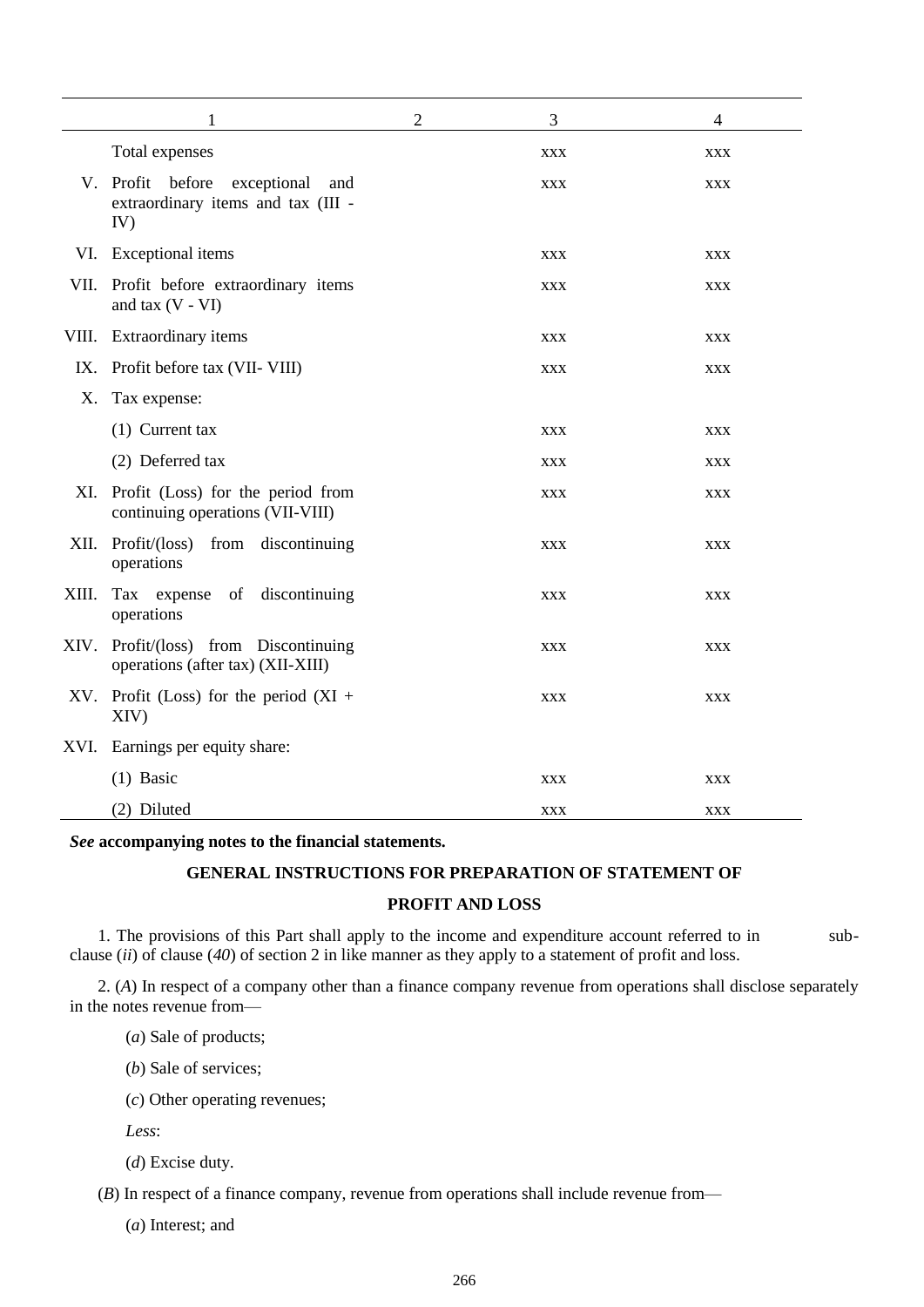(*b*) Other financial services.

Revenue under each of the above heads shall be disclosed separately by way of notes to accounts to the extent applicable.

3. Finance Costs

Finance costs shall be classified as:

- (*a*) Interest expense;
- (*b*) Other borrowing costs;
- (*c*) Applicable net gain/loss on foreign currency transactions and translation.
- 4. Other income

Other income shall be classified as:

- (*a*) Interest Income (in case of a company other than a finance company);
- (*b*) Dividend Income;
- (*c*) Net gain/loss on sale of investments;
- (*d*) Other non-operating income (net of expenses directly attributable to such income).

## 5. Additional Information

A Company shall disclose by way of notes additional information regarding aggregate expenditure and income on the following items:—

(*i*) (*a*) Employee Benefits Expense [showing separately (*i*) salaries and wages,

(*ii*) contribution to provident and other funds, (*iii*) expense on Employee Stock Option Scheme (ESOP) and Employee Stock Purchase Plan (ESPP), (*iv*) staff welfare expenses].

(*b*) Depreciation and amortisation expense;

(*c*) Any item of income or expenditure which exceeds one per cent. of the revenue from operations or Rs.1,00,000, whichever is higher;

- (*d*) Interest Income;
- (*e*) Interest expense;
- (*f*) Dividend income;
- (*g*) Net gain/loss on sale of investments;
- (*h*) Adjustments to the carrying amount of investments;

(*i*) Net gain or loss on foreign currency transaction and translation (other than considered as finance cost);

(*j*) Payments to the auditor as (*a*) auditor; (*b*) for taxation matters; (*c*) for company law matters; (*d*) for management services; (*e*) for other services; and (*f*) for reimbursement of expenses;

(*k*) In case of Companies covered under section 135, amount of expenditure incurred on corporate social responsibility activities;

- (*l*) Details of items of exceptional and extraordinary nature;
- (*m*) Prior period items;
- $(iii)$  (*a*) In the case of manufacturing companies,—
	- (1) Raw materials under broad heads.
	- (2) goods purchased under broad heads.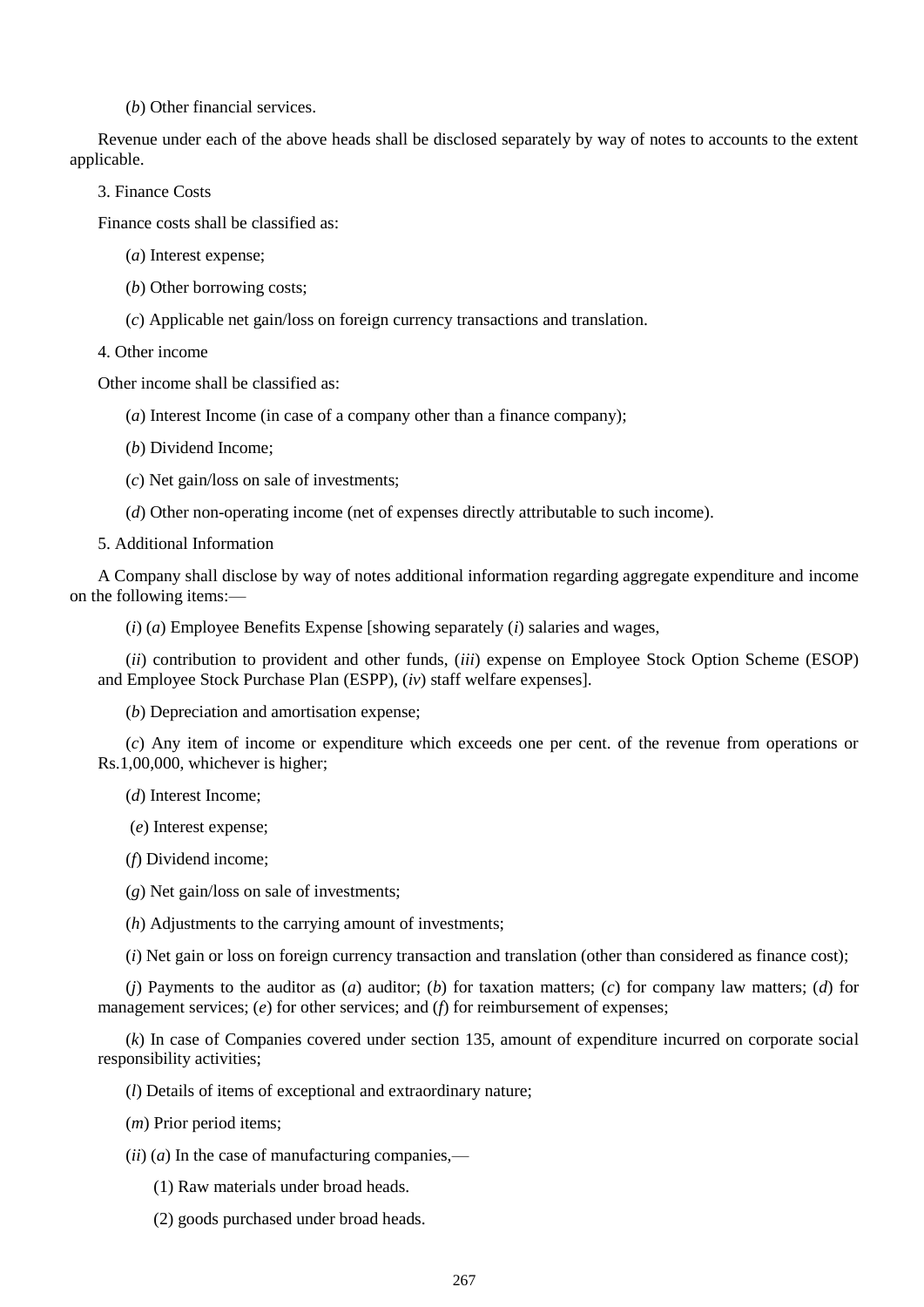(*b*) In the case of trading companies, purchases in respect of goods traded in by the company under broad heads.

(*c*) In the case of companies rendering or supplying services, gross income derived from services rendered or supplied under broad heads.

(*d*) In the case of a company, which falls under more than one of the categories mentioned in (*a*), (*b*) and (*c*) above, it shall be sufficient compliance with the requirements herein if purchases, sales and consumption of raw material and the gross income from services rendered is shown under broad heads.

(*e*) In the case of other companies, gross income derived under broad heads.

(*iii*) In the case of all concerns having works in progress, works-in-progress under broad heads.

(*iv*) (*a*) The aggregate, if material, of any amounts set aside or proposed to be set aside, to reserve, but not including provisions made to meet any specific liability, contingency or commitment known to exist at the date as to which the balance sheet is made up.

(*b*) The aggregate, if material, of any amounts withdrawn from such reserves.

(*v*) (*a*) The aggregate, if material, of the amounts set aside to provisions made for meeting specific liabilities, contingencies or commitments.

(*b*) The aggregate, if material, of the amounts withdrawn from such provisions, as no longer required.

(*vi*) Expenditure incurred on each of the following items, separately for each item:—

- (*a*) Consumption of stores and spare parts;
- (*b*) Power and fuel;
- (*c*) Rent;
- (*d*) Repairs to buildings;
- (*e*) Repairs to machinery;
- (*f*) Insurance;
- (*g*) Rates and taxes, excluding, taxes on income;
- (*h*) Miscellaneous expenses,
- (*vii*) (*a*) Dividends from subsidiary companies.
- (*b*) Provisions for losses of subsidiary companies.
- (*viii*) The profit and loss account shall also contain by way of a note the following information, namely:—
	- (*a*) Value of imports calculated on C.I.F basis by the company during the financial year in respect of—
		- I. Raw materials;
		- II. Components and spare parts;
		- III. Capital goods;

(*b*) Expenditure in foreign currency during the financial year on account of royalty, know-how, professional and consultation fees, interest, and other matters;

(*c*) Total value if all imported raw materials, spare parts and components consumed during the financial year and the total value of all indigenous raw materials, spare parts and components similarly consumed and the percentage of each to the total consumption;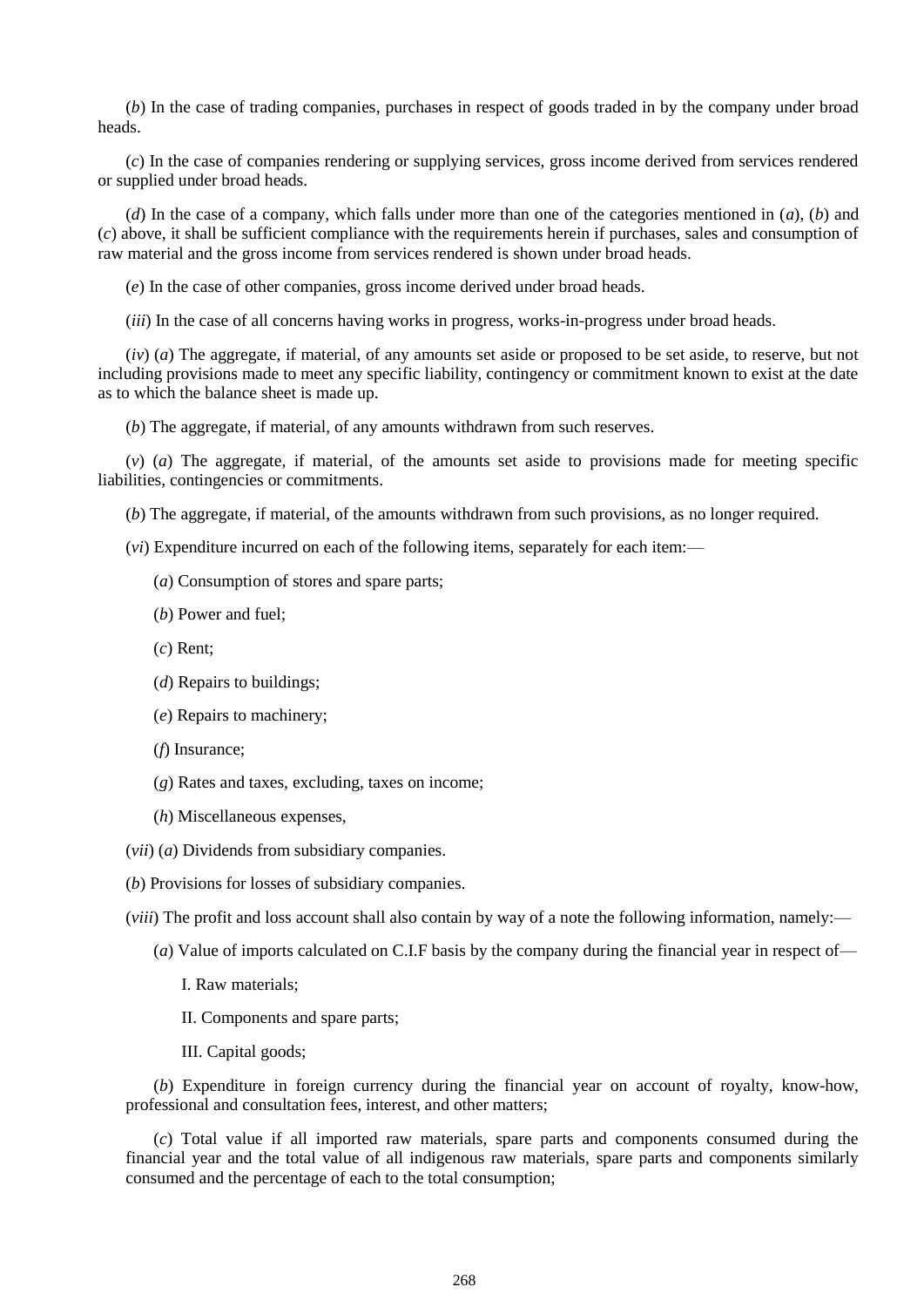(*d*) The amount remitted during the year in foreign currencies on account of dividends with a specific mention of the total number of non-resident shareholders, the total number of shares held by them on which the dividends were due and the year to which the dividends related;

(*e*) Earnings in foreign exchange classified under the following heads, namely:—

I. Export of goods calculated on F.O.B. basis;

II. Royalty, know-how, professional and consultation fees;

III. Interest and dividend;

IV. Other income, indicating the nature thereof.

Note:— Broad heads shall be decided taking into account the concept of materiality and presentation of true and fair view of financial statements.

# **GENERAL INSTRUCTIONS FOR THE PREPARATION OF CONSOLIDATED FINANCIAL STATEMENTS**

1. Where a company is required to prepare Consolidated Financial Statements, *i.e*., consolidated balance sheet and consolidated statement of profit and loss, the company shall *mutatis mutandis* follow the requirements of this Schedule as applicable to a company in the preparation of balance sheet and statement of profit and loss. In addition, the consolidated financial statements shall disclose the information as per the requirements specified in the applicable Accounting Standards including the following:

(*i*) Profit or loss attributable to "minority interest" and to owners of the parent in the statement of profit and loss shall be presented as allocation for the period.

(*ii*) "Minority interests" in the balance sheet within equity shall be presented separately from the equity of the owners of the parent.

2. In Consolidated Financial Statements, the following shall be disclosed by way of additional information:

| Name of the entity in<br>the     | Net Assets, i.e., total assets minus total<br>liabilities |        | Share in profit or loss                   |        |
|----------------------------------|-----------------------------------------------------------|--------|-------------------------------------------|--------|
|                                  | As % of<br>consolidated net<br>assets                     | Amount | As % of<br>consolidated profit<br>or loss | Amount |
| $\mathbf{1}$                     | $\mathbf{2}$                                              | 3      | $\overline{4}$                            | 5      |
| Parent<br>Subsidiaries<br>Indian |                                                           |        |                                           |        |
| 1.                               |                                                           |        |                                           |        |
| 2.                               |                                                           |        |                                           |        |
| 3.                               |                                                           |        |                                           |        |
|                                  |                                                           |        |                                           |        |
|                                  |                                                           |        |                                           |        |
| Foreign                          |                                                           |        |                                           |        |
| 1.                               |                                                           |        |                                           |        |
| 2.                               |                                                           |        |                                           |        |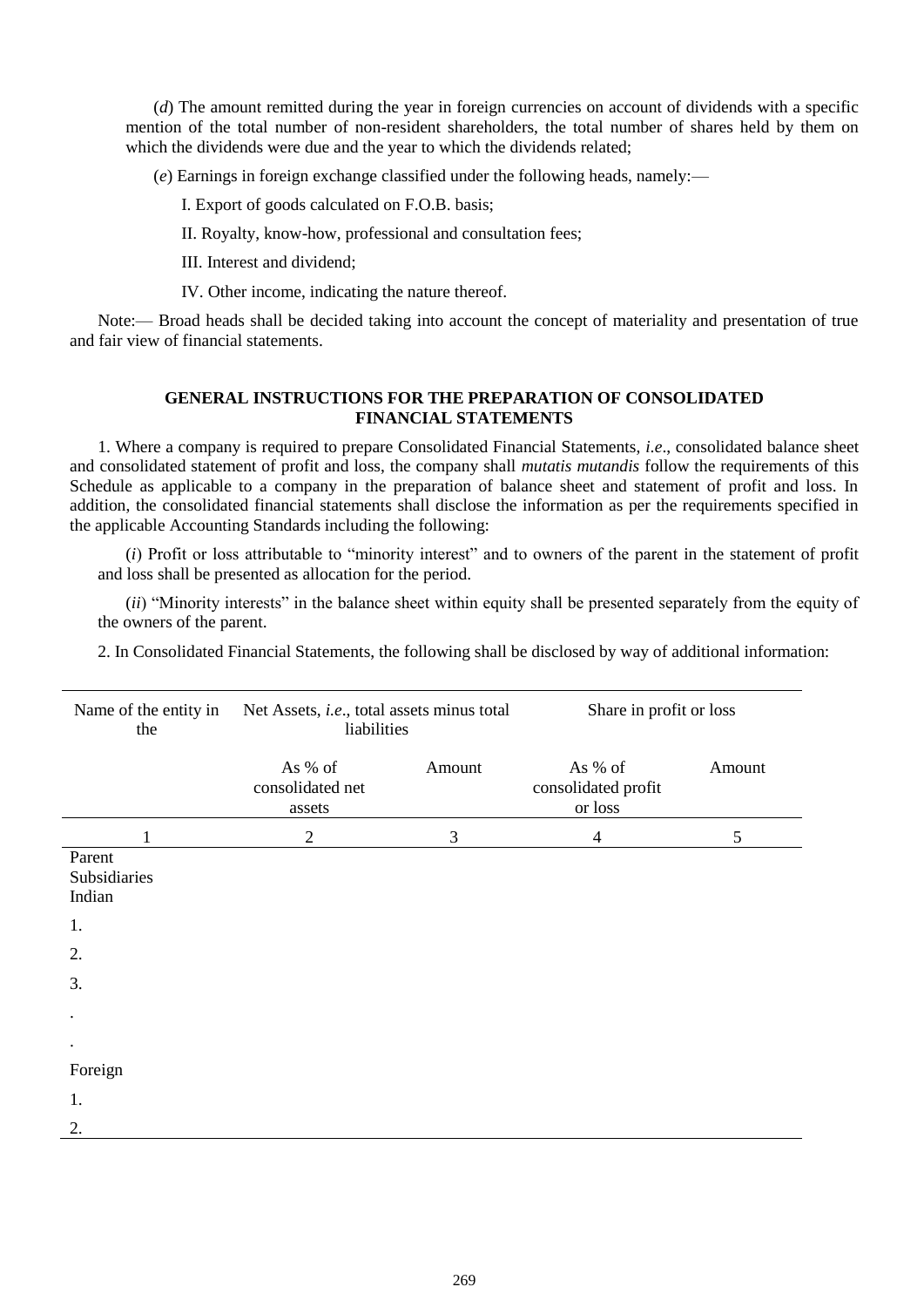| $\,1$                        | $\overline{2}$ | $\mathfrak{Z}$ | $\overline{4}$ | $\sqrt{5}$ |
|------------------------------|----------------|----------------|----------------|------------|
| 3.                           |                |                |                |            |
|                              |                |                |                |            |
|                              |                |                |                |            |
|                              |                |                |                |            |
| Minority<br>Interest in      |                |                |                |            |
| all subsidiaries             |                |                |                |            |
| Associates                   |                |                |                |            |
| (Investment                  |                |                |                |            |
| as per the equity            |                |                |                |            |
| method)                      |                |                |                |            |
| Indian                       |                |                |                |            |
| 1.                           |                |                |                |            |
| 2.                           |                |                |                |            |
| 3.                           |                |                |                |            |
|                              |                |                |                |            |
|                              |                |                |                |            |
| Foreign                      |                |                |                |            |
| 1.                           |                |                |                |            |
|                              |                |                |                |            |
| 2.                           |                |                |                |            |
| 3.                           |                |                |                |            |
|                              |                |                |                |            |
|                              |                |                |                |            |
| Joint Ventures               |                |                |                |            |
| (as per proportionate        |                |                |                |            |
| consolidation/               |                |                |                |            |
| investment                   |                |                |                |            |
| as per the<br>equity method) |                |                |                |            |
| Indian                       |                |                |                |            |
| 1.                           |                |                |                |            |
| 2.                           |                |                |                |            |
|                              |                |                |                |            |
| 3.                           |                |                |                |            |
|                              |                |                |                |            |
|                              |                |                |                |            |
| Foreign                      |                |                |                |            |
| 1.                           |                |                |                |            |
| 2.                           |                |                |                |            |
| 3.                           |                |                |                |            |
|                              |                |                |                |            |
| Total                        |                |                |                |            |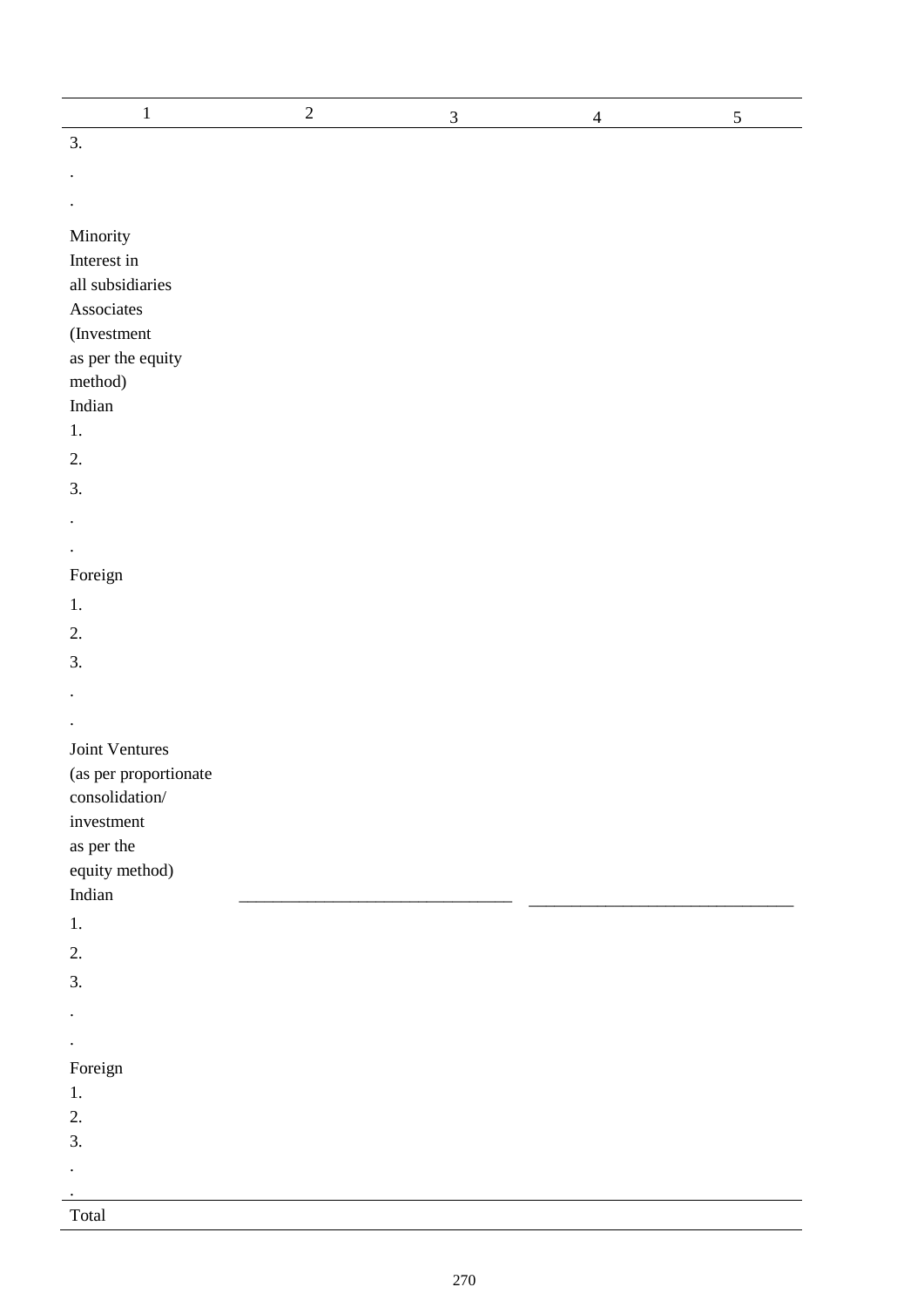3. All subsidiaries, associates and joint ventures (whether Indian or foreign) will be covered under consolidated financial statements.

4. An entity shall disclose the list of subsidiaries or associates or joint ventures which have not been consolidated in the consolidated financial statements along with the reasons of not consolidating.

# **1 [Division II**

Financial Statements for a company whose financial statements are drawn up in compliance of the Companies (Indian Accounting Standards) Rules, 2015.

# *GENERAL INSTURCTIONS FOR PREPARATION OF FINANCIAL STATEMENTS OF A COMPANY REQUIRED TO COMPLY WITH Ind AS*

1. Every company to which Indian Accounting Standards apply, shall prepare its financial statements in accordance with this Schedule or with such modification as may be required under certain circumstances.

2. Where compliance with the requirements of the Act including Indian Accounting Standards (except the option of presenting assets and liabilities in the order of liquidity as provided by the relevant Ind AS) as applicable to the companies require any change in treatment or disclosure including addition, amendment, substitution or deletion in the head or sub-head or any changes inter se, in the financial or statements forming part thereof, the same shall be made and the requirements under this Schedule shall stand modified accordingly.

3. The disclosure requirements specified in the Schedule are in addition to and not in substitution of the disclosure requirements specified in the Indian Accounting Standards. Additional disclosures specified in the Indian Accounting Standards shall be made in the Notes or by way of additional statement or statements unless required to be disclosed on the face of the Financial Statements. Similarly, all other disclosures as required by the Companies Act, 2013 shall be made in the Notes in addition to the requirements set out in this Schedule.

4. (*i*) Notes shall contain information in addition to that presented in the Financial Statements and shall provide where required**-**

- (*a*) narrative descriptions or disaggregations of items recognised in those statements; and
- (*b*) information about items that do not qualify for recognition in those statements.

(*ii*) Each item on the face of the Balance Sheet, Statement of Changes in Equity and Statement of Profit and Loss shall be cross-referenced to any related information in the Notes. In preparing the Financial Statements including the Notes, a balance shall be maintained between providing excessive detail that may not assist users of Financial Statements and not providing important information as a result of too much aggregation.

5. Depending upon the turnover of the company, the figures appearing in the Financial Statements shall be rounded off as below:

| <b>Turnover</b>                        | Rounding off                                                                   |
|----------------------------------------|--------------------------------------------------------------------------------|
| (i) less than one hundred crore rupees | To the nearest hundreds, thousands, lakhs or<br>millions, or decimals thereof. |
| (ii) one hundred crore rupees or more  | To the nearest, lakhs, millions or crores, or<br>decimals thereof.             |

Once a unit of measurement is used, it should be used uniformly in the Financial Statements.

6. Financial Statements shall contain the corresponding amounts (comparatives) for the immediately preceding reporting period for all items shown in the Financial Statements including Notes except in the case of first Financial Statements laid before the company after incorporation.

-

<sup>1.</sup> Ins. by Notification No. G.S.R. 404(E), dated 6th April, 2016 (w.e.f. 6-4-2016).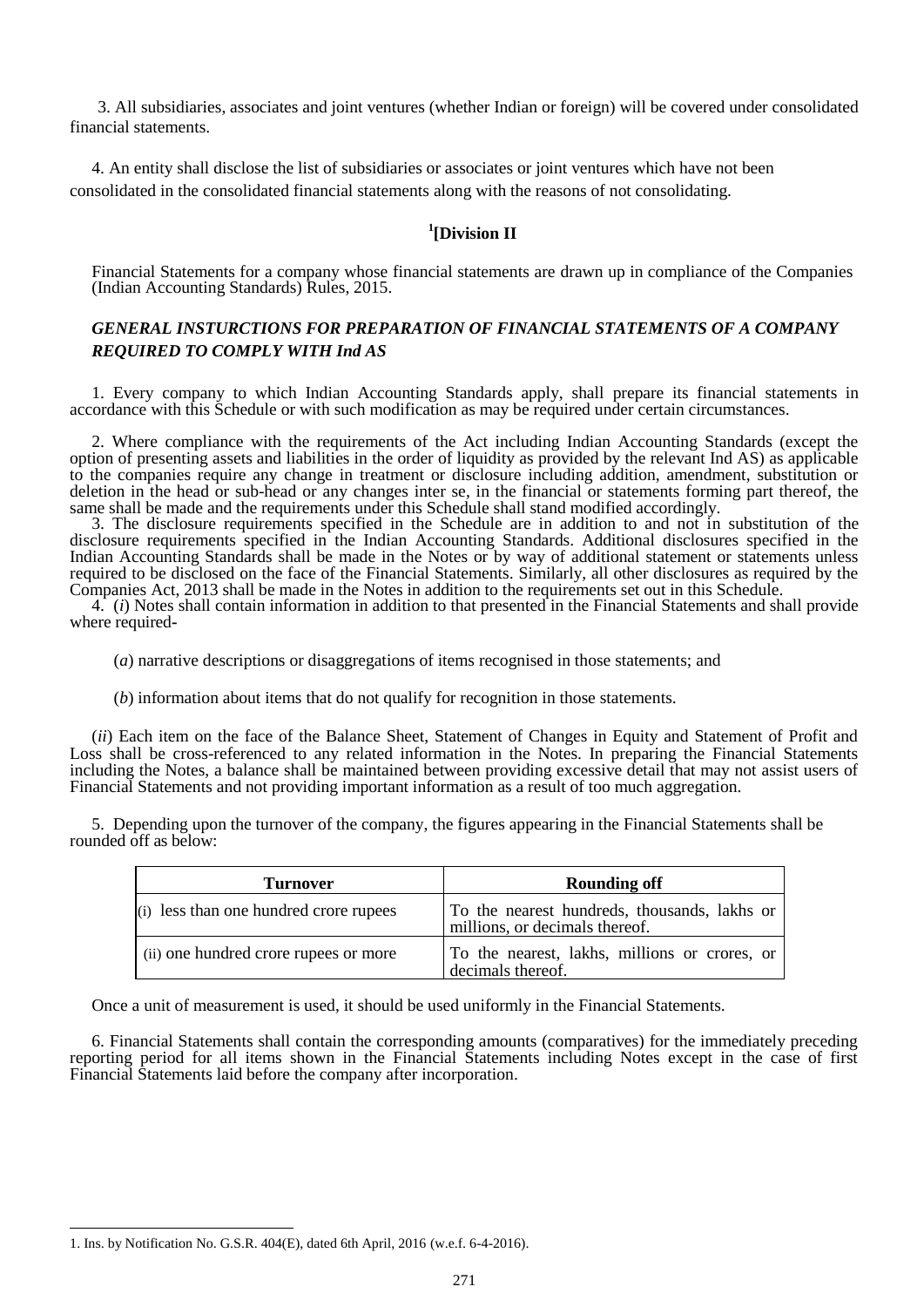7. Financial Statements shall disclose all ‗material' items, *i.e.,* the items if they could, individually or collectively, influence the economic decisions that users make on the basis of the financial statements. Materiality depends on the size or nature of the item or a combination of both, to be judged in the particular circumstances.

8. For the purpose of this Schedule, the terms used herein shall have the same meanings assigned to them in Indian Accounting Standards.

9. Where any Act or Regulation requires specific disclosures to be made in the standalone financial statements of a company, the said disclosures shall be made in addition to those required under this Schedule.

**Note**: This Schedule sets out the minimum requirements for disclosure on the face of the Financial Statements, *i.e*., Balance Sheet, Statement of Changes in Equity for the period, the Statement of Profit and Loss for the period (The term 'Statement of Profit and Loss' has the same meaning as 'Profit and Loss Account') and Notes. Cash flow statement shall be prepared, where applicable, in accordance with the requirements of the relevant Indian Accounting Standard.

Line items, sub-line items and sub-totals shall be presented as an addition or substitution on the face of the Financial Statements when such presentation is relevant to an understanding of the company's financial position or performance or to cater to industry or sector-specific disclosure requirements or when required for compliance with the amendments to the Companies Act, 2013 or under the Indian Accounting Standards.

## *PART I –BALANCE SHEET*

*Name of the Company.......................*

*Balance Sheet as at.............................*

(Rupees in............... )

|     | <b>Particulars</b>                                                                                                                                                    | Note No.       | Figures as at the end of<br>current reporting<br>period | Figures as at the end of<br>the previous reporting<br>period |
|-----|-----------------------------------------------------------------------------------------------------------------------------------------------------------------------|----------------|---------------------------------------------------------|--------------------------------------------------------------|
|     | 1                                                                                                                                                                     | $\overline{c}$ | 3                                                       | $\overline{4}$                                               |
| (I) | <b>ASSETS</b><br>Non-current assets                                                                                                                                   |                |                                                         |                                                              |
|     | (a) Property, Plant and<br>Equipment                                                                                                                                  |                |                                                         |                                                              |
|     | (b) Capital work-in-progress                                                                                                                                          |                |                                                         |                                                              |
|     | (c) Investment Property                                                                                                                                               |                |                                                         |                                                              |
|     | (d) Goodwill                                                                                                                                                          |                |                                                         |                                                              |
|     | (e) Other Intangible assets                                                                                                                                           |                |                                                         |                                                              |
|     | (f) Intangible assets under<br>development                                                                                                                            |                |                                                         |                                                              |
|     | (g) Biological Assets other<br>than bearer plants                                                                                                                     |                |                                                         |                                                              |
|     | (h) Financial Assets                                                                                                                                                  |                |                                                         |                                                              |
|     | (i) Investments                                                                                                                                                       |                |                                                         |                                                              |
|     | (ii) Trade receivables                                                                                                                                                |                |                                                         |                                                              |
|     | (iii) Loans                                                                                                                                                           |                |                                                         |                                                              |
|     | (iv) Others (to be<br>specified)                                                                                                                                      |                |                                                         |                                                              |
|     | (i) Deferred tax assets (net)<br>$(i)$ Other non-current assets                                                                                                       |                |                                                         |                                                              |
| (2) | <b>Current assets</b>                                                                                                                                                 |                |                                                         |                                                              |
|     | (a) Inventories                                                                                                                                                       |                |                                                         |                                                              |
|     | (b) Financial Assets                                                                                                                                                  |                |                                                         |                                                              |
|     | (i) Investments                                                                                                                                                       |                |                                                         |                                                              |
|     | (ii) Trade receivables                                                                                                                                                |                |                                                         |                                                              |
|     | (iii) Cash and cash<br>equivalents<br>(iv) Bank balances<br>other than (iii) above<br>$(v)$ Loans<br>(vi) Others (to be<br>specified)<br>(c) Current Tax Assets (Net) |                |                                                         |                                                              |
|     | (d) Other current assets                                                                                                                                              |                |                                                         |                                                              |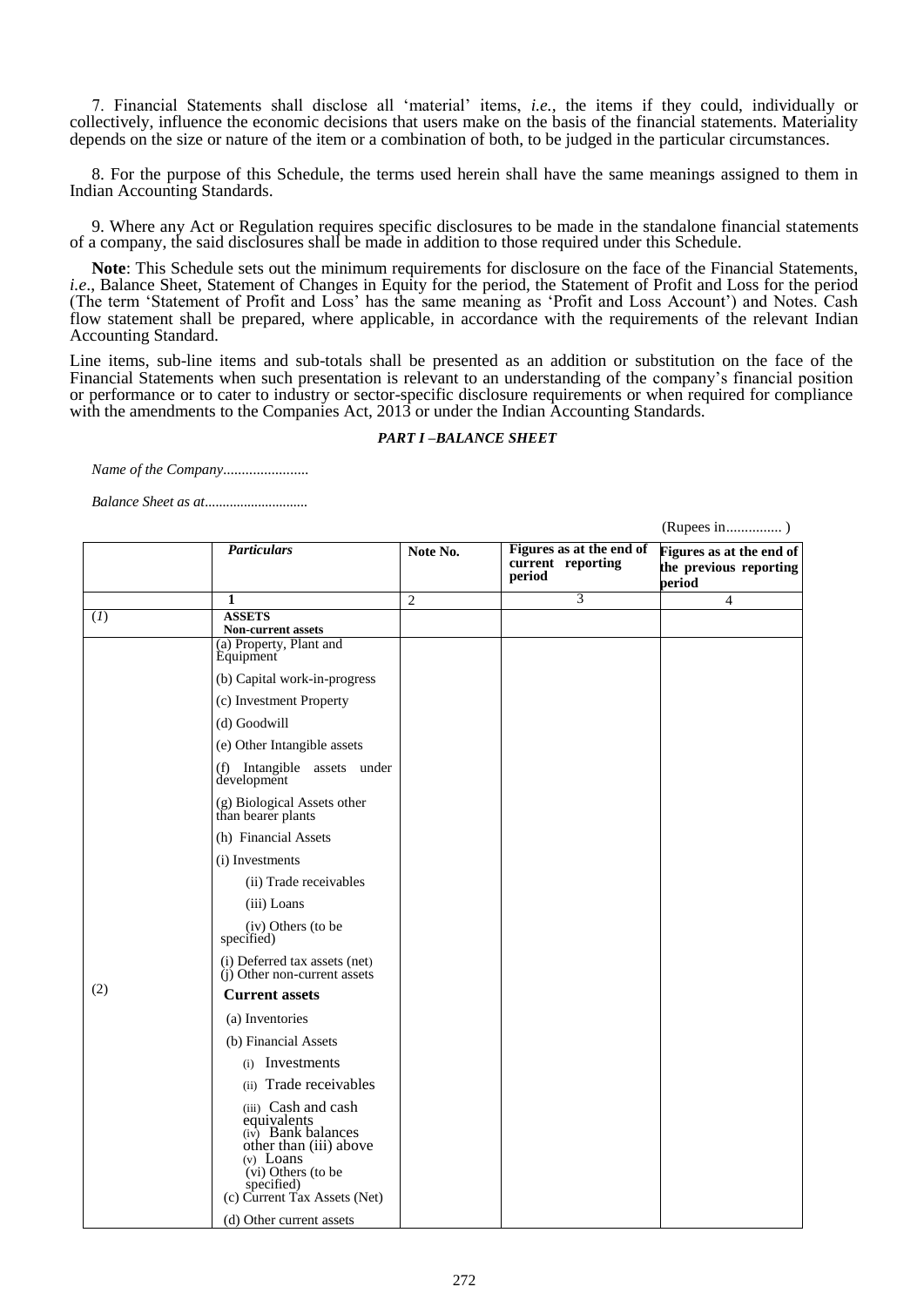|     | <b>Total Assets</b>                                                                                     |  |
|-----|---------------------------------------------------------------------------------------------------------|--|
|     | <sup>1</sup> [Trade Payables                                                                            |  |
|     | (A) total outstanding dues of micro<br>enterprises and small enterprises;<br>and                        |  |
| (1) | (B) total outstanding dues of creditors<br>other than micro enterprises and<br>small enterprises.]      |  |
|     | (a) LIABILITIES                                                                                         |  |
|     | <b>Non-current liabilities</b>                                                                          |  |
|     | (a) Financial Liabilities                                                                               |  |
|     | <b>Borrowings</b><br>(i)                                                                                |  |
|     | <sup>1</sup> [Trade Payables                                                                            |  |
|     | (A) total outstanding dues of<br>micro enterprises and small<br>enterprises; and                        |  |
|     | (B) total outstanding dues of<br>creditors other than micro<br>enterprises and small<br>enterprises.]   |  |
| (2) | (iii)<br>Other financial<br>liabilities (other than<br>those specified in item<br>(b), to be specified) |  |
|     | (b) Provisions                                                                                          |  |
|     | (c) Deferred tax liabilities<br>(Net)                                                                   |  |
|     | (d) Other non-current                                                                                   |  |
|     | liabilities                                                                                             |  |
|     | <b>Current liabilities</b>                                                                              |  |
|     | (a) Financial Liabilities                                                                               |  |
|     | Borrowings<br>(i)                                                                                       |  |
|     | Trade payables<br>(ii)                                                                                  |  |
|     | Other financial<br>(iii)<br>liabilities (other than those<br>specified in item (c)                      |  |
|     | (b) Other current liabilities                                                                           |  |
|     | (c) Provisions                                                                                          |  |
|     | (d) Current Tax Liabilities<br>(Net)                                                                    |  |
|     | <b>Total Equity and Liabilities</b>                                                                     |  |

**See accompanying notes to the financial statements**

# *STATEMENT OF CHANGES IN EQUITY*

Name of the Company...............................

Statement of Changes in Equity for the period ended..............................

(Rupees in ...................... )

# **A. Equity Share Capital**

-

| Balance at the beginning of the<br>reporting period | during the year | Changes in equity share capital Balance at the end of the reporting period |
|-----------------------------------------------------|-----------------|----------------------------------------------------------------------------|
|                                                     |                 |                                                                            |

<sup>1.</sup> Subs. by Notification No. G.S.R. 1022(E), dated 11-10-2018, for "(b) Trade payables" (w.e.f. 11-10-2018).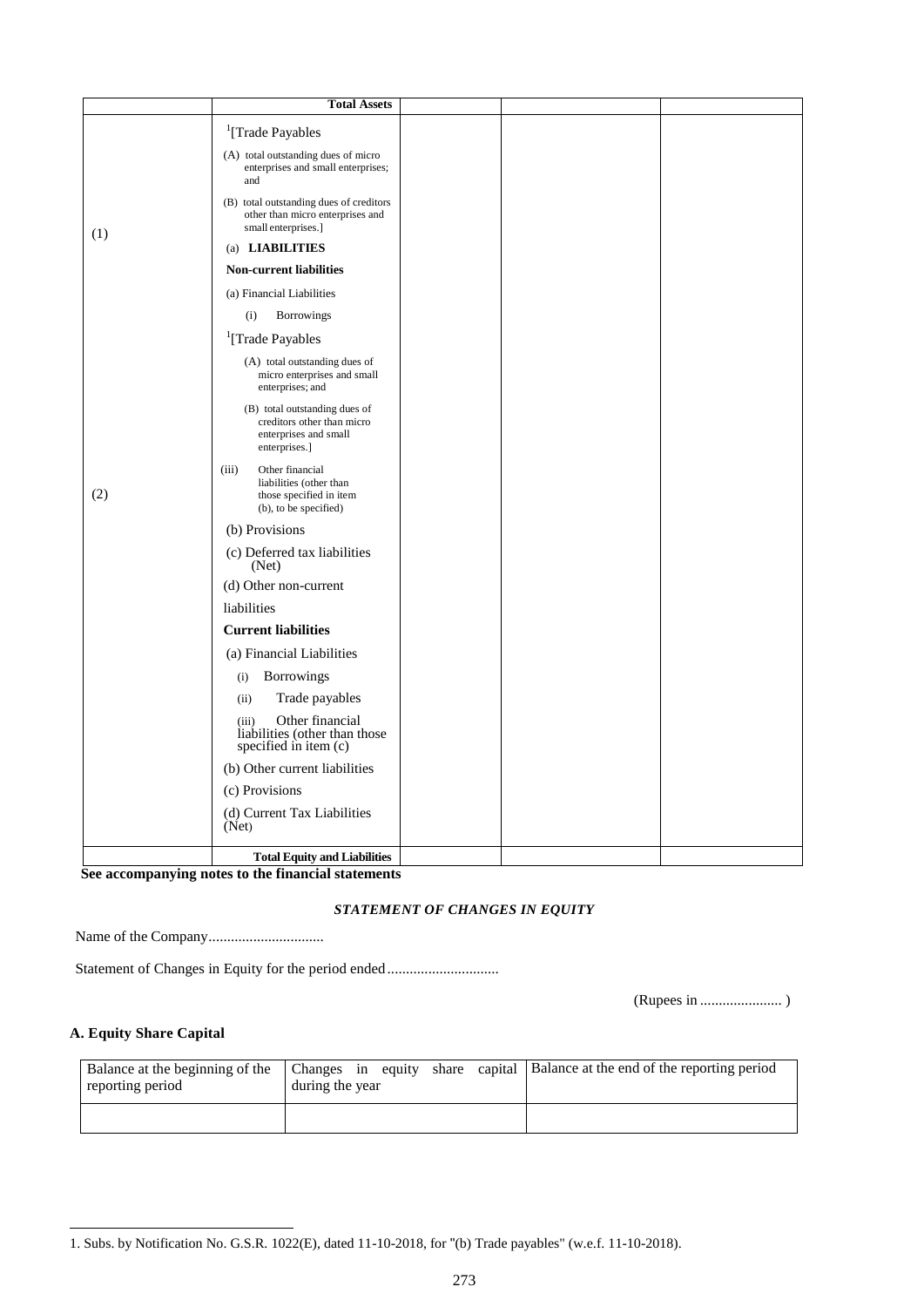## **B. Other Equity**

|                                                                             |                                                   |       |                                                                | Reserves and Surplus |                                                 |                                        |                             |                                                  |                                                                                      |                                                | Exchange<br>differences    | Other items                                                                         |                                                                 |                                                   |       |
|-----------------------------------------------------------------------------|---------------------------------------------------|-------|----------------------------------------------------------------|----------------------|-------------------------------------------------|----------------------------------------|-----------------------------|--------------------------------------------------|--------------------------------------------------------------------------------------|------------------------------------------------|----------------------------|-------------------------------------------------------------------------------------|-----------------------------------------------------------------|---------------------------------------------------|-------|
|                                                                             | applica-<br>tion<br>money<br>pending<br>allotment | Share | Equity<br>component<br>of compound<br>financial<br>instruments | Capital<br>Reserve   | <sup>1</sup> [Securities<br>Premium<br>Reserve] | Other<br>es<br>(specif<br>y<br>nature) | Reserv Retained<br>Earnings | Debt instru-<br>ments through<br>Other<br>Income | Equity Instru-<br>ments<br>through<br>Other<br>Comprehensive Comprehensive<br>Income | Effective<br>portion of<br>Cash Flow<br>Hedges | Revaluat<br>ion<br>Surplus | ontrans-<br>lating the<br>financial<br>state-<br>ments of a<br>foreign<br>operation | of Other<br>Compre-<br>hensive<br>Income<br>(specify<br>nature) | Money<br>received<br>against<br>share<br>warrants | Total |
| Balance at the<br>beginning of the<br>reporting period                      |                                                   |       |                                                                |                      |                                                 |                                        |                             |                                                  |                                                                                      |                                                |                            |                                                                                     |                                                                 |                                                   |       |
| Changes in<br>accounting<br>policy or prior<br>period errors                |                                                   |       |                                                                |                      |                                                 |                                        |                             |                                                  |                                                                                      |                                                |                            |                                                                                     |                                                                 |                                                   |       |
| Restated<br>balance at<br>the<br>beginning<br>of the<br>reporting<br>period |                                                   |       |                                                                |                      |                                                 |                                        |                             |                                                  |                                                                                      |                                                |                            |                                                                                     |                                                                 |                                                   |       |
| Total<br>Comprehensive<br>Income for the<br>year                            |                                                   |       |                                                                |                      |                                                 |                                        |                             |                                                  |                                                                                      |                                                |                            |                                                                                     |                                                                 |                                                   |       |
| <b>Dividends</b>                                                            |                                                   |       |                                                                |                      |                                                 |                                        |                             |                                                  |                                                                                      |                                                |                            |                                                                                     |                                                                 |                                                   |       |
| Transfer to<br>retained<br>earnings                                         |                                                   |       |                                                                |                      |                                                 |                                        |                             |                                                  |                                                                                      |                                                |                            |                                                                                     |                                                                 |                                                   |       |
| Any other<br>change (to be<br>specified)                                    |                                                   |       |                                                                |                      |                                                 |                                        |                             |                                                  |                                                                                      |                                                |                            |                                                                                     |                                                                 |                                                   |       |
| Balance at the<br>end of the<br>reporting period                            |                                                   |       |                                                                |                      |                                                 |                                        |                             |                                                  |                                                                                      |                                                |                            |                                                                                     |                                                                 |                                                   |       |

Note: <sup>2</sup>[i] Remeasurment of defined benefit plans and fair value changes relating to own credit risk of financial liabilities designated at fair value through profit or loss shall be recognised as a part of retained earnings with separate disclosure of such items along with the relevant amounts in the Notes.

 $^{3}$ [(*ii*) A description of the purposes of each reserve within equity shall be disclosed in the Notes.

(*iii*) in the "Notes", under the heading "General Instructions for Preparation of Balance Sheet.]

### *Notes:*

## *GENERAL INSTRUCTIONS FOR PREPARATION OF BALANCE SHEET*

- 1. An entity shall classify an asset as current when-
- (a) it expects to realise the asset, or intends to sell or consume it, in its normal operating cycle;
- (b) it holds the asset primarily for the purpose of trading;
- (c) it expects to realise the asset within twelve months after the reporting period; or
- (d) the asset is cash or a cash equivalent unless the asset is restricted from being exchanged or used to settle a liability for at least twelve months after the reporting period.

An entity shall classify all other assets as non-current.

2. The operating cycle of an entity is the time between the acquisition of assets for processing and their realisation in cash or cash equivalents. When the entity's normal operating cycle is not clearly identifiable, it is assumed to be twelve months.

- 3. An entity shall classify a liability as current when-
- (a) it expects to settle the liability in its normal operating cycle;

-

<sup>1.</sup> Subs. by Notification No. G.S.R. 1022(E), dated 11th October, 2018, for "Securities Premium Reserve" (w.e.f. 11-10-2018).

<sup>2.</sup> Note renumbered as clause (i) thereof by Notification No. G.S.R. 1022(E), dated 11th October, 2018 (w.e.f. 11-10-2018).

<sup>3.</sup> Ins. by *ibid.*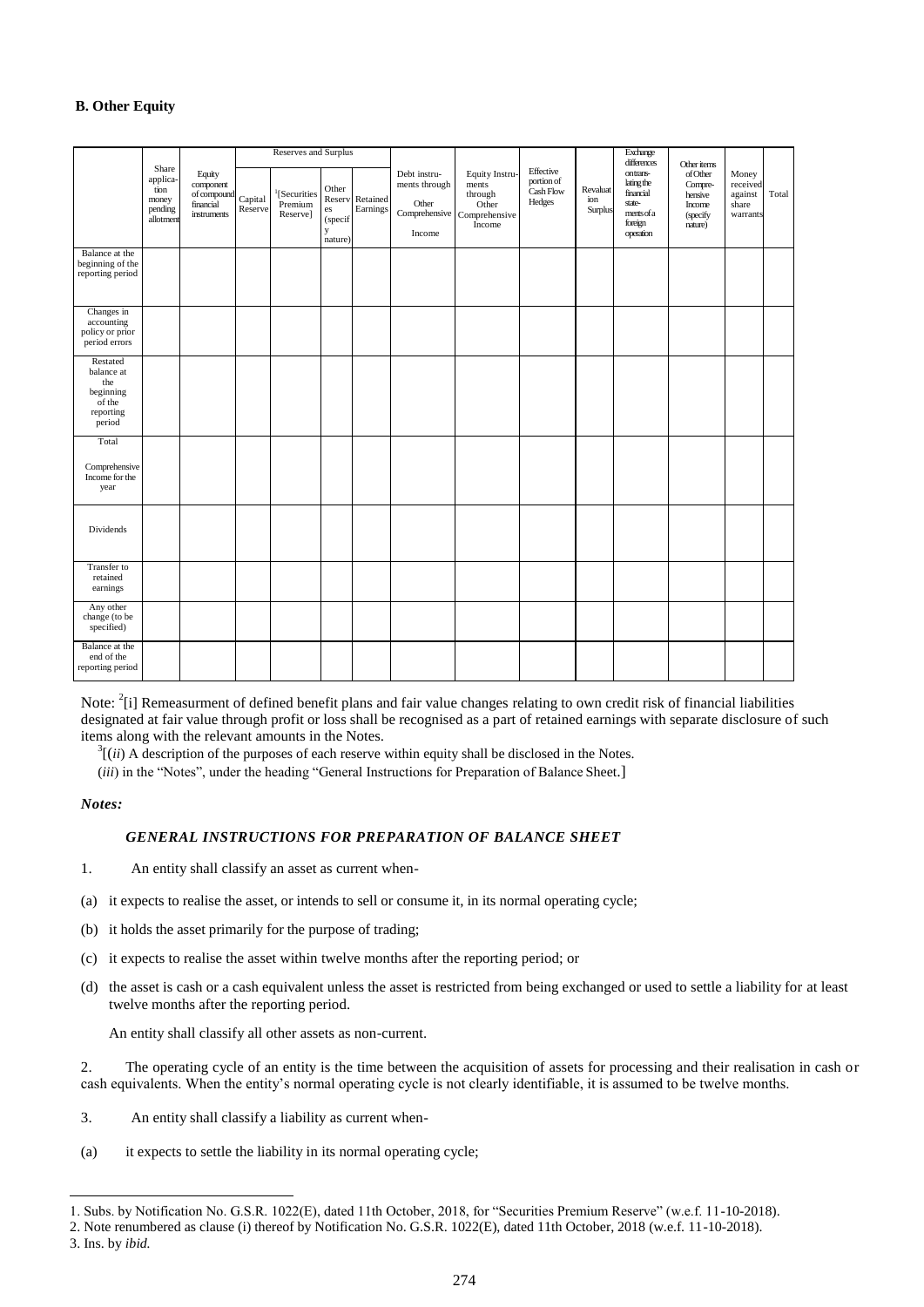- (b) it holds the liability primarily for the purpose of trading;
- (c) the liability is due to be settled within twelve months after the reporting period; or
- (d) it does not have an unconditional right to defer settlement of the liability for at least twelve months after the reporting period. Terms of a liability that could, at the option of the counterparty, result in its settlement by the issue of equity instruments do not affect its classification.

An entity shall classify all other liabilities as non-current.

4. A receivable shall be classified as a 'trade receivable' if it is in respect of the amount due on account of goods sold or services rendered in the normal course of business.

5. A payable shall be classified as a 'trade payable' if it is in respect of the amount due on account of goods purchased or services received in the normal course of business.

6. A company shall disclose the following in the Notes:

## **A. Non-Current Assets**

I. Property, Plant and Equipment :

(i) Classification shall be given as:

- (a) Land
- (b) Buildings
- (c) Plant and Equipment
- (d) Furniture and Fixtures
- (e) Vehicles
- (f) Office equipment
- (g) Bearer Plants
- (h) Others (specify nature)

(ii) Assets under lease shall be separately specified under each class of assets.

(iii) A reconciliation of the gross and net carrying amounts of each class of assets at the beginning and end of the reporting period showing additions, disposals, acquisitions through business combinations and other adjustments and the related depreciation and impairment losses or reversals shall be disclosed separately.

II. Investment Property:

A reconciliation of the gross and net carrying amounts of each class of property at the beginning and end of the reporting period showing additions, disposals, acquisitions through business combinations and other adjustments and the related depreciation and impairment losses or reversals shall be disclosed separately.

### III Goodwill:

A reconciliation of the gross and net carrying amount of goodwill at the beginning and end of the reporting period showing additions, impairments, disposals and other adjustments.

IV. Other Intangible assets:

- (i) Classification shall be given as:
	- (a) Brands or trademarks
	- (b) Computer software
	- (c) Mastheads and publishing titles
	- (d) Mining rights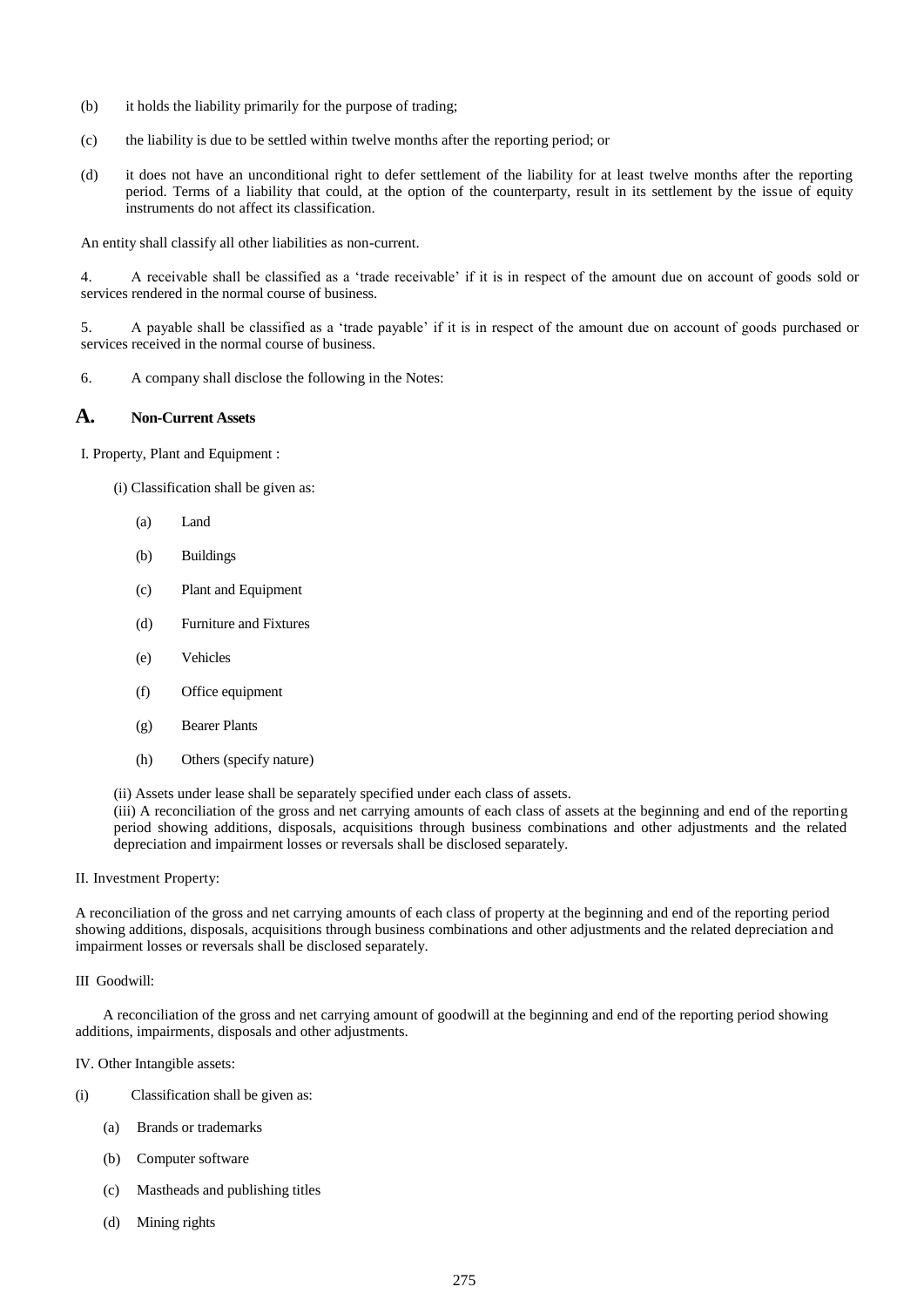- (e) Copyrights, patents, other intellectual property rights, services and operating rights
- (f) Recipes, formulae, models, designs and prototypes
- (g) Licenses and franchises
- (h) Others (specify nature)

(ii) A reconciliation of the gross and net carrying amounts of each class of assets at the beginning and end of the reporting period showing additions, disposals, acquisitions through business combinations and other adjustments and the related amortization and impairment losses or reversals shall be disclosed separately.

V. Biological Assets other than bearer plants:

A reconciliation of the carrying amounts of each class of assets at the beginning and end of the reporting period showing additions, disposals, acquisitions through business combinations and other adjustments shall be disclosed separately.

VI. Investments:

- (i) Investments shall be classified as:
	- (a) Investments in Equity Instruments;
	- (b) Investments in Preference Shares;
	- (c) Investments in Government or trust securities;
	- (d) Investments in debentures or bonds;
	- (e) Investments in Mutual Funds;
	- (f) Investments in partnership firms; or
	- (g) Other investments (specify nature).

Under each classification, details shall be given of names of the bodies corporate that are-

- (i) subsidiaries,
- (ii) associates,
- (iii) joint ventures, or
- (iv) structured entities,

in whom investments have been made and the nature and extent of the investment so made in each such body corporate (showing separately investments which are partly-paid). Investments in partnership firms along alongwith names of the firms, their partners, total capital and the shares of each partner shall be disclosed separately.

The following shall also be disclosed:

- (a) Aggregate amount of quoted investments and market value thereof;
- (b) Aggregate amount of unquoted investments; and
- (c) Aggregate amount of impairment in value of investments.

VII. Trade Receivables:

-

- $\frac{1}{1}$ [(i) Trade receivables shall be sub-classified as:
	- (a) Trade Receivables considered good Secured;
	- (b) Trade Receivables considered good Unsecured;
	- (c) Trade Receivables which have significant increase in Credit Risk; and
	- (d) Trade Receivables credit impaired.]
- (ii) Allowance for bad and doubtful debts shall be disclosed under the relevant heads separately.

(iii) Debts due by directors or other officers of the company or any of them either severally or jointly with any other person or debts due by firms or private companies respectively in which any director is a partner or a director or a member should be separately stated.

<sup>1.</sup> Subs. by Notification No. G.S.R. 1022(E), dated 11th October, 2018, for "VII. Trade Receivable" (w.e.f. 11-10-2018).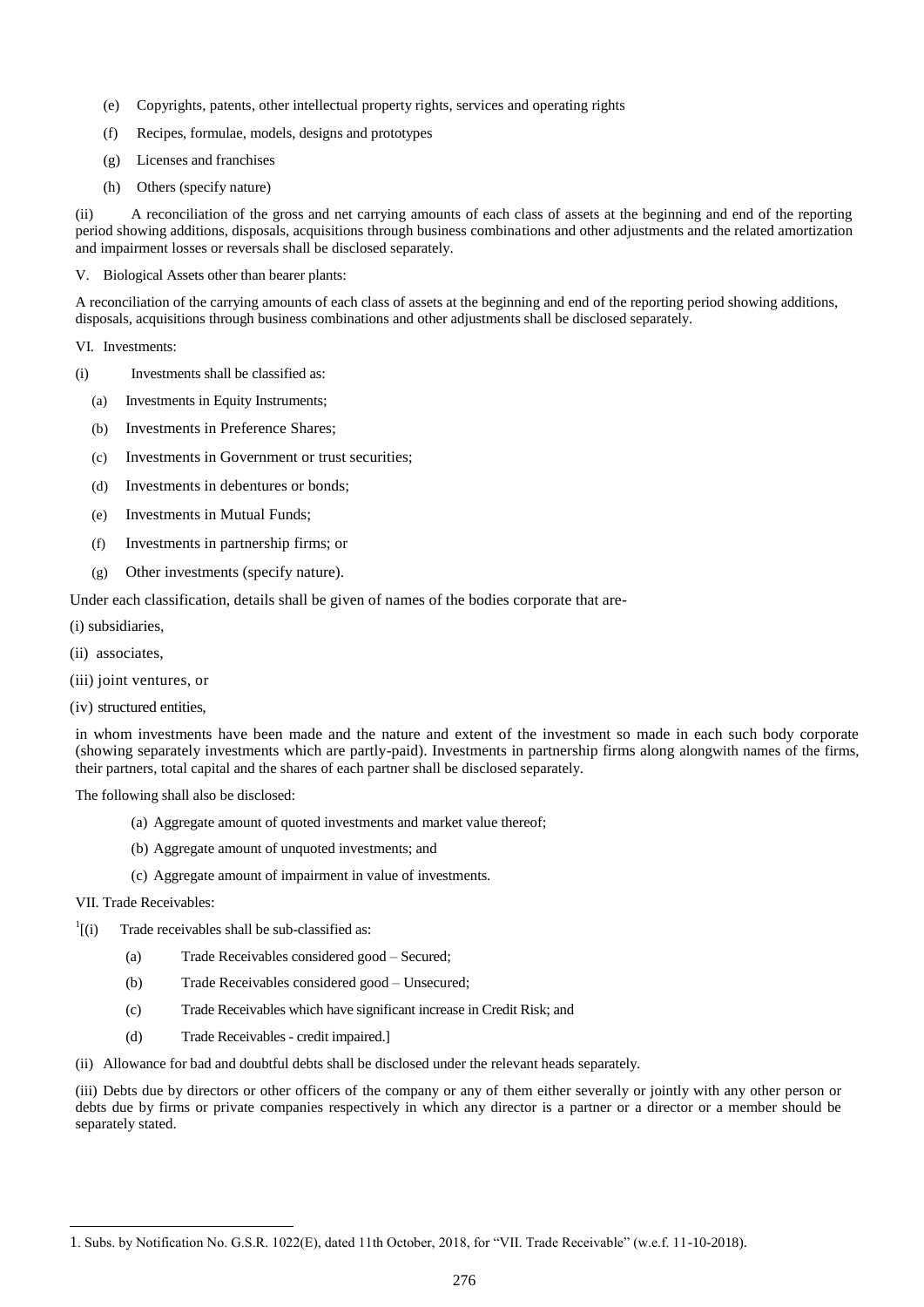### VIII. Loans:

- (i) Loans shall be classified as-
	- (a) Security Deposits;
	- (b) Loans to related parties (giving details thereof); and
	- (c) Other loans (specify nature).
- $\frac{1}{1}$ [(ii) Loans Receivables shall be sub-classified as:
	- (a) Loans Receivables considered good Secured;
	- (b) Loans Receivables considered good Unsecured;
	- (c) Loans Receivables which have significant increase in Credit Risk; and
	- (d) Trade Receivables credit impaired.]
- (iii) Allowance for bad and doubtful loans shall be disclosed under the relevant heads separately.

(iv) Loans due by directors or other officers of the company or any of them either severally or jointly with any other persons or amounts due by firms or private companies respectively in which any director is a partner or a director or a member should be separately stated.

- IX. Bank deposits with more than 12 months maturity shall be disclosed under 'Other financial assets';
- X. Other non-current assets: Other non-current assets shall be classified as-
- (i) Capital Advances; and
- (ii) Advances other than capital advances;
- (1) Advances other than capital advances shall be classified as:
	- (a) Security Deposits;
	- (b) Advances to related parties (giving details thereof); and
	- (c) Other advances (specify nature).

(2) Advances to directors or other officers of the company or any of them either severally or jointly with any other persons or advances to firms or private companies respectively in which any director is a partner or a director or a member should be separately stated. In case advances are of the nature of a financial asset as per relevant Ind AS, these are to be disclosed under 'other financial assets' separately.

(iii) Others (specify nature).

## **B. Current Assets**

- I. Inventories:
- (i) Inventories shall be classified as-
	- (a) Raw materials;
	- (b) Work-in-progress;
	- (c) Finished goods;
	- (d) Stock-in-trade (in respect of goods acquired for trading);
	- (e)Stores and spares;
	- (f) Loose tools; and
	- (g) Others (specify nature).
- (ii) Goods-in-transit shall be disclosed under the relevant sub-head of inventories.
- (iii) Mode of valuation shall be stated.
- II. Investments:

-

(i) Investments shall be classified as-

<sup>1.</sup> Subs. by Notification No. G.S.R. 1022(E), dated 11th October, 2018, for "VIII. Trade Receivable" (w.e.f. 11-10-2018).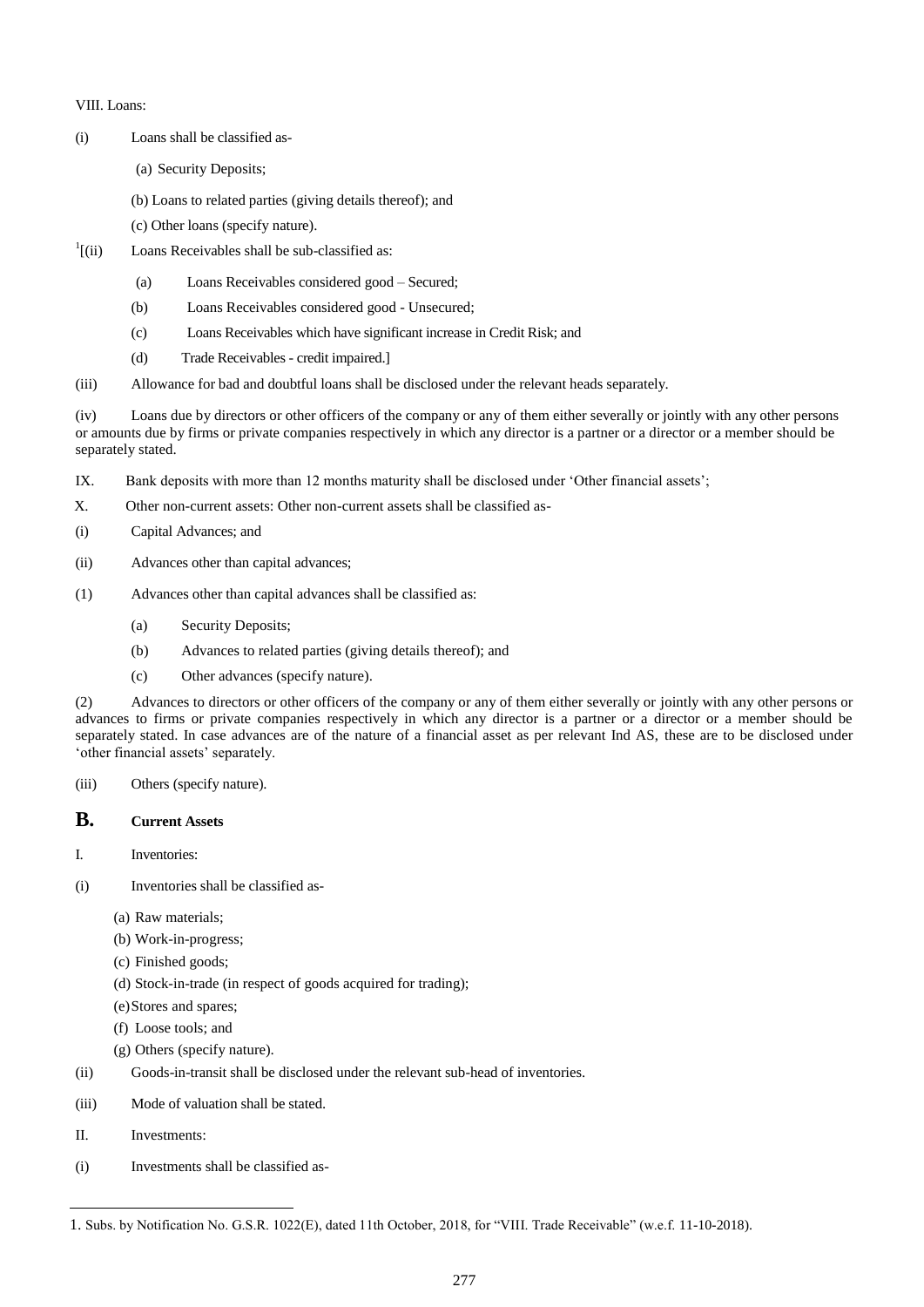- (a) Investments in Equity Instruments;
- (b) Investment in Preference Shares;
- (c) Investments in government or trust securities;
- (d) Investments in debentures or bonds;
- (e) Investments in Mutual Funds;
- (f) Investments in partnership firms; and
- (g) Other investments (specify nature).

Under each classification, details shall be given of names of the bodies corporate that are-

- (i) subsidiaries,
- (ii) associates,
- (iii) joint ventures, or
- (iv) structured entities,

in whom investments have been made and the nature and extent of the investment so made in each such body corporate (showing separately investments which are partly-paid).

- (ii) The following shall also be disclosed-
	- (a) Aggregate amount of quoted investments and market value thereof;
	- (b) Aggregate amount of unquoted investments;
	- (c) Aggregate amount of impairment in value of investments.
- III. Trade Receivables:
- $\frac{1}{1}$ [(i) Trade receivables shall be sub-classified as:
	- (a) Loans Receivables considered good Secured;
	- (b) Loans Receivables considered good Unsecured;
	- (c) Loans Receivables which have significant increase in Credit Risk; and
	- (d) Trade Receivables credit impaired.]
	- (ii) Allowance for bad and doubtful debts shall be disclosed under the relevant heads separately.

(iii ) Debts due by directors or other officers of the company or any of them either severally or jointly with any other person or debts due by firms or private companies respectively in which any director is a partner or a director or a member should be separately stated.

IV. Cash and cash equivalents: Cash and cash equivalents shall be classified as-

- a. Balances with Banks (of the nature of cash and cash equivalents);
- b. Cheques, drafts on hand;
- c. Cash on hand; and
- d. Others (specify nature).
- V. Loans:

 $\overline{a}$ 

- (i) Loans shall be classified as:
	- (a) Security deposits;
	- (b) Loans to related parties (giving details thereof); and
	- (c) Others (specify nature).
- $\frac{2}{i}$  (ii) Trade receivables shall be sub-classified as:
	- (a) Loans Receivables considered good Secured;
	- (b) Loans Receivables considered good Unsecured;
	- (c) Loans Receivables which have significant increase in Credit Risk; and
	- (d) Trade Receivables credit impaired.]

<sup>1.</sup> Subs. by Notification No. G.S.R. 1022(E), dated 11th October, 2018, for "III Trade Receivables" (w.e.f. 11-10-2018).

<sup>2.</sup> Subs. by *ibid.*, for "V. Loans" (w.e.f. 11-10-2018).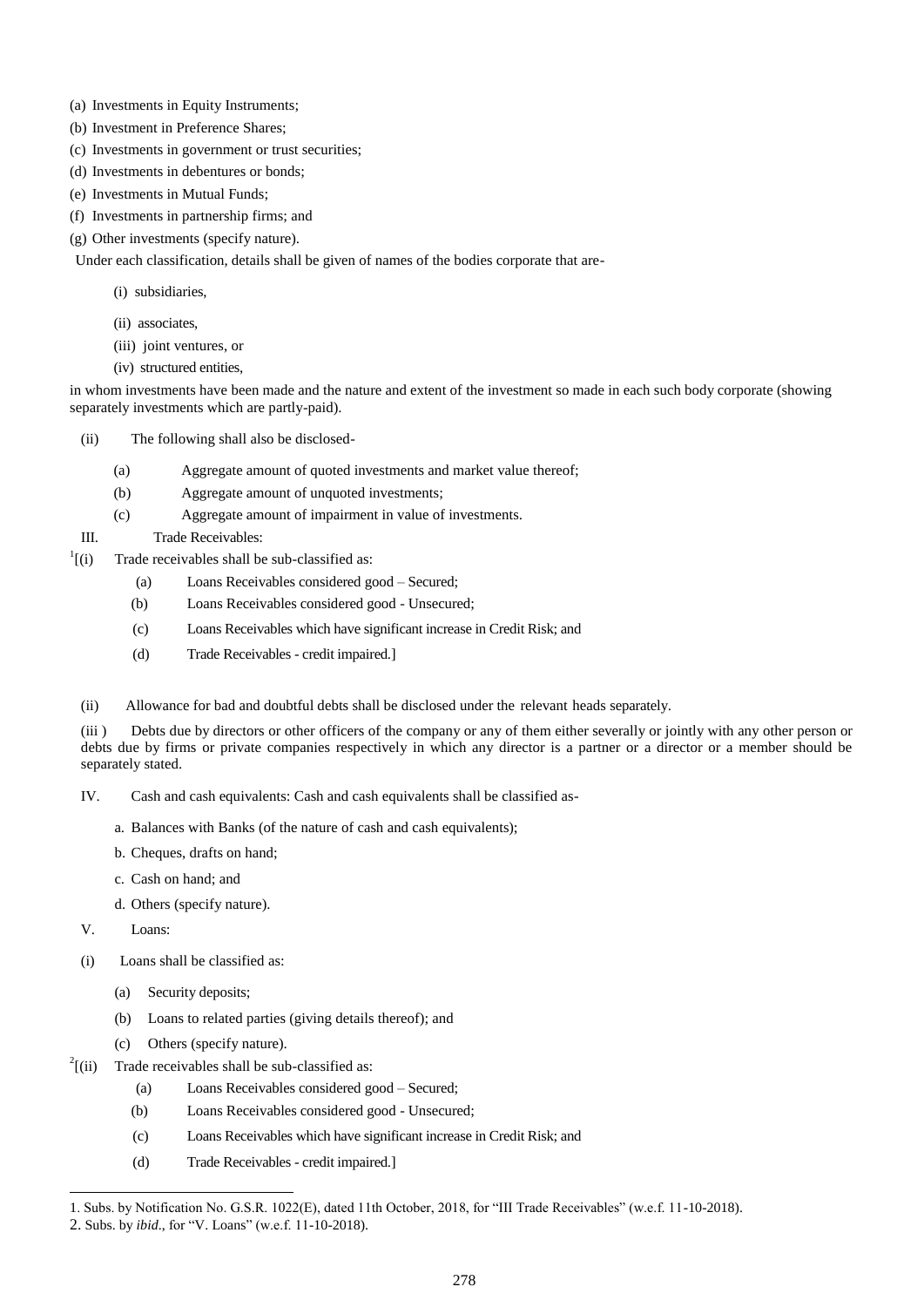(iii) Allowance for bad and doubtful loans shall be disclosed under the relevant heads separately.

(iv) Loans due by directors or other officers of the company or any of them either severally or jointly with any other person or amounts due by firms or private companies respectively in which any director is a partner or a director or a member shall be separately stated.

- VI. Other current assets (specify nature): This is an all-inclusive heading, which incorporates current assets that do not fit into any other asset categories. Other current assets shall be classified as-
	- (i) Advances other than capital advances

(1) Advances other than capital advances shall be classified as:

- (a) Security Deposits;
- (b) Advances to related parties (giving details thereof);
- (c) Other advances (specify nature).

(2) Advances to directors or other officers of the company or any of them either severally or jointly with any other persons or advances to firms or private companies respectively in which any director is a partner or a director or a member should be separately stated.

(ii) Others (specify nature)

**C.** Cash and Bank balances: The following disclosures with regard to cash and bank balances shall be made:

(a) Earmarked balances with banks (for example, for unpaid dividend) shall be separately stated.

(b) Balances with banks to the extent held as margin money or security against the borrowings, guarantees, other commitments shall be disclosed separately.

(c) Repatriation restrictions, if any, in respect of cash and bank balances shall be separately stated.

## **D. Equity**

**I.** Equity Share Capital: For each class of equity share capital:

- (a) the number and amount of shares authorised;
- (b) the number of shares issued, subscribed and fully paid, and subscribed but not fully paid;
- (c) par value per share;

(d) a reconciliation of the number of shares outstanding at the beginning and at the end of the period;

(e) the rights, preferences and restrictions attaching to each class of shares including restrictions on the distribution of dividends and the repayment of capital;

(f) shares in respect of each class in the company held by its holding company or its ultimate holding company including shares held by subsidiaries or associates of the holding company or the ultimate holding company in aggregate;

(g) shares in the company held by each shareholder holding more than five per cent. shares specifying the number of shares held;

(h) shares reserved for issue under options and contracts or commitments for the sale of shares or disinvestment, including the terms and amounts;

(i) for the period of five years immediately preceding the date at which the Balance Sheet is prepared-

- aggregate number and class of shares allotted as fully paid up pursuant to contract without payment being received in cash;
- aggregate number and class of shares allotted as fully paid up by way of bonus shares; and
- aggregate number and class of shares bought back;
- (j) terms of any securities convertible into equity shares issued along with the earliest date of conversion in descending order starting from the farthest such date;
- (k) calls unpaid (showing aggregate value of calls unpaid by directors and officers);
- (l) forfeited shares (amount originally paid up).
- II. Other Equity:
- (i) <sup>(i)</sup> Other Reserves' shall be classified in the notes as-
	- (a) Capital Redemption Reserve;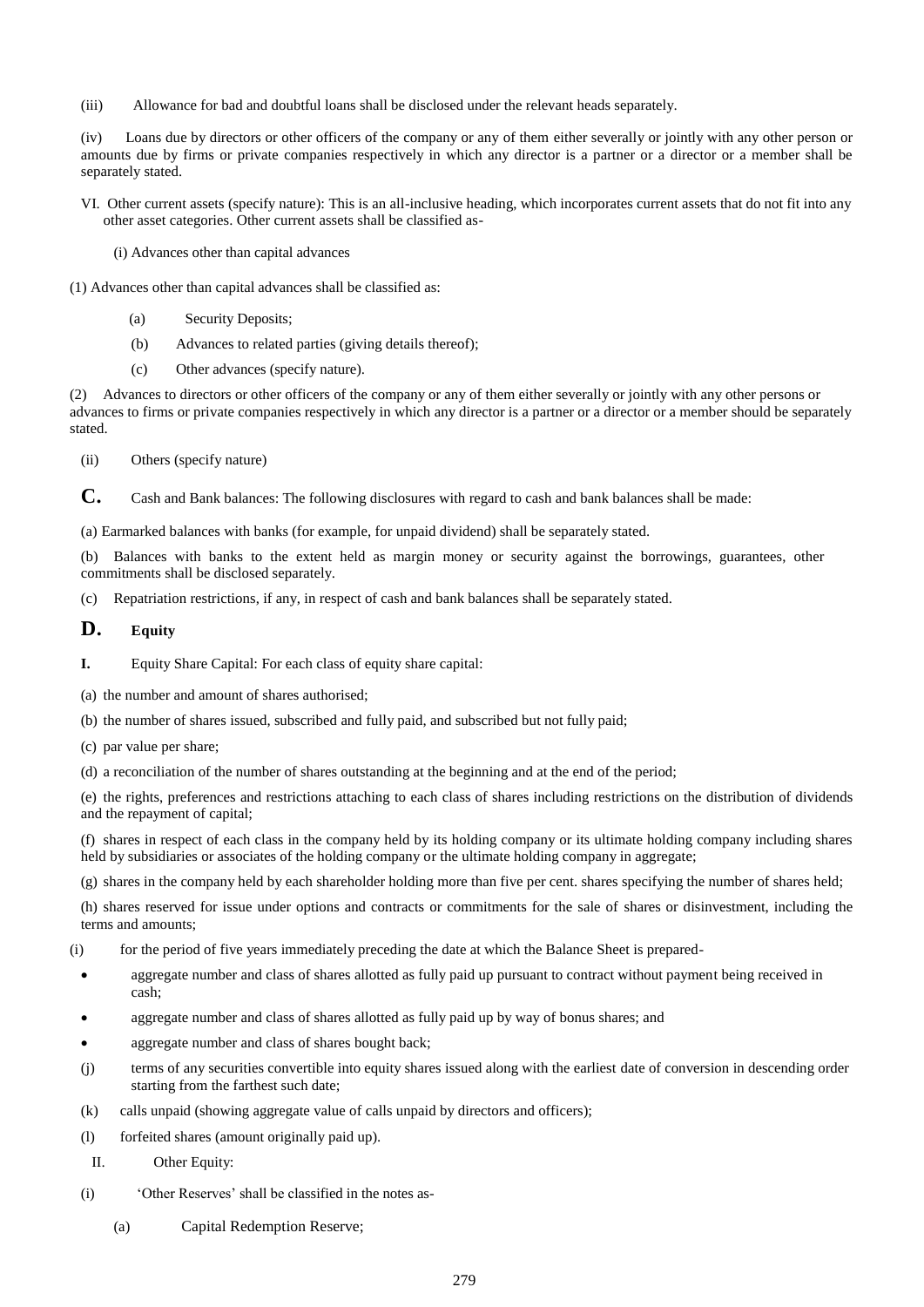- (b) Debenture Redemption Reserve;
- (c) Share Options Outstanding Account; and
- (d) Others– (specify the nature and purpose of each reserve and the amount in respect thereof); (Additions and

deductions since last balance sheet to be shown under each of the specified heads)

- (ii) Retained Earnings represents surplus *i.e*. balance of the relevant column in the Statement of Changes in Equity;
- (iii) A reserve specifically represented by earmarked investments shall disclose the fact that it is so represented;

(iv) Debit balance of Statement of Profit and Loss shall be shown as a negative figure under the head ‗retained earnings'. Similarly, the balance of 'Other Equity', after adjusting negative balance of retained earnings, if any, shall be shown under the head ‗Other Equity' even if the resulting figure is in the negative; and

(v) Under the sub-head ‗Other Equity', disclosure shall be made for the nature and amount of each item.

# **E. Non-Current Liabilities**

I. Borrowings:

(i) borrowings shall be classified as-

- (a) Bonds or debentures
- (b) Term loans
- (I) from banks
- (II) from other parties
- (c) Deferred payment liabilities
- (d) Deposits
- (e) Loans from related parties
- (f) Long term maturities of finance lease obligations
- (g) Liability component of compound financial instruments
- (h) Other loans (specify nature);

(ii) borrowings shall further be sub-classified as secured and unsecured. Nature of security shall be specified separately in each case.

(iii) where loans have been guaranteed by directors or others, the aggregate amount of such loans under each head shall be disclosed;

(iv) bonds or debentures (along with the rate of interest, and particulars of redemption or conversion, as the case may be) shall be stated in descending order of maturity or conversion, starting from farthest redemption or conversion date, as the case may be. Where bonds/debentures are redeemable by installments, the date of maturity for this purpose must be reckoned as the date on which the first installment becomes due;

(v) particulars of any redeemed bonds or debentures which the company has power to reissue shall be disclosed;

(vi) terms of repayment of term loans and other loans shall be stated; and

(vii) period and amount of default as on the balance sheet date in repayment of borrowings and interest shall be specified separately in each case.

- II. Provisions: The amounts shall be classified as-
	- (a) Provision for employee benefits; and
	- (b) Others (specify nature).
- III. Other non-current liabilities;
	- (a) Advances; and
	- (b) Others (specified nature).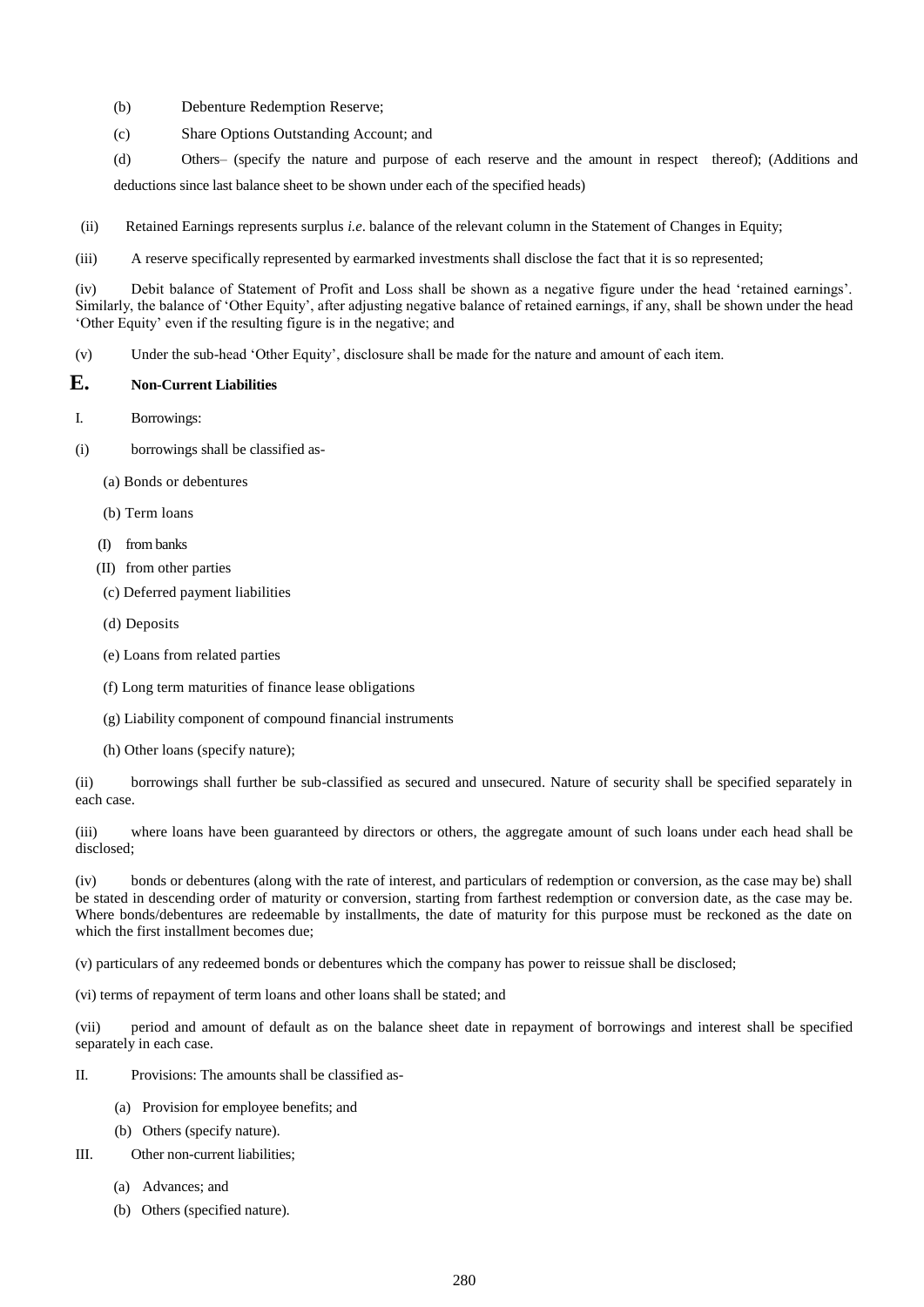## **F. Current Liabilities**

- I. Borrowings:
	- (i) Borrowings shall be classified as-
		- (a) Loans repayable on demand
		- (I) from banks
		- (II) from other parties
			- (b) Loans from related parties
			- (c) Deposits
			- (d) Other loans (specify nature);

(ii) borrowings shall further be sub-classified as secured and unsecured. Nature of security shall be specified separately in each case;

(iii) where loans have been guaranteed by directors or others, the aggregate amount of such loans under each head shall be disclosed;

(iv) period and amount of default as on the balance sheet date in repayment of borrowings and interest, shall be specified separately in each case.

- II. Other Financial Liabilities: Other Financial liabilities shall be classified as-
- (a) Current maturities of long-term debt;
- (b) Current maturities of finance lease obligations;
- (c) Interest accrued;
- (d) Unpaid dividends;
- (e) Application money received for allotment of securities to the extent refundable and interest accrued thereon;
- (f) Unpaid matured deposits and interest accrued thereon;
- (g) Unpaid matured debentures and interest accrued thereon; and
- (h) Others (specify nature).

‗Long term debt' is a borrowing having a period of more than twelve months at the time of origination

III. Other current liabilities:

The amounts shall be classified as-

- (a) revenue received in advance;
- (b) other advances (specify nature); and
- (c) others (specify nature);
	- IV. Provisions: The amounts shall be classified as-
	- (i) provision for employee benefits; and
	- (ii) others (specify nature).

#### ${}^{1}$ [FA. Trade Payables

The following details relating to Micro, Small and Medium Enterprises shall be disclosed in the notes:-

(a) the principal amount and the interest due thereon (to be shown separately) remaining unpaid to any supplier at the end of each accounting year;

<sup>-</sup>1. Ins. by Notification No. G.S.R. 1022(E), dated 11th October, 2018 (w.e.f. 11-10-2018).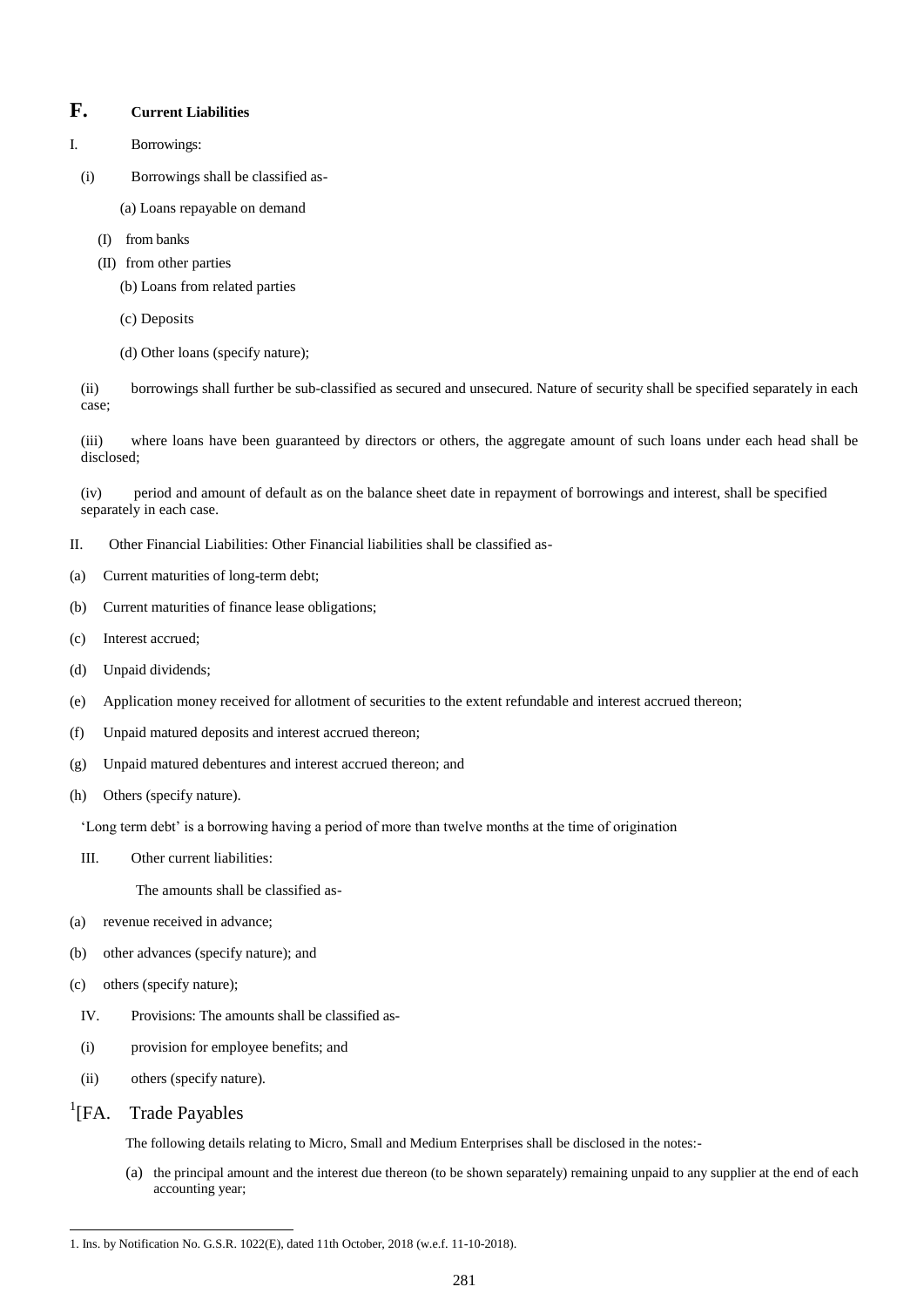- (b) the amount of interest paid by the buyer in terms of section 16 of the Micro, Small and Medium Enterprises Development Act, 2006 (27 of 2006), along with the amount of the payment made to the supplier beyond the appointed day during each accounting year;
- (c) the amount of interest due and payable for the period of detay in making payment (which have been paid but beyond the appointed day during the year) but without adding the interest specified under the Micro, Small and Medium Enterprises Development Act, 2006;
- (d) the amount of interest accrued and remaining unpaid at the end of each accountang year; and
- (e) the amount of further interest remaining due and payable even in the succeeding years, until such date when the interest dues above are actually paid to the small enterprise, for the purpose of disallowance of a deductible expenditure under section 23 of the Micro, Small and Medium Enterprises Development Act, 2006.

*Explanation*.-The terms 'appointed day', 'buyer',' enterprise', 'micro enterprise', 'small enterprise' and 'supplier', shall have the same meaning assigned to those under clauses (b), (d), (e), (h), (m) and (n) respectively of section 2 of the Micro, Small and Medium Enterprises Development Act, 2006.]

G. The presentation of liabilities associated with group of assets classified as held for sale and non-current assets classified as

held for sale shall be in accordance with the relevant Indian Accounting Standards (Ind ASs).

### **H. Contingent Liabilities and Commitments:**

(to the extent not provided for)

- (i) Contingent Liabilities shall be classified as-
	- (a) claims against the company not acknowledged as debt;
	- (b) guarantees excluding financial guarantees; and
	- (c) other money for which the company is contingently liable.

### (ii) Commitments shall be classified as-

- (a) estimated amount of contracts remaining to be executed on capital account and not provided for;
- (b) uncalled liability on shares and other investments partly paid; and

(c) other commitments (specify nature).

**I.** The amount of dividends proposed to be distributed to equity and preference shareholders for the period and the related amount per share shall be disclosed separately. Arrears of fixed cumulative dividends on irredeemable preference shares shall also be disclosed separately.

**J.** Where in respect of an issue of securities made for a specific purpose the whole or part of amount has not been used for the specific purpose at the Balance Sheet date, there shall be indicated by way of note how such unutilised amounts have been used or invested.

 $\mathbf{H}$ <sup>1</sup> $\mathbf{K}$ . **[K**. Every company shall disclose the details of Specified Bank Notes (SBN) held and transacted during the period 08/11/2016 to 30/12/2016 as provided in the Table below:-

|                                         | <b>SBNs</b> | Other denomination notes | Total |
|-----------------------------------------|-------------|--------------------------|-------|
| Closing cash in hand as on $08.11.2016$ |             |                          |       |
| $(+)$ Permitted receipts                |             |                          |       |
| (-) Permitted payments                  |             |                          |       |
| (-) Amount deposited in Banks           |             |                          |       |
| Closing cash in hand as on 30.12.2016   |             |                          |       |

*Explanation* **.—** For the purposes of this clause, the term 'Specified Bank Notes' shall have the same meaning provided in the notification of the Government of India, in the Ministry of Finance, Department of Economic Affairs number S.O. 3407(E), dated the 8th November, 2016.]

-

<sup>1.</sup> Ins. by Notification No. G.S.R. 308(E), dated 30th March, 2017.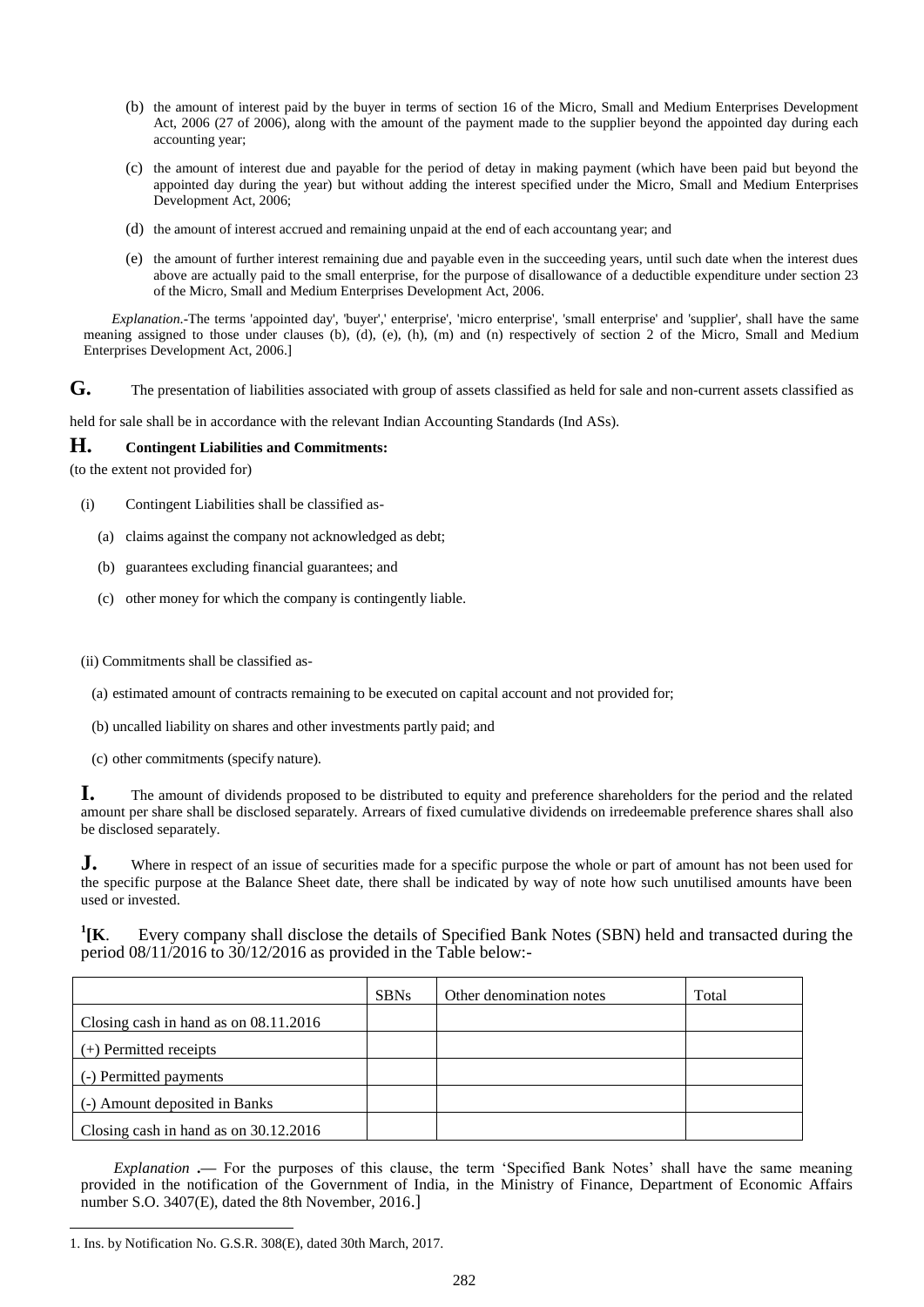7. When a company applies an accounting policy retrospectively or makes a restatement of items in the financial statements or when it reclassifies items in its financial statements, the company shall attach to the Balance Sheet, a "Balance Sheet" as at the beginning of the earliest comparative period presented.

8. Share application money pending allotment shall be classified into equity or liability in accordance with relevant Indian Accounting Standards. Share application money to the extent not refundable shall be shown under the head Equity and share application money to the extent refundable shall be separately shown under 'Other financial liabilities'.

9. Preference shares including premium received on issue, shall be classified and presented as 'Equity' or 'Liability' in accordance with the requirements of the relevant Indian Accounting Standards. Accordingly, the disclosure and presentation requirements in this regard applicable to the relevant class of equity or liability shall be applicable *mutatis mutandis* to the preference shares. For instance, <sup>1</sup>[plain vanilla], redeemable preference shares shall be classified and presented under 'noncurrent liabilities' as ‗borrowings' and the disclosure requirements in this regard applicable to such borrowings shall be applicable *mutatis mutandis* to redeemable preference shares.

10. Compound financial instruments such as convertible debentures, where split into equity and liability components, as per the requirements of the relevant Indian Accounting Standards, shall be classified and presented under the relevant heads in 'Equity' and 'Liabilities'

11. Regulatory Deferral Account Balances shall be presented in the Balance Sheet in accordance with the relevant Indian Accounting Standards.

## *PART II – STATEMENT OF PROFIT AND LOSS*

*Name of the Company ...........................*

*Statement of Profit and Loss for the period ended ..............................*

|              | <b>Particulars</b>                                                               | Note No. | <b>Figures for</b><br>the current<br>reporting<br>period | <b>Figures for</b><br>the<br>previous<br>reporting<br>period |
|--------------|----------------------------------------------------------------------------------|----------|----------------------------------------------------------|--------------------------------------------------------------|
| $\mathbf I$  | <b>Revenue From Operations</b>                                                   |          |                                                          |                                                              |
| $\mathbf{I}$ | Other Income                                                                     |          |                                                          |                                                              |
| $\rm III$    | Total Income (I+II)                                                              |          |                                                          |                                                              |
|              | <b>Particulars</b>                                                               | Note No. | <b>Figures</b> for<br>the current<br>reporting<br>period | <b>Figures for</b><br>the<br>previous<br>reporting<br>period |
| <b>IV</b>    | <b>EXPENSES</b>                                                                  |          |                                                          |                                                              |
|              | Cost of materials consumed                                                       |          |                                                          |                                                              |
|              | Purchases of Stock-in-Trade                                                      |          |                                                          |                                                              |
|              | Changes in inventories of finished goods,<br>Stock-in-Trade and work-in-progress |          |                                                          |                                                              |
|              | Employee benefits expense                                                        |          |                                                          |                                                              |
|              | Finance costs                                                                    |          |                                                          |                                                              |
|              | Depreciation and amortization expense                                            |          |                                                          |                                                              |
|              | Other expenses                                                                   |          |                                                          |                                                              |
|              | Total expenses (IV)                                                              |          |                                                          |                                                              |
| $\mathbf{V}$ | Profit/(loss) before exceptional items<br>and tax (I-IV)                         |          |                                                          |                                                              |

<sup>-</sup>1. Ins. by Notification No. G.S.R. 1022(E), dated 11th October, 2018 (w.e.f. 11-10-2018).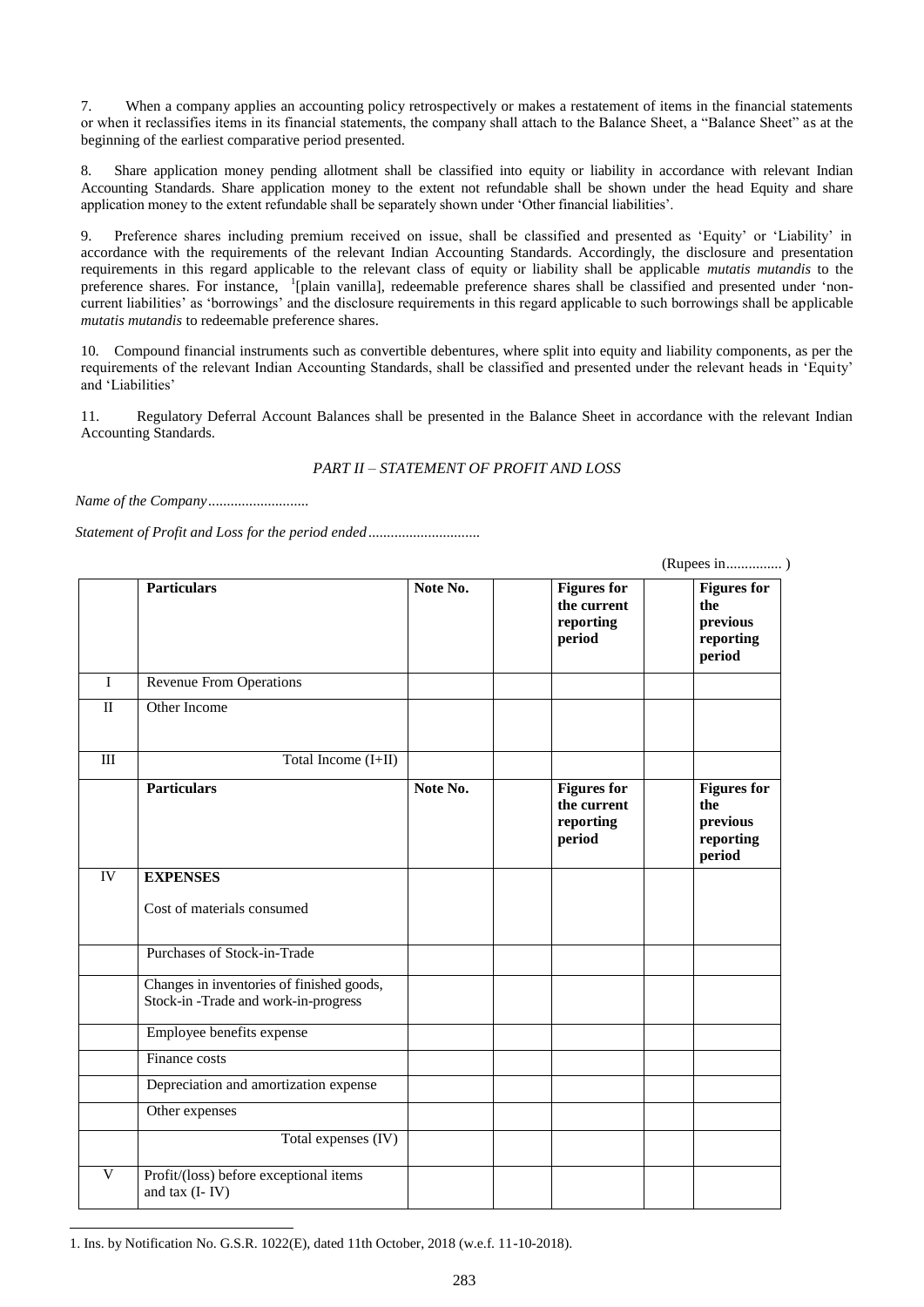|                          | <b>Particulars</b>                                                                                                                    | Note No. | <b>Figures</b> for                                       | <b>Figures</b> for                                           |
|--------------------------|---------------------------------------------------------------------------------------------------------------------------------------|----------|----------------------------------------------------------|--------------------------------------------------------------|
| $\overline{\rm VI}$      | <b>Exceptional Items</b>                                                                                                              |          |                                                          |                                                              |
| VII                      | Profit/(loss) before tax                                                                                                              |          |                                                          |                                                              |
|                          | $(V-VI)$                                                                                                                              |          |                                                          |                                                              |
| $\overline{\text{VIII}}$ | Tax expense:                                                                                                                          |          |                                                          |                                                              |
|                          | $(1)$ Current tax                                                                                                                     |          |                                                          |                                                              |
|                          | (2) Deferred tax                                                                                                                      |          |                                                          |                                                              |
| IX                       | Profit (Loss) for the period from<br>continuing operations (VII-VIII)                                                                 |          |                                                          |                                                              |
| $\overline{X}$           | Profit/(loss) from discontinued operations                                                                                            |          |                                                          |                                                              |
| XI                       | Tax expense of discontinued operations                                                                                                |          |                                                          |                                                              |
| $\overline{XII}$         | Profit/(loss) from Discontinued operations<br>$(after tax) (X-XI)$                                                                    |          |                                                          |                                                              |
| XIII                     | Profit/(loss) for the period $(IX+XII)$                                                                                               |          |                                                          |                                                              |
| <b>XIV</b>               | Other Comprehensive Income                                                                                                            |          |                                                          |                                                              |
|                          | A (i) Items that will not be reclassified to<br>profit or loss                                                                        |          |                                                          |                                                              |
|                          | (ii) Income tax relating to items that will<br>not be reclassified to profit or loss                                                  |          |                                                          |                                                              |
|                          | B (i) Items that will be reclassified to profit<br>or loss                                                                            |          |                                                          |                                                              |
|                          | (ii) Income tax relating to items that will be<br>reclassified to profit or loss                                                      |          |                                                          |                                                              |
| XV                       | Total Comprehensive Income for the period<br>(XIII+XIV)(Comprising Profit (Loss) and<br>Other Comprehensive Income for the<br>period) |          |                                                          |                                                              |
|                          | <b>Particulars</b>                                                                                                                    | Note No. | <b>Figures</b> for<br>the current<br>reporting<br>period | <b>Figures</b> for<br>the<br>previous<br>reporting<br>period |
| <b>XVI</b>               | Earnings per equity share (for continuing<br>operation):                                                                              |          |                                                          |                                                              |
|                          | $(1)$ Basic                                                                                                                           |          |                                                          |                                                              |
|                          | (2) Diluted                                                                                                                           |          |                                                          |                                                              |
| <b>XVII</b>              | Earnings per equity share (for discontinued<br>operation):                                                                            |          |                                                          |                                                              |
|                          | $(1)$ Basic                                                                                                                           |          |                                                          |                                                              |
|                          | (2) Diluted                                                                                                                           |          |                                                          |                                                              |
| <b>XVIII</b>             | Earnings per equity share(for discontinued<br>& continuing operations)                                                                |          |                                                          |                                                              |
|                          | $(1)$ Basic                                                                                                                           |          |                                                          |                                                              |
|                          | (2) Diluted                                                                                                                           |          |                                                          |                                                              |

**See accompanying notes to the financial statements**

*Notes:*

## *GENERAL INSTRUCTIONS FOR PREPARATION OF STATEMENT OF PROFIT AND LOSS*

1. The provisions of this Part shall apply to the income and expenditure account, in like manner as they apply to a

Statement of Profit and Loss.

2. The Statement of Profit and Loss shall include: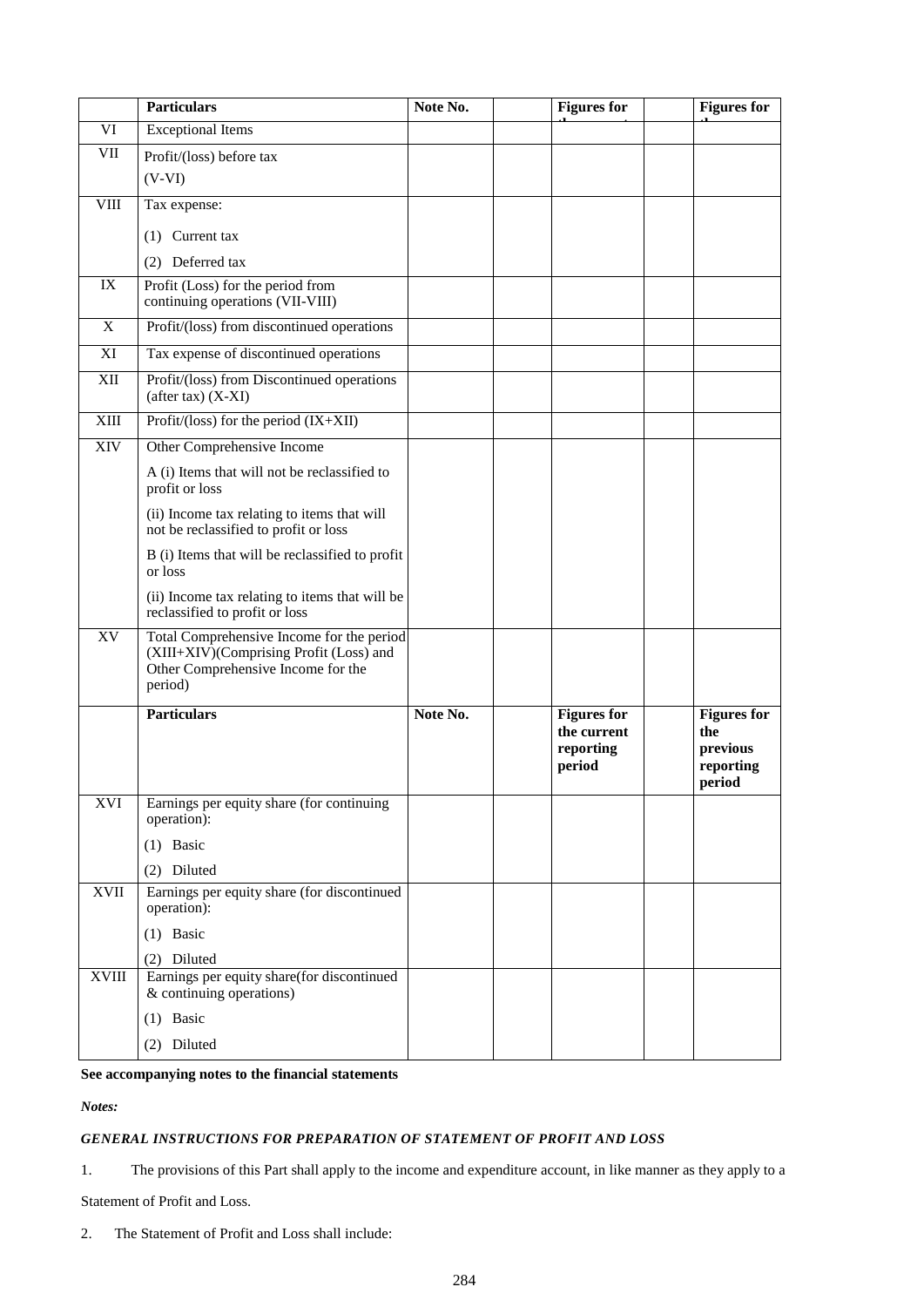(1) Profit or loss for the period;

(2) Other Comprehensive Income for the period.

The sum of (1) and (2) above is 'Total Comprehensive Income'.

- 3. Revenue from operations shall disclose separately in the notes
	- (a) sale of products (including Excise Duty);
	- (b) sale of services; and
	- (c) other operating revenues.
- 4. Finance Costs: Finance costs shall be classified as-
	- (a) interest;
	- (b) dividend on redeemable preference shares;
	- (c) exchange differences regarded as an adjustment to borrowing costs; and
	- (d) other borrowing costs (specify nature).
- 5 Other income: Other income shall be classified as-
	- (a) interest Income ;
	- (b) dividend Income; and
	- (c) other non-operating income (net of expenses directly attributable to such income).
- 6. Other Comprehensive Income shall be classified into-
- (A) Items that will not be reclassified to profit or loss
	- (i) Changes in revaluation surplus;
	- (ii) Remeasurements of the defined benefit plans;
	- (iii) Equity Instruments through Other Comprehensive Income;
	- (iv) Fair value changes relating to own credit risk of financial liabilities designated at fair value through profit or loss;
	- (v) Share of Other Comprehensive Income in Associates and Joint Ventures, to the extent not to be classified into profit or loss; and
	- (vi) Others (specify nature).
- (B) Items that will be reclassified to profit or loss;
	- (i) Exchange differences in translating the financial statements of a foreign operation;
	- (ii) Debt Instruments through Other Comprehensive Income;
	- (iii) The effective portion of gains and loss on hedging instruments in a cash flow hedge;

(iv) Share of Other Comprehensive Income in Associates and Joint Ventures, to the extent to be classified into profit or loss; and

- (v) Others (specify nature).
- 7. Additional Information: A Company shall disclose by way of notes, additional information regarding aggregate expenditure and income on the following items:

(a) employee Benefits expense [showing separately (i) salaries and wages, (ii) contribution to provident and other funds, (iii) share based payments to employees, (iv) staff welfare expenses].

(b) depreciation and amortisation expense;

(c) any item of income or expenditure which exceeds one per cent of the revenue from operations or Rs.10,00,000, whichever is higher, in addition to the consideration of 'materiality' as specified in clause 7 of the General Instructions for Preparation of Financial Statements of a Company;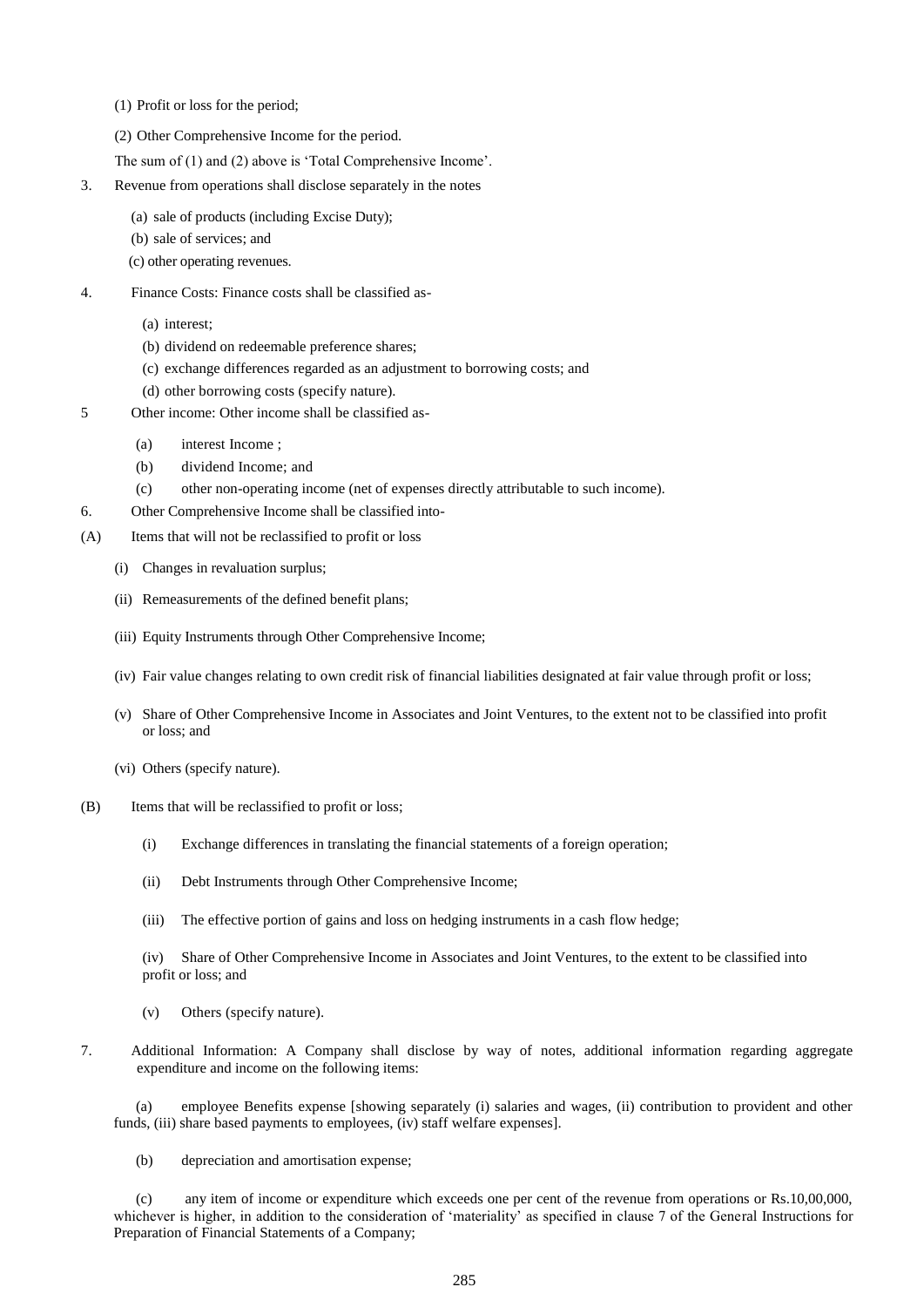- (d) interest Income;
- (e) interest Expense;
- (f) dividend income;
- (g) net gain or loss on sale of investments;

(h) net gain or loss on foreign currency transaction and translation (other than considered as finance cost);

(i) payments to the auditor as (a) auditor, (b) for taxation matters, (c) for company law matters, (d) for other services, (e) for reimbursement of expenses;

(j) in case of companies covered under section 135, amount of expenditure incurred on corporate social responsibility activities; and

(k) details of items of exceptional nature;

8. Changes in Regulatory Deferral Account Balances shall be presented in the Statement of Profit and Loss in accordance with the relevant Indian Accounting Standards.

# *PART III- GENERAL INSTRUCTIONS FOR THE PREPARATION OF CONSOLIDATED FINANCIAL STATEMENTS*

1. Where a company is required to prepare Consolidated Financial Statements, *i.e*., consolidated balance sheet, consolidated statement of changes in equity and consolidated statement of profit and loss, the company shall *mutatis mutandis* follow the requirements of this Schedule as applicable to a company in the preparation of balance sheet, statement of changes in equity and statement of profit and loss. In addition, the consolidated financial statements shall disclose the information as per the requirements specified in the applicable Indian Accounting Standards notified under the Companies (Indian Accounting Standards) Rules 2015, including the following, namely:-

(i) Profit or loss attributable to 'non-controlling interest' and to 'owners of the parent' in the statement of profit and loss shall be presented as allocation for the period. Further, ‗total comprehensive income' for the period attributable to 'non-controlling interest' and to 'owners of the parent' shall be presented in the statement of profit and loss as allocation for the period. The aforesaid disclosures for ‗total comprehensive income' shall also be made in the statement of changes in equity. In addition to the disclosure requirements in the Indian Accounting Standards, the aforesaid disclosures shall also be made in respect of 'other comprehensive income'.

(ii) ‗Non-controlling interests' in the Balance Sheet and in the Statement of Changes in Equity, within equity, shall be presented separately from the equity of the 'owners of the parent'.

(iii) Investments accounted for using the equity method.

2. In Consolidated Financial Statements, the following shall be disclosed by way of additional information: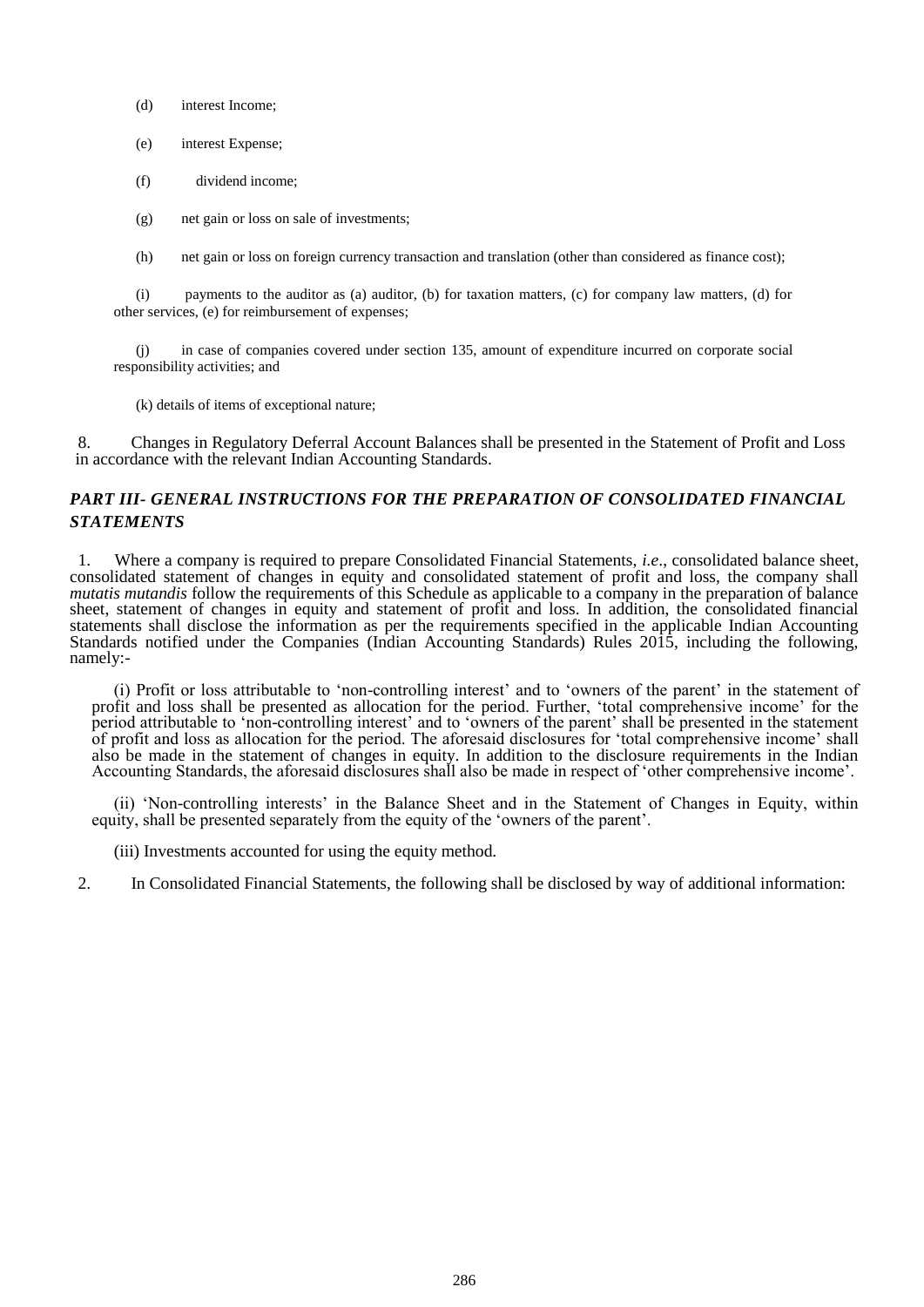| Name of the entity in the<br>Group        | Net Assets, i.e., total                       | Share in profit or<br>loss                         | <b>Share</b><br>other<br>$\mathbf{in}$  | <b>Share</b><br>$\mathbf{in}$<br>total              |  |  |
|-------------------------------------------|-----------------------------------------------|----------------------------------------------------|-----------------------------------------|-----------------------------------------------------|--|--|
|                                           | assets minus total                            |                                                    | comprehensive<br>income                 | comprehensive<br>income                             |  |  |
|                                           | As % of Amount<br>consolidate<br>d net assets | As % of<br>Amount As<br>consolidate<br>d profit or | % of<br>Amount<br>consolidated<br>other | Amount<br>As % of total<br>comprehensi<br>ve income |  |  |
| Parent                                    |                                               |                                                    |                                         |                                                     |  |  |
|                                           |                                               |                                                    |                                         |                                                     |  |  |
| Subsidiaries                              |                                               |                                                    |                                         |                                                     |  |  |
| Indian                                    |                                               |                                                    |                                         |                                                     |  |  |
| 1.                                        |                                               |                                                    |                                         |                                                     |  |  |
| 2.                                        |                                               |                                                    |                                         |                                                     |  |  |
| 3.                                        |                                               |                                                    |                                         |                                                     |  |  |
|                                           |                                               |                                                    |                                         |                                                     |  |  |
|                                           |                                               |                                                    |                                         |                                                     |  |  |
| Foreign                                   |                                               |                                                    |                                         |                                                     |  |  |
| $1. \,$                                   |                                               |                                                    |                                         |                                                     |  |  |
| 2.                                        |                                               |                                                    |                                         |                                                     |  |  |
| 3.                                        |                                               |                                                    |                                         |                                                     |  |  |
| $\bullet$                                 |                                               |                                                    |                                         |                                                     |  |  |
| $\ddot{\phantom{0}}$                      |                                               |                                                    |                                         |                                                     |  |  |
| Non-controlling<br>Interests<br>all<br>in |                                               |                                                    |                                         |                                                     |  |  |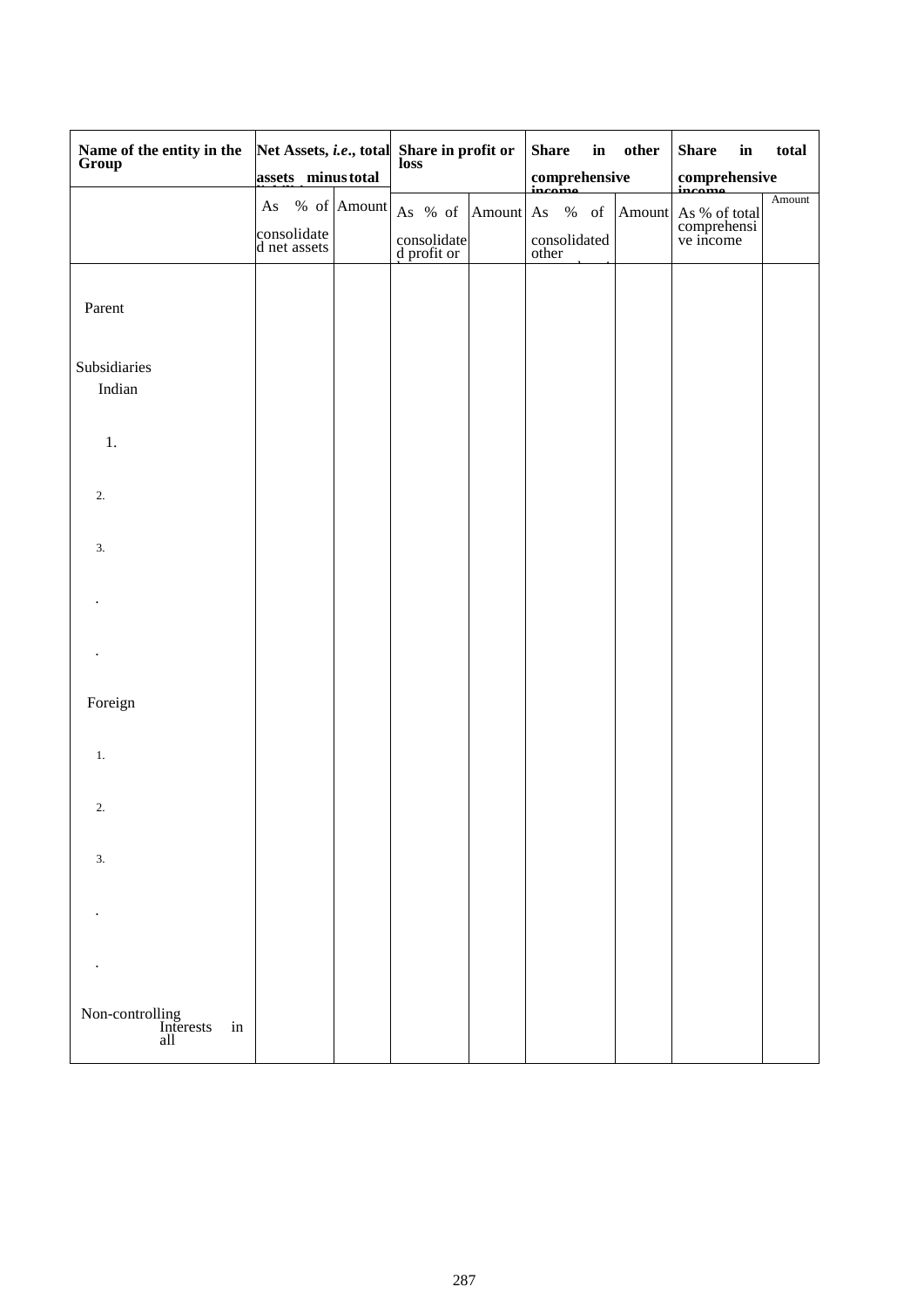| Foreign                                                 |  |  |  |  |
|---------------------------------------------------------|--|--|--|--|
| $1. \,$                                                 |  |  |  |  |
| 2.                                                      |  |  |  |  |
| 3.                                                      |  |  |  |  |
| $\mathbf{r}$                                            |  |  |  |  |
|                                                         |  |  |  |  |
| Joint Ventures (investment as<br>per the equity method) |  |  |  |  |
| $\operatorname{Indian}$                                 |  |  |  |  |
| $1. \,$                                                 |  |  |  |  |
| 2.                                                      |  |  |  |  |
| 3.                                                      |  |  |  |  |
| ×                                                       |  |  |  |  |
| $\blacksquare$                                          |  |  |  |  |
| Foreign                                                 |  |  |  |  |
| 1.                                                      |  |  |  |  |
| $\overline{2}$ .                                        |  |  |  |  |
| 3.                                                      |  |  |  |  |
|                                                         |  |  |  |  |
|                                                         |  |  |  |  |
|                                                         |  |  |  |  |
|                                                         |  |  |  |  |
|                                                         |  |  |  |  |
| <b>Total</b>                                            |  |  |  |  |
|                                                         |  |  |  |  |

3. All subsidiaries, associates and joint ventures (whether Indian or foreign) will be covered under consolidated financial statements.

4. An entity shall disclose the list of subsidiaries or associates or joint ventures which have not been consolidated in the consolidated financial statements along with the reasons of not consolidating.]

# **1 [Division III**

Financial Statements for a Non-Banking Financial Company (NBFC) whose financial statements are drawn up in compliance of the Companies (Indian Accounting Standards) Rules, 2015.

# *GENERAL INSTURCTIONS FOR PREPARATION OF FINANCIAL STATEMENTS OF A NON-BANKING FINANCIAL COMPANY (NBFC) THAT IS REQUIRED TO COMPLY WITH INDIAN ACCOUNTING STAND-ARDS (Ind AS)*

- 1. Every Non-Banking Financial company as defined in the Companies (Indian Accounting Standards) (Amendment) Rules, 2016 to which Indian Accounting Standards apply, shall prepare its financial statements in accordance with this Schedule or with such modification as may be required under certain circumstances.
- 2. Where compliance with the requirements of relevant Act, Regulations, Guidelines or Circulars issued by the relevant regulator from time to time including Indian Accounting Standards (Ind AS) (except the option of presenting assets and liabilities in accordance with current, non-current classification as provided by relevant Ind AS) as applicable to the NBFCs require any change in treatment or disclosure including addition, amendment, substitution or deletion in the head or sub-head or any changes inter se, in the financial statements or statements forming part thereof, the same shall be made and the requirements under this Schedule shall stand modified accordingly.
- 3. The disclosure requirements specified in this Schedule are in addition to and not in substitution of the disclosure requirements specified in the Indian Accounting Standards. Additional disclosures specified in the Indian Ac- counting Standards shall be made in the Notes or by way of additional statement or statements unless required to be disclosed on the face of the Financial Statements. Similarly, all other disclosures as

-

<sup>1.</sup> Ins. by Notification No. G.S.R. 1022(E), dated 11th October, 2018 (w.e.f. 11-10-2018).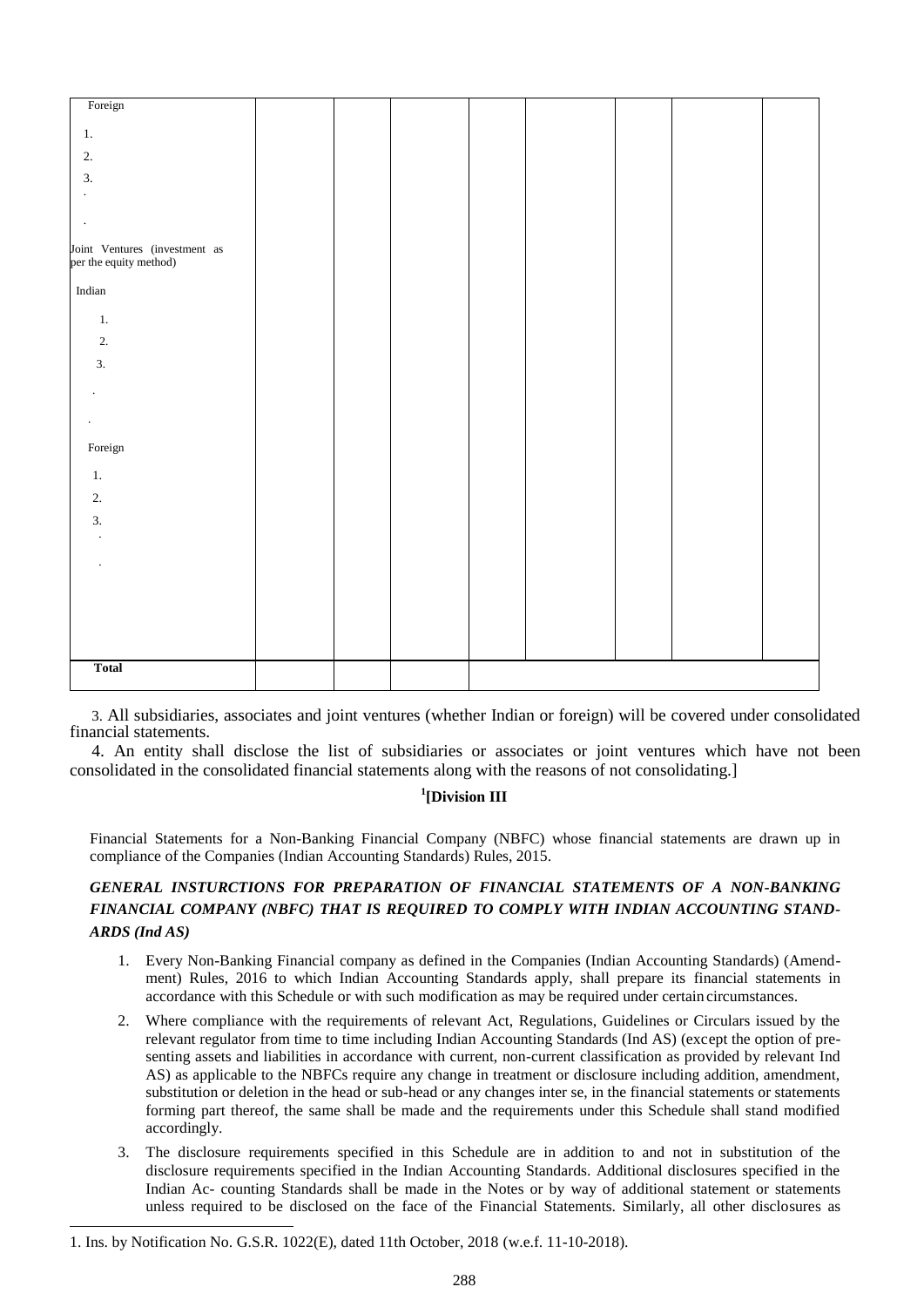required by the Companies Act, 2013 shall be made in the Notes in addition to the requirements set out in this Schedule.

- 4. (i) Notes shall contain information in addition to that presented in the Financial Statements and shall provide where required-
	- (a) narrative descriptions or disaggregations of items recognised in those statements; and
	- (b) information about items that do not qualify for recognition in those statements.

(ii) Each item on the face of the Balance Sheet, Statement of Changes in Equity and Statement of Profit and Loss shall be cross-referenced to any related information in the Notes. In preparing the Financial Statements including the Notes, a balance shall be maintained between providing excessive details that may not assist users of Financial Statements and not providing important information as a result of too much aggregation.

5. Depending upon the total income of the NBFC, the figures appearing in the Financial Statements shall be rounded off as below:

| <b>Total Income</b>                    | Rounding off                                                                   |
|----------------------------------------|--------------------------------------------------------------------------------|
| (i) less than one hundred crore rupees | To the nearest hundreds, thousands, lakhs or millions, or<br>decimals thereof. |
| (ii) one hundred crore rupees or more  | To the nearest, lakhs, millions or crores, or decimals<br>thereof.             |

Once a unit of measurement is used, it should be used uniformly in the Financial Statements.

- 6. Financial Statements shall contain the corresponding amounts (comparatives) for the immediately preceding reporting period for all items shown in the Financial Statements including Notes except in the case of first Financial Statements after incorporation.
- 7. Financial Statements shall disclose all ‗material' items, i.e., the items if they could, individually or collectively, influence the economic decisions that users make on the basis of the financial statements. Materiality depends on the size or nature of the item or a combination of both, to be judged in the particular circumstances.
- 8. For the purpose of this Schedule, the terms used herein shall have the same meanings assigned to them in Indian Accounting Standards.
- 9. Where any Act, Regulation, Guidelines or Circulars issued by the relevant regulators from time to time requires specific disclosures to be made in the standalone financial statements of an NBFC, the said disclosures shall be made in addition to those required under this Schedule.
- 10. The NBFCs preparing financial statements as per this Schedule may change the order of presentation of line items on the face of financial statements or order of line items within the schedules in order of liquidity, if appropriate, considering the operations performed by the NBFC.

**Note:** This Schedule sets out the minimum requirements for disclosure on the face of the Financial Statements, i.e., Balance Sheet, Statement of Changes in Equity for the period, the Statement of Profit and Loss for the period (The term 'Statement of Profit and Loss' has the same meaning as ‗Profit and Loss Account') and Notes. Cash flow statement shall be prepared, where applicable, in accordance with the requirements of the relevant Indian Accounting Standard.

Line items, sub-line items and sub-totals shall be presented as an addition or substitution on the face of the Financial Statements when such presentation is relevant to an understanding of the NBFC's financial position or performance or to cater to categories of NBFCs as prescribed by the relevant regulator or sector-specific disclosure requirements or when required for compliance with the amendments to the relevant statutes or under the Indian Accounting Standards.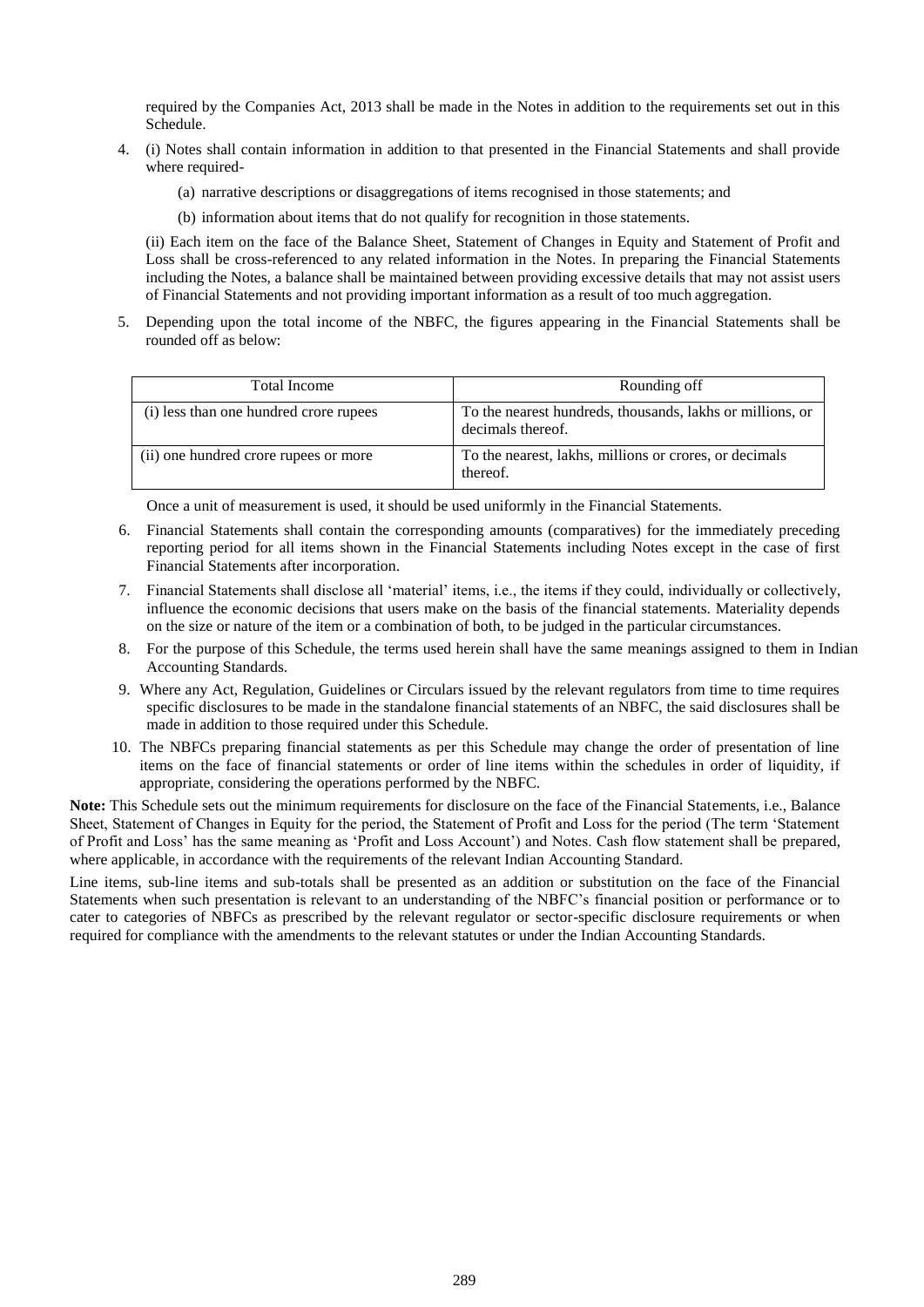# *PART I –BALANCE SHEET*

*Name of the Non-Banking Financial Company…………………….*

*Balance Sheet as at ………………………*

|                            | <b>Particulars</b>                           | <b>Note</b><br>No. | Figures as at the end<br>of current reporting<br>period | Figures as at the end of the<br>previous reporting period |
|----------------------------|----------------------------------------------|--------------------|---------------------------------------------------------|-----------------------------------------------------------|
|                            | $\mathbf{1}$                                 |                    | $\boldsymbol{2}$                                        | 3                                                         |
|                            | <b>ASSETS</b>                                |                    |                                                         |                                                           |
| (1)                        | <b>Financial Assets</b>                      |                    |                                                         |                                                           |
| (a)                        | Cash and cash equivalents                    |                    |                                                         |                                                           |
| (b)                        | Bank Balance other than (a) above            |                    |                                                         |                                                           |
| (c)                        | Derivative financial instruments             |                    |                                                         |                                                           |
| (d)                        | Receivables                                  |                    |                                                         |                                                           |
|                            | (1)<br><b>Trade Receivables</b>              |                    |                                                         |                                                           |
|                            | (II) Other Receivables                       |                    |                                                         |                                                           |
| (e)                        | Loans                                        |                    |                                                         |                                                           |
| (f)                        | Investments                                  |                    |                                                         |                                                           |
| (g)                        | Other Financial assets (to be specified)     |                    |                                                         |                                                           |
|                            |                                              |                    |                                                         |                                                           |
| (2)                        | <b>Non-financial Assets</b>                  |                    |                                                         |                                                           |
| (a)                        | Inventories                                  |                    |                                                         |                                                           |
| (b)                        | Current tax assets (Net)                     |                    |                                                         |                                                           |
| (c)                        | Deferred tax Assets (Net)                    |                    |                                                         |                                                           |
| (d)                        | <b>Investment Property</b>                   |                    |                                                         |                                                           |
| (e)                        | Biological assets other than bearer plants   |                    |                                                         |                                                           |
| (f)                        | Property, Plant and Equipment                |                    |                                                         |                                                           |
| (g)                        | Capital work-in-progress                     |                    |                                                         |                                                           |
| (h)                        | Intangible assets under development          |                    |                                                         |                                                           |
| (i)                        | $\operatorname{Good}$                        |                    |                                                         |                                                           |
| (j)                        | Other Intangible assets                      |                    |                                                         |                                                           |
| $\left( \mathbf{k}\right)$ | Other non-financial assets (to be specified) |                    |                                                         |                                                           |
|                            | <b>Total Assets</b>                          |                    |                                                         |                                                           |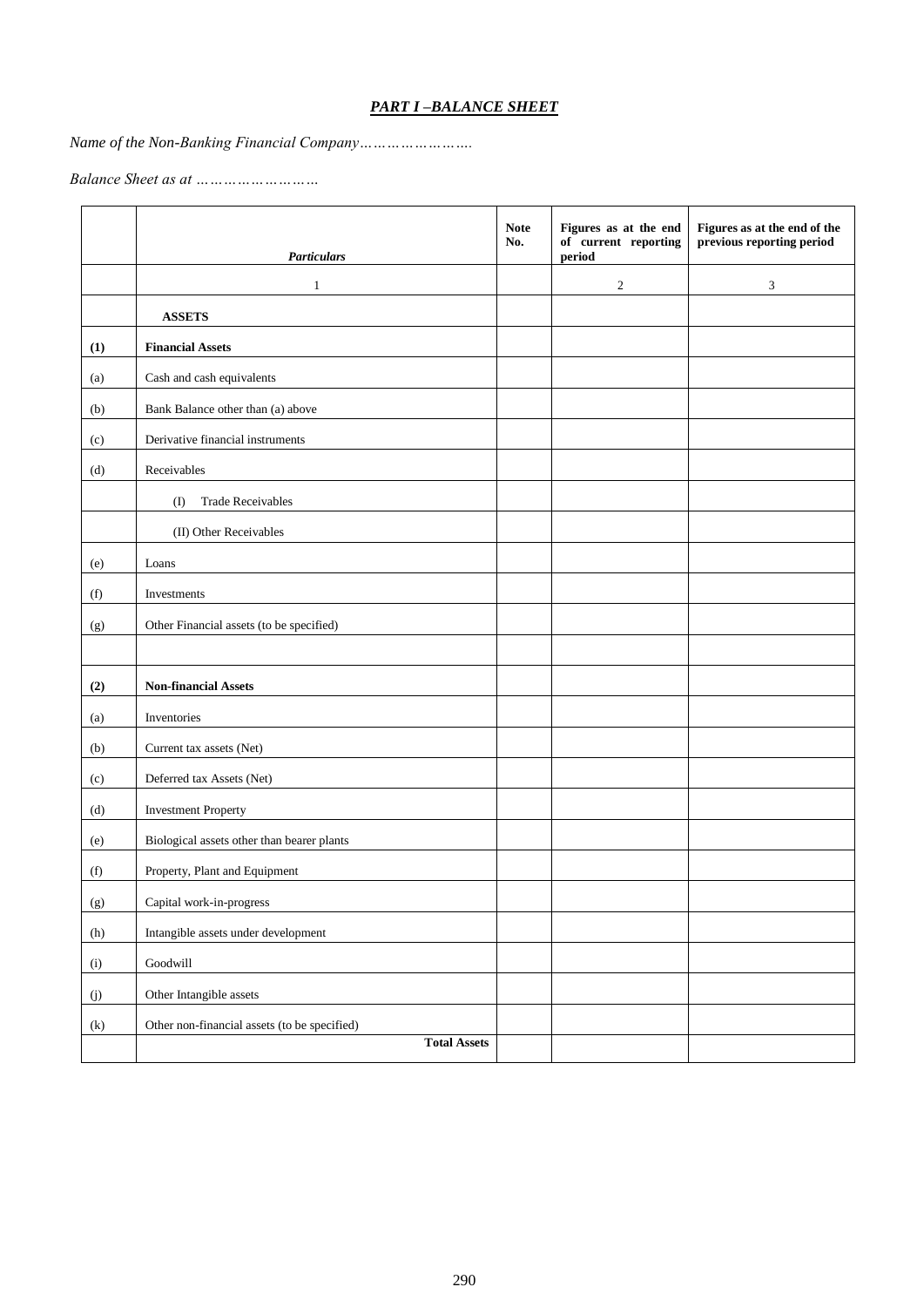|     | <b>LIABILITIES AND EQUITY</b>                                                                                                         |  |
|-----|---------------------------------------------------------------------------------------------------------------------------------------|--|
|     | <b>LIABILITIES</b>                                                                                                                    |  |
| (1) | <b>Financial Liabilities</b>                                                                                                          |  |
| (a) | Derivative financial instruments                                                                                                      |  |
| (b) | Payables                                                                                                                              |  |
|     | (I)Trade Payables                                                                                                                     |  |
|     | total outstanding dues of micro enterprises and<br>(i)<br>small enterprises<br>total outstanding dues of creditors other than<br>(ii) |  |
|     | micro enterprises and small enterprises                                                                                               |  |
|     | (II) Other Payables                                                                                                                   |  |
|     | total outstanding dues of micro enterprises and<br>(i)<br>small enterprises                                                           |  |
|     | (ii) total outstanding dues of creditors other than micro<br>enterprises and small enterprises                                        |  |
| (c) | <b>Debt Securities</b>                                                                                                                |  |
| (d) | Borrowings (Other than Debt Securities)                                                                                               |  |
| (e) | Deposits                                                                                                                              |  |
| (f) | <b>Subordinated Liabilities</b>                                                                                                       |  |
| (g) | Other financial liabilities (to be specified)                                                                                         |  |
| (2) | <b>Non-Financial Liabilities</b>                                                                                                      |  |
| (a) | Current tax liabilities (Net)                                                                                                         |  |
| (b) | Provisions                                                                                                                            |  |
| (c) | Deferred tax liabilities (Net)                                                                                                        |  |
| (d) | Other non-financial liabilities (to be specified)                                                                                     |  |
|     |                                                                                                                                       |  |
| (3) | <b>EQUITY</b>                                                                                                                         |  |
| (a) | Equity Share capital                                                                                                                  |  |
| (b) | Other Equity                                                                                                                          |  |
|     | <b>Total Liabilities and</b><br><b>Equity</b>                                                                                         |  |

**See accompanying notes to the financial statements**

# *STATEMENT OF CHANGES IN EQUITY*

*Name of the Non-Banking Financial Company…………………….*

*Statement of Changes in Equity for the period ended ……………………*

(Rupees in… .................)

# **A. Equity Share Capital**

| Balance at the beginning of the | Changes in equity share capital during | Balance at the end of the reporting |
|---------------------------------|----------------------------------------|-------------------------------------|
| reporting period                | the year                               | period                              |
| Xxx                             | xxx                                    | xxx                                 |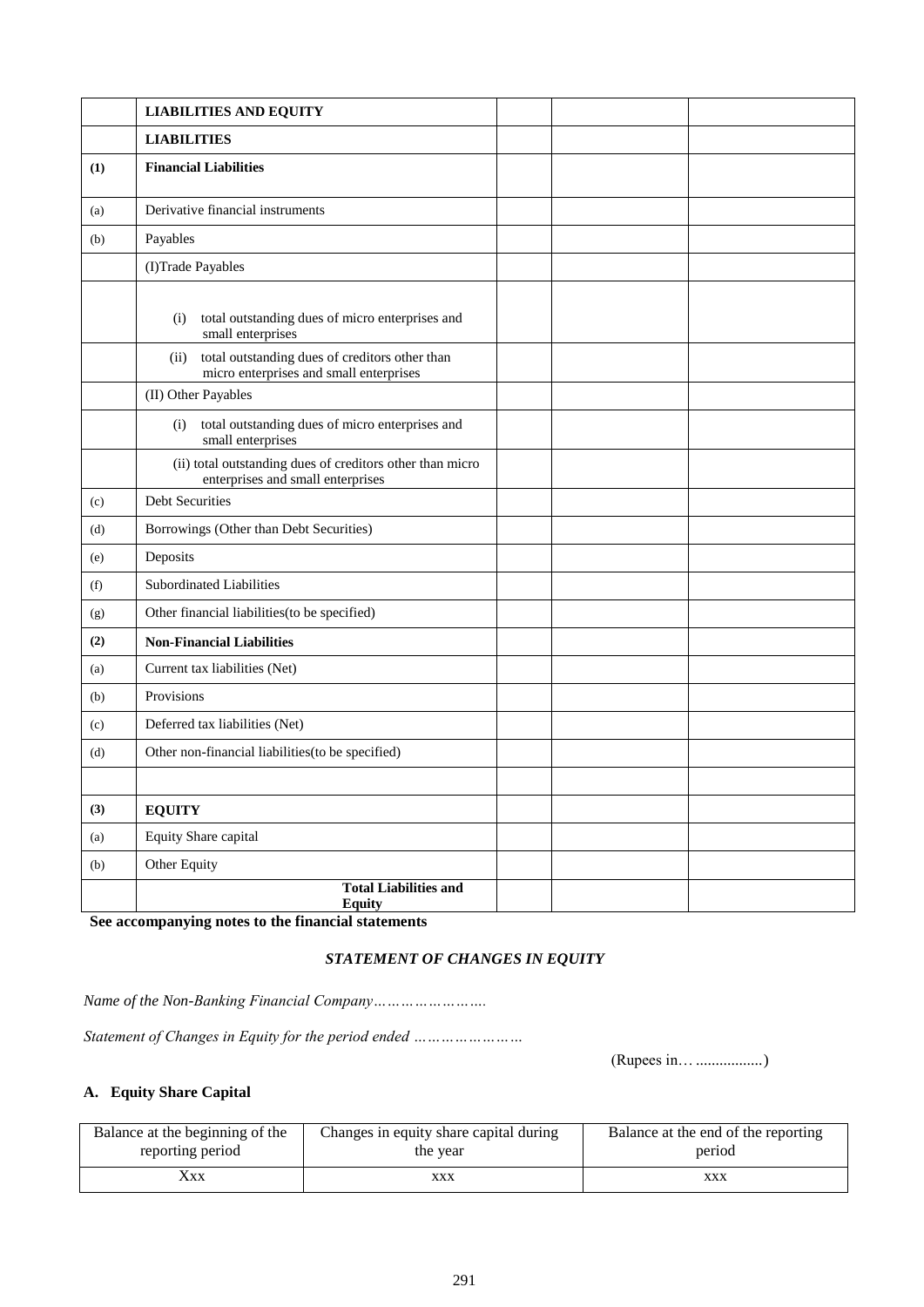# **B. Other Equity**

| Share<br>applica-<br>tion<br>money<br>allot-<br>ment                     |         |                                                                                                           | <b>Reserves and Surplus</b>  |                              |                                                         |                                                         |                                |                                                                                                      |                                                                                |                                                                        |                             |                                                                                                                                                         |                                                                                   |                                                         |       |
|--------------------------------------------------------------------------|---------|-----------------------------------------------------------------------------------------------------------|------------------------------|------------------------------|---------------------------------------------------------|---------------------------------------------------------|--------------------------------|------------------------------------------------------------------------------------------------------|--------------------------------------------------------------------------------|------------------------------------------------------------------------|-----------------------------|---------------------------------------------------------------------------------------------------------------------------------------------------------|-----------------------------------------------------------------------------------|---------------------------------------------------------|-------|
|                                                                          | pending | Equity<br>comp<br>$O-$<br>nent<br>$_{\mathrm{of}}$<br>com-<br>pound<br>finan-<br>cial<br>instru-<br>ments | Statu-<br>tory Re-<br>serves | Capi-<br>tal<br>Re-<br>serve | Secur<br>i-ties<br>Premi<br>$\mbox{-}\operatorname{um}$ | Other<br>Re-<br>serves<br>(spec-<br>ify<br>na-<br>ture) | Re-<br>tained<br>Earn-<br>ings | Debt<br>instru-<br>$\mathop{\rm ments}\nolimits$<br>through<br>Other<br>Compre-<br>hensive<br>Income | Equity<br>Instru-<br>ments<br>through<br>Other<br>Compre-<br>hensive<br>Income | Effec-<br>tive<br>por-<br>tion of<br>Cash<br>Flow<br>Hedg-<br>$\rm es$ | Reval-<br>uation<br>Surplus | $\mathop{\textrm{Ex-}}$<br>change<br>differ-<br>ences on<br>translat-<br>ing the<br>finan-<br>cial<br>state-<br>ments of<br>a foreign<br>opera-<br>tion | Other<br>items of<br>Other<br>Compre-<br>hensive<br>Income<br>(specify<br>nature) | Mon-ey<br>re-ceive d<br>again st<br>share war-<br>rants | Total |
| <b>Balance</b> at<br>the<br>beginning of<br>the reporting<br>period      |         |                                                                                                           |                              |                              |                                                         |                                                         |                                |                                                                                                      |                                                                                |                                                                        |                             |                                                                                                                                                         |                                                                                   |                                                         |       |
| Changes in<br>accounting<br>poli-cy/prior<br>period errors               |         |                                                                                                           |                              |                              |                                                         |                                                         |                                |                                                                                                      |                                                                                |                                                                        |                             |                                                                                                                                                         |                                                                                   |                                                         |       |
| Restated<br>balance at<br>the<br>beginning of<br>the reporting<br>period |         |                                                                                                           |                              |                              |                                                         |                                                         |                                |                                                                                                      |                                                                                |                                                                        |                             |                                                                                                                                                         |                                                                                   |                                                         |       |
| Total<br>Compre-<br>hensive<br>Income for<br>the year                    |         |                                                                                                           |                              |                              |                                                         |                                                         |                                |                                                                                                      |                                                                                |                                                                        |                             |                                                                                                                                                         |                                                                                   |                                                         |       |
| Dividends                                                                |         |                                                                                                           |                              |                              |                                                         |                                                         |                                |                                                                                                      |                                                                                |                                                                        |                             |                                                                                                                                                         |                                                                                   |                                                         |       |
| Transfer to<br>retained<br>earnings                                      |         |                                                                                                           |                              |                              |                                                         |                                                         |                                |                                                                                                      |                                                                                |                                                                        |                             |                                                                                                                                                         |                                                                                   |                                                         |       |
| Any other<br>change (to<br>be specified)                                 |         |                                                                                                           |                              |                              |                                                         |                                                         |                                |                                                                                                      |                                                                                |                                                                        |                             |                                                                                                                                                         |                                                                                   |                                                         |       |
| <b>Balance</b> at<br>the end of<br>the reporting<br>period               |         |                                                                                                           |                              |                              |                                                         |                                                         |                                |                                                                                                      |                                                                                |                                                                        |                             |                                                                                                                                                         |                                                                                   |                                                         |       |

**Note**:

(i) Remeasurement of defined benefit plans and fair value changes relating to own credit risk of financial liabilities designated at fair value through profit or loss shall be recognised as a part of retained earnings with separate disclosure of such items along with the relevant amounts in the Notes.

(ii) A description of the purpose of each reserve within equity shall be disclosed in the Notes.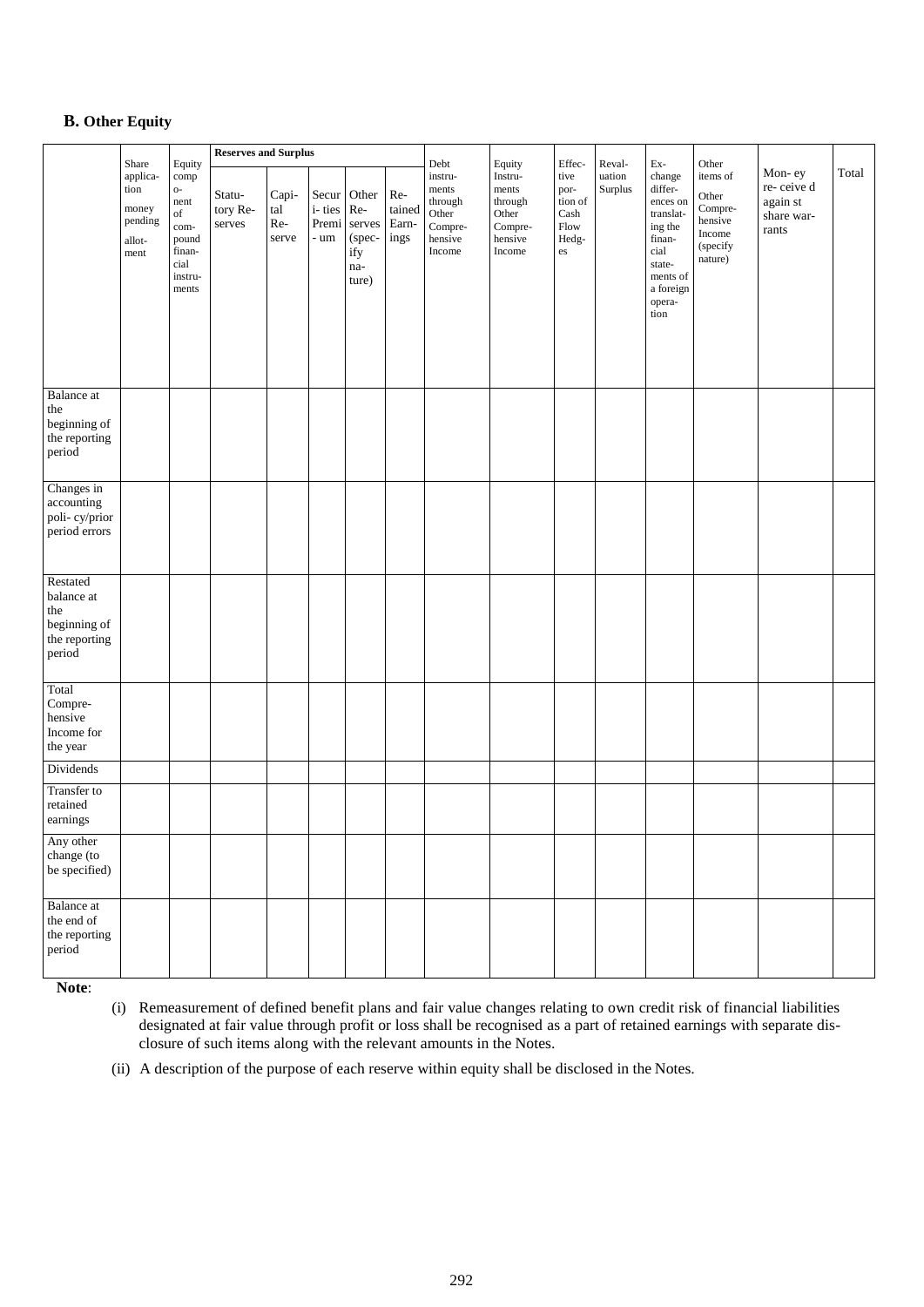*Notes*

# *GENERAL INSTRUCTIONS FOR PREPARATION OF BALANCESHEET*

A Non-Banking Financial company shall disclose the following in the notes to accounts:

- **(A) Cash and cash equivalents**: Cash and cash equivalents shall be classified as:
	- (i) Cash on hand
	- (ii) Balances with Banks (of the nature of cash and cash equivalents);
	- (iii) Cheques, drafts on hand; and
	- (iv) Others (specify nature).

**Cash and Bank balances:** The following disclosures with regard to cash and bank balances shall be made:

- (i) Earmarked balances with banks (for example, for unpaid dividend) shall be separately stated.
- (ii) Balances with banks to the extent held as margin money or security against the borrowings, guarantees, other commitments shall be disclosed separately.
- (iii) Repatriation restrictions, if any, in respect of cash and bank balances shall be separately stated.

## **(B) Derivative financial Instruments**

*1 Explain use of derivatives*

*2 Cross-reference to Financial Risks section for management of risks arising from derivatives*

|                                              |                         | (Current Year) |                     | (Previous Year)         |                     |                     |  |  |
|----------------------------------------------|-------------------------|----------------|---------------------|-------------------------|---------------------|---------------------|--|--|
| Part I                                       | <b>Notional amounts</b> | Fair Value -   | <b>Fair Value -</b> | <b>Notional amounts</b> | <b>Fair Value -</b> | <b>Fair Value -</b> |  |  |
|                                              |                         | <b>Assets</b>  | <b>Liabilities</b>  |                         | <b>Assets</b>       | <b>Liabilities</b>  |  |  |
| (i)Currency                                  |                         |                |                     |                         |                     |                     |  |  |
| derivatives:                                 |                         |                |                     |                         |                     |                     |  |  |
|                                              |                         |                |                     |                         |                     |                     |  |  |
| -Spot and forwards                           |                         |                |                     |                         |                     |                     |  |  |
| -Currency Futures                            |                         |                |                     |                         |                     |                     |  |  |
| -Currency swaps                              |                         |                |                     |                         |                     |                     |  |  |
| -Options purchased                           |                         |                |                     |                         |                     |                     |  |  |
| -Options sold (written)                      |                         |                |                     |                         |                     |                     |  |  |
| -Others                                      |                         |                |                     |                         |                     |                     |  |  |
| Sub total (i)                                |                         |                |                     |                         |                     |                     |  |  |
|                                              |                         |                |                     |                         |                     |                     |  |  |
| (ii)Interest rate                            |                         |                |                     |                         |                     |                     |  |  |
| derivatives                                  |                         |                |                     |                         |                     |                     |  |  |
| -Forward Rate                                |                         |                |                     |                         |                     |                     |  |  |
| Agreements and<br><b>Interest Rate Swaps</b> |                         |                |                     |                         |                     |                     |  |  |
|                                              |                         |                |                     |                         |                     |                     |  |  |
| -Options purchased                           |                         |                |                     |                         |                     |                     |  |  |
| -Options sold (written)                      |                         |                |                     |                         |                     |                     |  |  |
| -Futures                                     |                         |                |                     |                         |                     |                     |  |  |
| -Others                                      |                         |                |                     |                         |                     |                     |  |  |
| Subtotal(ii)                                 |                         |                |                     |                         |                     |                     |  |  |
| (iii)Credit derivatives                      |                         |                |                     |                         |                     |                     |  |  |
| (iv) Equity linked                           |                         |                |                     |                         |                     |                     |  |  |
| derivatives                                  |                         |                |                     |                         |                     |                     |  |  |
| (v) Other derivatives                        |                         |                |                     |                         |                     |                     |  |  |
| (Please specify)                             |                         |                |                     |                         |                     |                     |  |  |
|                                              |                         |                |                     |                         |                     |                     |  |  |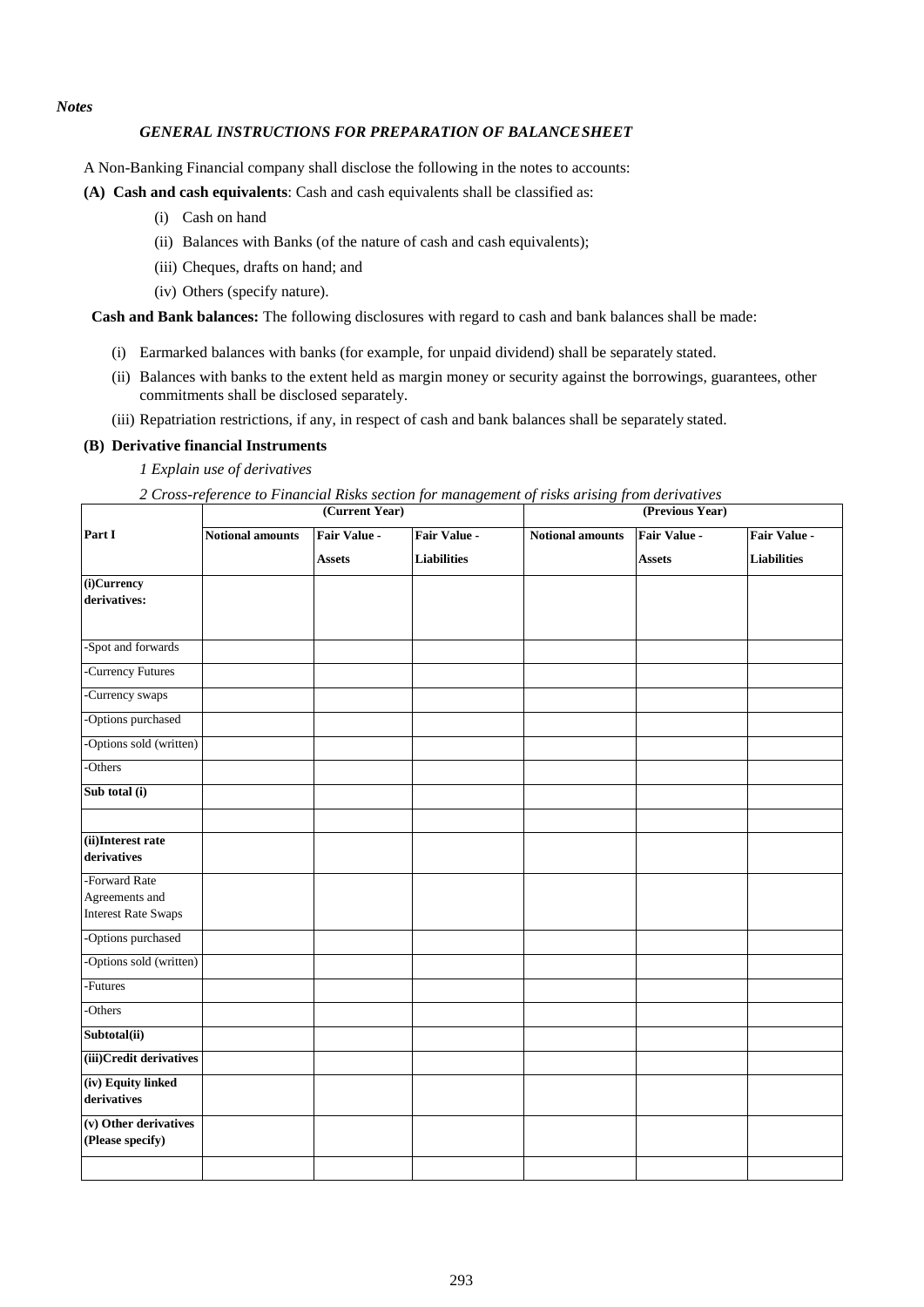| <b>Total Derivative</b>                |  |  |  |
|----------------------------------------|--|--|--|
| <b>Financial</b><br><b>Instruments</b> |  |  |  |
| $(i)+(ii)+(iii)+(iv)+(v)$              |  |  |  |
|                                        |  |  |  |
|                                        |  |  |  |
| Part II                                |  |  |  |
|                                        |  |  |  |
| Included in above                      |  |  |  |
| (Part                                  |  |  |  |
| I) are derivatives                     |  |  |  |
| held for hedging<br>and risk           |  |  |  |
| management                             |  |  |  |
| purposes as                            |  |  |  |
| follows:                               |  |  |  |
| (i)Fair value<br>hedging:              |  |  |  |
| - Currency                             |  |  |  |
| derivatives                            |  |  |  |
| - Interest rate<br>derivatives         |  |  |  |
|                                        |  |  |  |
| Credit derivatives                     |  |  |  |
| - Equity linked                        |  |  |  |
| derivatives                            |  |  |  |
| - Others                               |  |  |  |
| Sub total $(i)$                        |  |  |  |
|                                        |  |  |  |
| $(ii)$ Cash flow                       |  |  |  |
| hedging:                               |  |  |  |
| - Currency                             |  |  |  |
| derivatives                            |  |  |  |
| - Interest rate                        |  |  |  |
| derivatives                            |  |  |  |
| - Credit derivatives                   |  |  |  |
| Equity linked                          |  |  |  |
| derivatives                            |  |  |  |
| Others                                 |  |  |  |
| Sub total (ii)                         |  |  |  |
|                                        |  |  |  |
| (iii)Net investment                    |  |  |  |
| hedging:                               |  |  |  |
| (iv) Undesignated<br>Derivatives       |  |  |  |
| <b>Total Derivative</b>                |  |  |  |
| Financial                              |  |  |  |
| Instruments $(i)$ +                    |  |  |  |
| $(ii)+(iii)+(iv)$                      |  |  |  |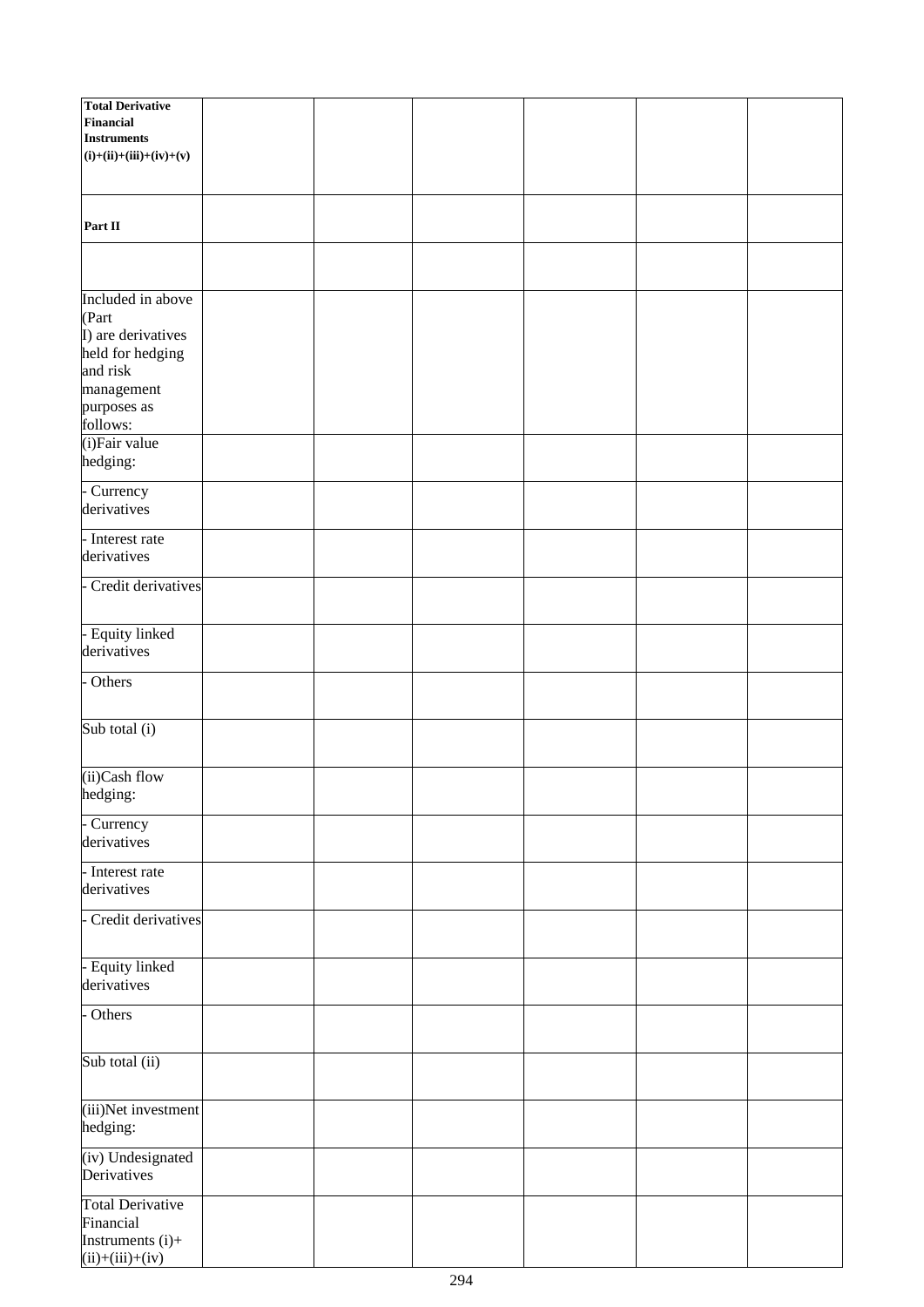With respect to hedges and hedge accounting, NBFCs may provide a description in accordance with the requirements of Indian Accounting Standards, of how derivatives are used for hedging, explain types of hedges recognized for accounting purposes and their usage/application by the entity.

# **(C) Receivables:**

- (i) Receivables shall be sub-classified as:
	- (a) Receivables considered good Secured;
	- (b) Receivables considered good Unsecured;
	- (c) Receivables which have significant increase in Credit Risk; and
	- (d) Receivables credit impaired
- (ii) Allowance for impairment loss allowance shall be disclosed under the relevant heads separately.

(iii) Debts due by directors or other officers of the NBFC or any of them either severally or jointly with any other person or debts due by firms including limited liability partnerships (LLPs), private companies respectively in which any director is a partner or a director or a member should be separately stated.

### **(D) Loans**

|                                                           | (Current Year) |                                                         |                      |                                                                                    |                   |                     |                    | (Previous Year)                                      |                                     |                                                                  |                    |                        |  |  |
|-----------------------------------------------------------|----------------|---------------------------------------------------------|----------------------|------------------------------------------------------------------------------------|-------------------|---------------------|--------------------|------------------------------------------------------|-------------------------------------|------------------------------------------------------------------|--------------------|------------------------|--|--|
|                                                           | Amor-          |                                                         | <b>At Fair Value</b> |                                                                                    | Sub               |                     | <b>Total Amor-</b> |                                                      | <b>At Fair Value</b>                |                                                                  | Sub                | Total                  |  |  |
|                                                           | tised<br>cost  | <b>Through</b><br>Other<br>Compre-<br>hensive<br>Income | loss                 | Through Designat-<br>profit or ed at fair<br>value<br>through<br>profit or<br>loss | total             |                     | tised cost         | <b>Through</b><br>Other<br>Comprehen-<br>sive Income | <b>Through</b><br>profit or<br>loss | Designat-<br>ed at fair<br>value<br>through<br>profit or<br>loss | total              |                        |  |  |
|                                                           | (1)            | $\overline{(2)}$                                        | $\overline{(3)}$     | $\overline{(4)}$                                                                   | $(5=2+$<br>$3+4)$ | $(6=1)(7)$<br>$+5)$ |                    | (8)                                                  | $\overline{(9)}$                    | (10)                                                             | $(11=8+$<br>$9+10$ | $(12=(7))$<br>$+ (11)$ |  |  |
| Loans                                                     |                |                                                         |                      |                                                                                    |                   |                     |                    |                                                      |                                     |                                                                  |                    |                        |  |  |
| (A)<br>(i) Bills Purchased and<br><b>Bills Discounted</b> |                |                                                         |                      |                                                                                    |                   |                     |                    |                                                      |                                     |                                                                  |                    |                        |  |  |
| (ii) Loans repayable on<br>Demand                         |                |                                                         |                      |                                                                                    |                   |                     |                    |                                                      |                                     |                                                                  |                    |                        |  |  |
| (iii) Term Loans                                          |                |                                                         |                      |                                                                                    |                   |                     |                    |                                                      |                                     |                                                                  |                    |                        |  |  |
| (iv) Leasing                                              |                |                                                         |                      |                                                                                    |                   |                     |                    |                                                      |                                     |                                                                  |                    |                        |  |  |
| (v) Factoring                                             |                |                                                         |                      |                                                                                    |                   |                     |                    |                                                      |                                     |                                                                  |                    |                        |  |  |
| $(vi)$ Others<br>$($ to be<br>specified)                  |                |                                                         |                      |                                                                                    |                   |                     |                    |                                                      |                                     |                                                                  |                    |                        |  |  |
| Total (A) -Gross                                          |                |                                                         |                      |                                                                                    |                   |                     |                    |                                                      |                                     |                                                                  |                    |                        |  |  |
| Less: Impairment loss<br>allowance                        |                |                                                         |                      |                                                                                    |                   |                     |                    |                                                      |                                     |                                                                  |                    |                        |  |  |
| Total $(A)$ - Net                                         |                |                                                         |                      |                                                                                    |                   |                     |                    |                                                      |                                     |                                                                  |                    |                        |  |  |
| <b>(B)</b><br>Secured<br>(i)<br>by<br>tangible assets     |                |                                                         |                      |                                                                                    |                   |                     |                    |                                                      |                                     |                                                                  |                    |                        |  |  |
| (ii)Secured<br>by<br>intangible assets                    |                |                                                         |                      |                                                                                    |                   |                     |                    |                                                      |                                     |                                                                  |                    |                        |  |  |
| Covered<br>(iii)<br>by<br>Bank/Government<br>Guarantees   |                |                                                         |                      |                                                                                    |                   |                     |                    |                                                      |                                     |                                                                  |                    |                        |  |  |
| (iv) Unsecured                                            |                |                                                         |                      |                                                                                    |                   |                     |                    |                                                      |                                     |                                                                  |                    |                        |  |  |
| <b>Total (B)-Gross</b>                                    |                |                                                         |                      |                                                                                    |                   |                     |                    |                                                      |                                     |                                                                  |                    |                        |  |  |
| Less:<br>Impairment loss<br>allowance                     |                |                                                         |                      |                                                                                    |                   |                     |                    |                                                      |                                     |                                                                  |                    |                        |  |  |
| Total (B)-Net                                             |                |                                                         |                      |                                                                                    |                   |                     |                    |                                                      |                                     |                                                                  |                    |                        |  |  |
| $(C)$ (I) Loans in India                                  |                |                                                         |                      |                                                                                    |                   |                     |                    |                                                      |                                     |                                                                  |                    |                        |  |  |
| (i) Public Sector                                         |                |                                                         |                      |                                                                                    |                   |                     |                    |                                                      |                                     |                                                                  |                    |                        |  |  |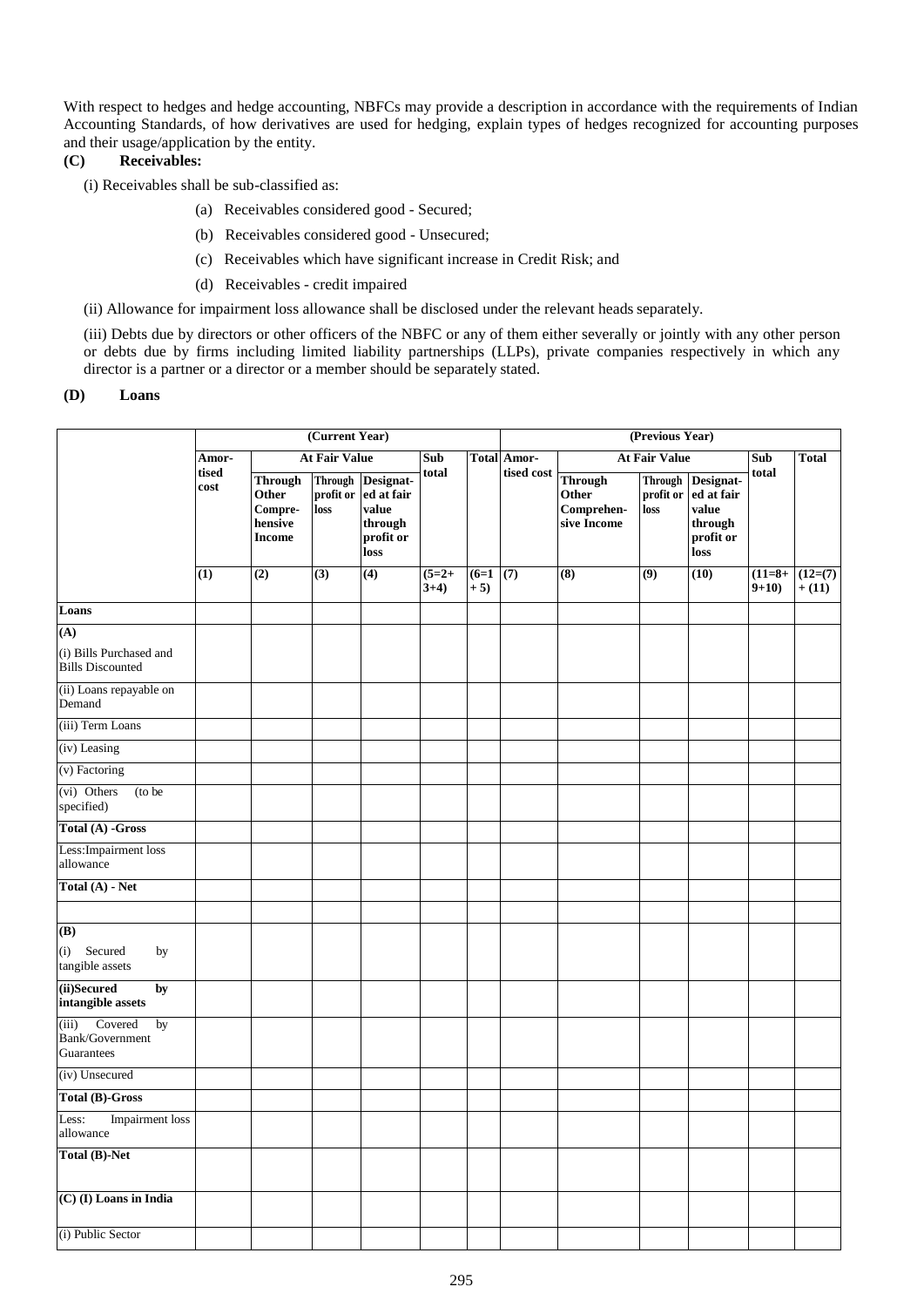| (ii) Others (to be specified)         |  |  |  |  |  |  |
|---------------------------------------|--|--|--|--|--|--|
| Total (C)- Gross                      |  |  |  |  |  |  |
| Impairment loss<br>Less:<br>allowance |  |  |  |  |  |  |
| Total(C) (I)-Net                      |  |  |  |  |  |  |
| (C)<br>(II)Loans<br>outside India     |  |  |  |  |  |  |
| Less:<br>Impairment                   |  |  |  |  |  |  |
| loss allowance                        |  |  |  |  |  |  |
| Total (C) (II)- Net                   |  |  |  |  |  |  |
| Total C(I) and C(II)                  |  |  |  |  |  |  |

# **(E) Investments**

| <b>Investments</b>                                               |                        |                                                                |                                                          |                                                                  |                         |                          |                                          |                        |                                                                |                                                                    |                                                                                 |                              |                          |                              |  |
|------------------------------------------------------------------|------------------------|----------------------------------------------------------------|----------------------------------------------------------|------------------------------------------------------------------|-------------------------|--------------------------|------------------------------------------|------------------------|----------------------------------------------------------------|--------------------------------------------------------------------|---------------------------------------------------------------------------------|------------------------------|--------------------------|------------------------------|--|
|                                                                  |                        |                                                                |                                                          | (Current Year)                                                   |                         |                          |                                          | (Previous Year)        |                                                                |                                                                    |                                                                                 |                              |                          |                              |  |
| Invest-<br>vest-ments                                            | Amor-<br>tised<br>cost | <b>Through</b><br>Other<br>Compre-<br>hensive<br><b>Income</b> | <b>At Fair Value</b><br>ugh<br>profit fair<br>or<br>loss | Thro Desig-<br>nated at<br>value<br>through<br>profit<br>or loss | Sub-<br><b>Total</b>    | Oth-<br>$\mathrm{ers}^*$ | <b>Total</b>                             | Amor-<br>tised<br>cost | <b>Through</b><br>Other<br>Compre-<br>hensive<br><b>Income</b> | <b>At Fair Value</b><br><b>Thro</b><br>ugh<br>profit<br>or<br>loss | Desig-<br>nated<br>at fair<br>value<br>throug<br>${\bf h}$<br>profit<br>or loss | <b>Sub-Total</b>             | Oth-<br>$\mathrm{ers}^*$ | <b>Total</b>                 |  |
|                                                                  | (1)                    | (2)                                                            | (3)                                                      | $\overline{(4)}$                                                 | $(5)=(2)+$<br>$(3)+(4)$ | (6)                      | $(7)=(1)$<br>$\overline{+}$<br>$(5)+(6)$ | (8)                    | $\overline{(9)}$                                               | (10)                                                               | (11)                                                                            | $(12)= (9) +$<br>$(10)+(11)$ | (13)                     | $(14)= (8) +$<br>$(12)+(13)$ |  |
| Mutual<br>funds                                                  |                        |                                                                |                                                          |                                                                  |                         |                          |                                          |                        |                                                                |                                                                    |                                                                                 |                              |                          |                              |  |
| $Gov-$<br>ernment<br>securi-ties                                 |                        |                                                                |                                                          |                                                                  |                         |                          |                                          |                        |                                                                |                                                                    |                                                                                 |                              |                          |                              |  |
| Other ap-<br>proved<br>securi-ties                               |                        |                                                                |                                                          |                                                                  |                         |                          |                                          |                        |                                                                |                                                                    |                                                                                 |                              |                          |                              |  |
| Debt<br>securi-ties                                              |                        |                                                                |                                                          |                                                                  |                         |                          |                                          |                        |                                                                |                                                                    |                                                                                 |                              |                          |                              |  |
| Equity<br>instru-<br>$\mathop{\rm ments}\nolimits$               |                        |                                                                |                                                          |                                                                  |                         |                          |                                          |                        |                                                                |                                                                    |                                                                                 |                              |                          |                              |  |
| Subsid-<br>iaries                                                |                        |                                                                |                                                          |                                                                  |                         |                          |                                          |                        |                                                                |                                                                    |                                                                                 |                              |                          |                              |  |
| Associates                                                       |                        |                                                                |                                                          |                                                                  |                         |                          |                                          |                        |                                                                |                                                                    |                                                                                 |                              |                          |                              |  |
| Joint<br>Ven-<br>$\tt{tures}$                                    |                        |                                                                |                                                          |                                                                  |                         |                          |                                          |                        |                                                                |                                                                    |                                                                                 |                              |                          |                              |  |
| Others<br>(specify)                                              |                        |                                                                |                                                          |                                                                  |                         |                          |                                          |                        |                                                                |                                                                    |                                                                                 |                              |                          |                              |  |
| Total-<br>Gross (A)                                              |                        |                                                                |                                                          |                                                                  |                         |                          |                                          |                        |                                                                |                                                                    |                                                                                 |                              |                          |                              |  |
| (i) Invest-<br>$\mathop{\rm ments}\nolimits$<br>outside<br>India |                        |                                                                |                                                          |                                                                  |                         |                          |                                          |                        |                                                                |                                                                    |                                                                                 |                              |                          |                              |  |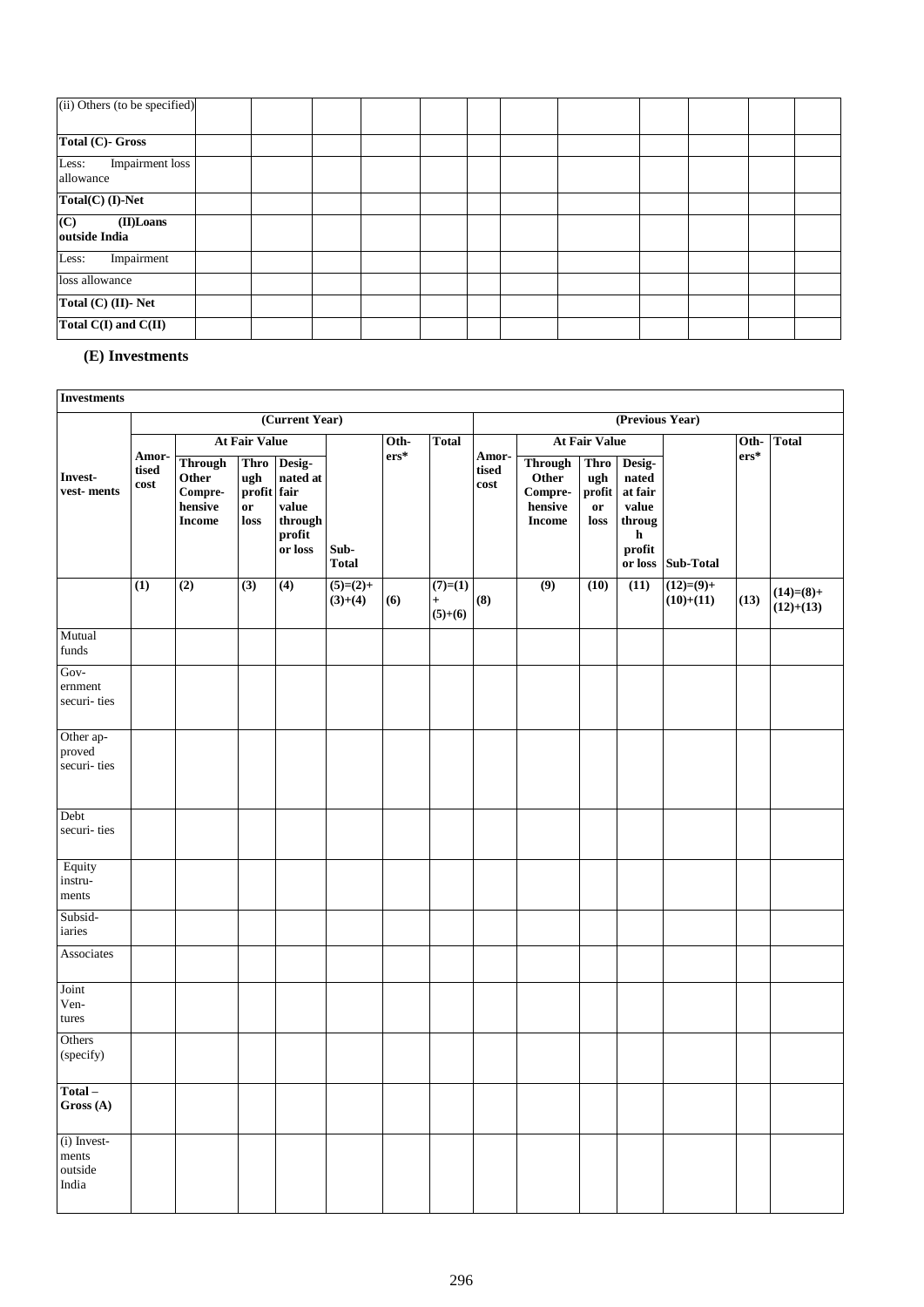| (ii) Invest-<br>ments in<br>India                         |                                                                          |  |  |  |  |  |  |  |  |  |  |  |  |
|-----------------------------------------------------------|--------------------------------------------------------------------------|--|--|--|--|--|--|--|--|--|--|--|--|
| Total $(B)$                                               |                                                                          |  |  |  |  |  |  |  |  |  |  |  |  |
| Total<br>(A) to tally<br>with $(B)$                       |                                                                          |  |  |  |  |  |  |  |  |  |  |  |  |
| Less: Allow-<br>ance for<br>Impair-pair-<br>ment loss (C) |                                                                          |  |  |  |  |  |  |  |  |  |  |  |  |
| $Total - Net$<br>$D=(A)-(C)$                              |                                                                          |  |  |  |  |  |  |  |  |  |  |  |  |
|                                                           | * Other basis of measurement such as cost may be explained as a footnote |  |  |  |  |  |  |  |  |  |  |  |  |

### **(F) Investment Property**

A reconciliation of the gross and net carrying amounts of each class of property at the beginning and end of the reporting period showing additions, disposals, acquisitions through business combinations and other adjustments and the related depreciation and impairment losses or reversals shall be disclosed separately.

### **(G) Biological Assets other than bearer plants:**

A reconciliation of the carrying amounts of each class of assets at the beginning and end of the reporting period showing additions, disposals, acquisitions through business combinations and other adjustments shall be disclosed separately.

### **(H) Property, Plant and Equipment**

- (i) Classification shall be given as:
- (a) Land
- (b) Buildings
- (c) Plant and Equipment
- (d) Furniture and Fixtures
- (e) Vehicles
- (f) Office equipment
- (g) Bearer Plants
- (h) Others (specify nature)
- (ii) Assets under lease shall be separately specified under each class of asset.
- (iii) A reconciliation of the gross and net carrying amounts of each class of assets at the beginning and end of the

reporting period showing additions, disposals, acquisitions through business combinations and other adjustments

and the related depreciation and impairment losses or reversals shall be disclosed separately.

### **(I) Goodwill**

A reconciliation of the gross and net carrying amount of goodwill at the beginning and end of the reporting period showing additions, impairments, disposals and other adjustments.

## **(J) Other Intangible assets**

(iv) Classification shall be given as:

- (a) Brands or trademarks
- (b) Computer software
- (c) Mastheads and publishing titles
- (d) Mining rights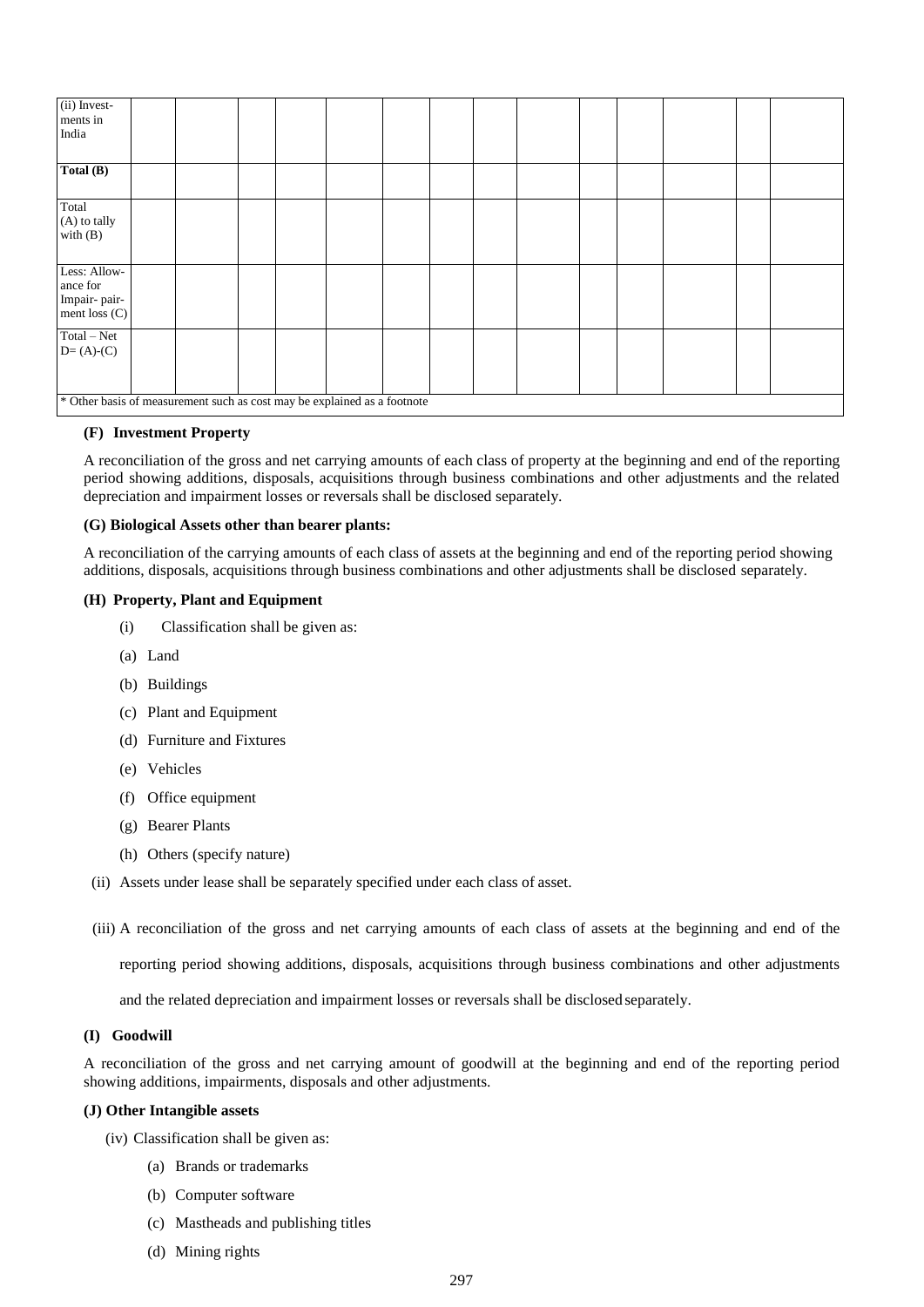- (e) Copyrights, patents, other intellectual property rights, services and operating rights
- (f) Recipes, formulae, models, designs and prototypes
- (g) Licenses and franchises
- (h) Others (specify nature
- (ii) A reconciliation of the gross and net carrying amounts of each class of assets at the beginning and end of the reporting period showing additions, disposals, acquisitions through business combinations and other adjustments and the related amortization and impairment losses or reversals shall be disclosed separately.

### **(K) Payables**

The following details relating to Micro, Small and Medium Enterprises shall be disclosed:

- (a) the principal amount and the interest due thereon (to be shown separately) remaining unpaid to any supplier at the end of each accounting year;
- (b) the amount of interest paid by the buyer in terms of section 16 of the Micro, Small and Medium Enterprises Development Act, 2006, along with the amount of the payment made to the supplier beyond the appointed day during each accounting year;
- (c) the amount of interest due and payable for the period of delay in making payment (which have been paid but beyond the appointed day during the year) but without adding the interest specified under the Micro, Small and Medium Enterprises Development Act, 2006;
- (d) the amount of interest accrued and remaining unpaid at the end of each accounting year; and
- (e) the amount of further interest remaining due and payable even in the succeeding years, until such date when the interest dues above are actually paid to the small enterprise, for the purpose of disallowance of a deductible expenditure under section 23 of the Micro, Small and Medium Enterprises Development Act, 2006.

*Explanation*.— The terms 'appointed day', 'buyer', 'enterprise', 'micro enterprise', 'small enterprise' and 'supplier', shall have the same meaning assigned to those under clauses (b), (d), (e), (h), (m) and (n) respectively of section 2 of the Micro, Small and Medium Enterprises Development Act, 2006."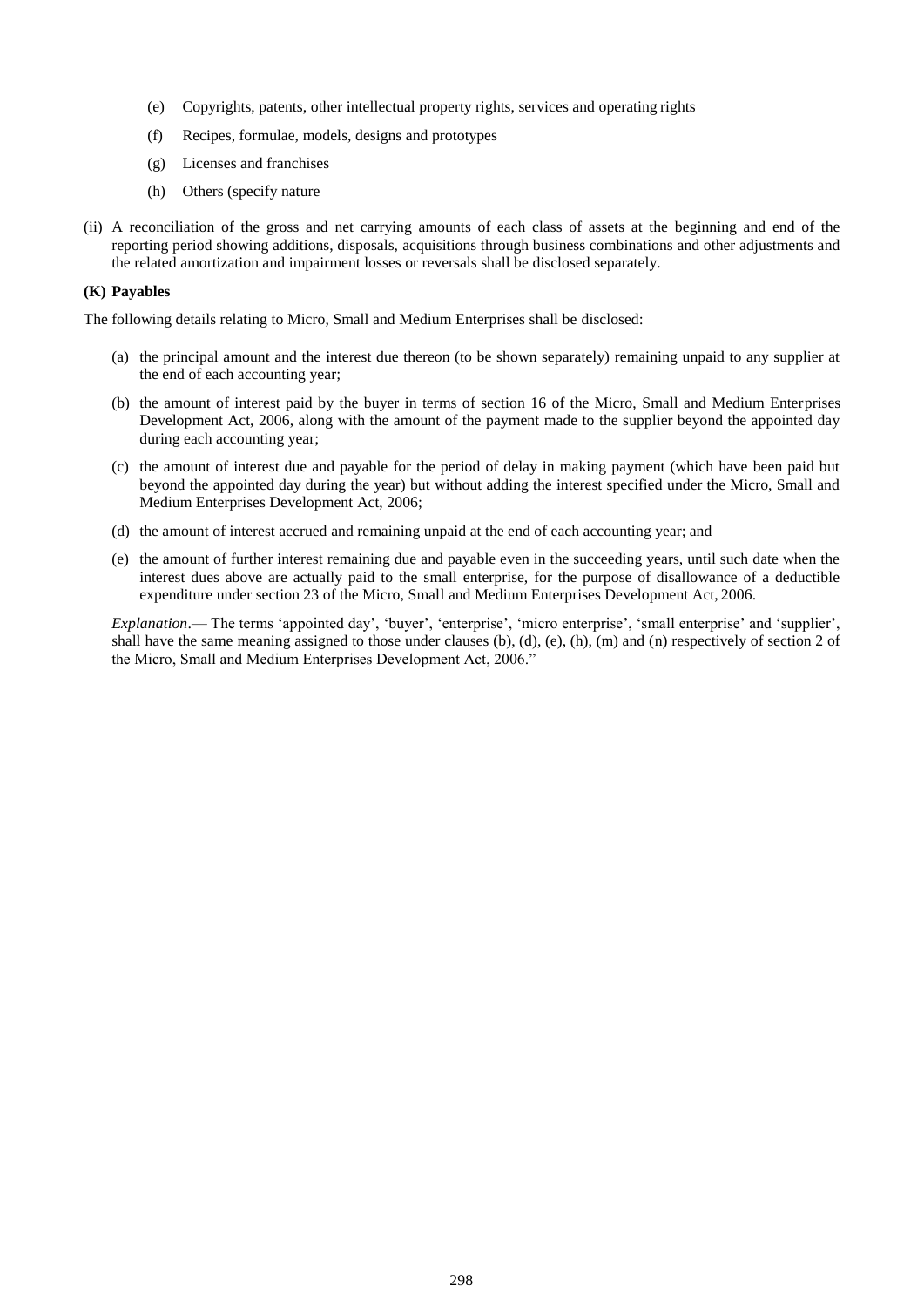## **(L) Debt Securities**

|                                                                   |                             |                                                 | (Current Year)                                                   |                   | (Previous Year)         |                                                  |                                                                  |                   |  |  |  |
|-------------------------------------------------------------------|-----------------------------|-------------------------------------------------|------------------------------------------------------------------|-------------------|-------------------------|--------------------------------------------------|------------------------------------------------------------------|-------------------|--|--|--|
|                                                                   | <b>At Amortised</b><br>Cost | At<br><b>Value</b><br>Through<br>profit<br>loss | Fair Designated at<br>fair value<br>through profit<br>or or loss | <b>Total</b>      | At Amortised At<br>Cost | <b>Value</b><br><b>Through</b><br>profit<br>loss | Fair Designated at<br>fair value<br>through profit<br>or or loss | <b>Total</b>      |  |  |  |
|                                                                   | (1)                         | (2)                                             | (3)                                                              | $(4)=(1)+(2)+(3)$ | (5)                     | (6)                                              | (7)                                                              | $(8)=(5)+(6)+(7)$ |  |  |  |
| Liability<br>component of<br>compound<br>financial<br>instruments |                             |                                                 |                                                                  |                   |                         |                                                  |                                                                  |                   |  |  |  |
| Others (Bonds/<br>Debenture etc.)                                 |                             |                                                 |                                                                  |                   |                         |                                                  |                                                                  |                   |  |  |  |
| Total (A)                                                         |                             |                                                 |                                                                  |                   |                         |                                                  |                                                                  |                   |  |  |  |
| Debt securities<br>in India                                       |                             |                                                 |                                                                  |                   |                         |                                                  |                                                                  |                   |  |  |  |
| Debt securities<br>outside India                                  |                             |                                                 |                                                                  |                   |                         |                                                  |                                                                  |                   |  |  |  |
| Total $(B)$ to<br>tally with $(A)$                                |                             |                                                 |                                                                  |                   |                         |                                                  |                                                                  |                   |  |  |  |

- (i) bonds or debentures (along with the rate of interest, and particulars of redemption or conversion, as the case may be) shall be stated in descending order of maturity or conversion, starting from earliest redemp- tion or conversion date, as the case may be. Where bonds/debentures are redeemable by installments, the date of maturity for this purpose must be reckoned as the date on which the first installment becomes due;
- (ii) particulars of any redeemed bonds or debentures which the NBFC has power to reissue shall be disclosed.

### **(M) Borrowings (Other than Debt Securities)**

|                                                                   |                                |                                                   | (Current Year)                                                    | (Previous Year)      |                                |                |                                                                                                |                   |
|-------------------------------------------------------------------|--------------------------------|---------------------------------------------------|-------------------------------------------------------------------|----------------------|--------------------------------|----------------|------------------------------------------------------------------------------------------------|-------------------|
|                                                                   | At<br><b>Amortised</b><br>Cost | At fair value<br><b>Through</b><br>profit or loss | Designated at Total<br>fair<br>value<br>through profit<br>or loss |                      | At<br><b>Amortised</b><br>Cost | <b>Through</b> | At fair value Designated at Total<br>fair<br>value<br>profit or loss through profit<br>or loss |                   |
|                                                                   | (1)                            | (2)                                               | (3)                                                               | $(4)=(1)+(2)+(3)(1)$ |                                | (2)            | (3)                                                                                            | $(4)=(1)+(2)+(3)$ |
| (a)Term loans                                                     |                                |                                                   |                                                                   |                      |                                |                |                                                                                                |                   |
| (i)from banks                                                     |                                |                                                   |                                                                   |                      |                                |                |                                                                                                |                   |
| (ii)from other parties                                            |                                |                                                   |                                                                   |                      |                                |                |                                                                                                |                   |
| (b)Deferred payment<br>liabilities                                |                                |                                                   |                                                                   |                      |                                |                |                                                                                                |                   |
| (c)Loans from related<br>parties                                  |                                |                                                   |                                                                   |                      |                                |                |                                                                                                |                   |
| (d) Finance lease<br>obligations                                  |                                |                                                   |                                                                   |                      |                                |                |                                                                                                |                   |
| (e)Liability<br>component of<br>compound financial<br>instruments |                                |                                                   |                                                                   |                      |                                |                |                                                                                                |                   |
| (f)Loans repayable on<br>demand                                   |                                |                                                   |                                                                   |                      |                                |                |                                                                                                |                   |
| (i)from banks                                                     |                                |                                                   |                                                                   |                      |                                |                |                                                                                                |                   |
| (ii)from other parties                                            |                                |                                                   |                                                                   |                      |                                |                |                                                                                                |                   |
| Other<br>(g)<br>loans<br>(specify nature)                         |                                |                                                   |                                                                   |                      |                                |                |                                                                                                |                   |
| Total (A)                                                         |                                |                                                   |                                                                   |                      |                                |                |                                                                                                |                   |
| Borrowings in India                                               |                                |                                                   |                                                                   |                      |                                |                |                                                                                                |                   |
| outside<br><b>Borrowings</b><br>India                             |                                |                                                   |                                                                   |                      |                                |                |                                                                                                |                   |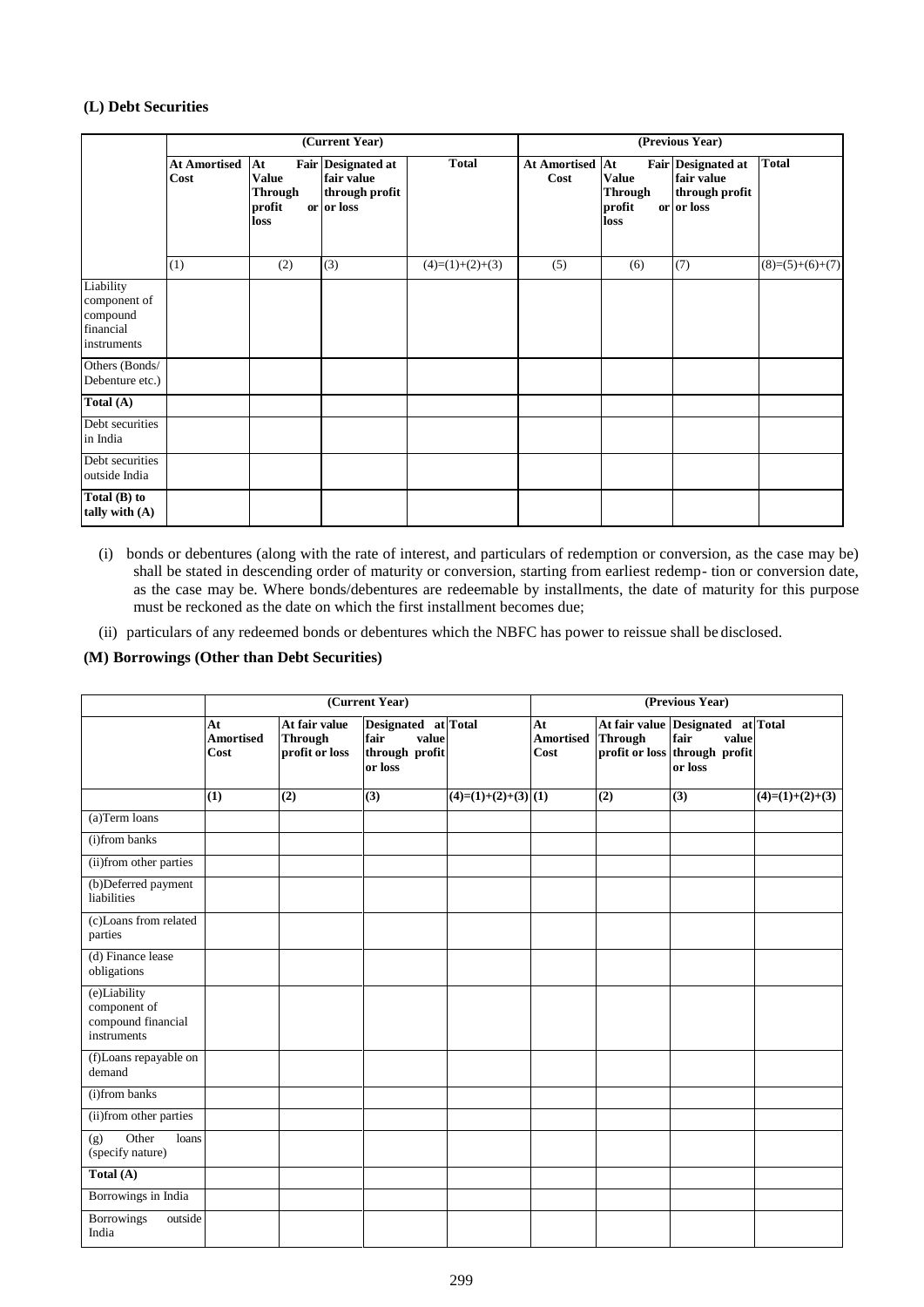- (i) Borrowings shall further be sub-classified as secured and unsecured. Nature of security shall be specified separately in each case.
- (ii) Where borrowings have been guaranteed by directors or others, the aggregate amount of such borrowings under each head shall be disclosed;
- (iii) terms of repayment of term loans and other loans shall be stated; and
- (iv) period and amount of default as on the balance sheet date in repayment of borrowings and interest shall be specified separately in each case.

# **(N) Deposits**

|                           |                             |                                                  | (Current Year)                                                  |                   | (Previous Year)             |                                                  |                                                                 |                   |  |  |
|---------------------------|-----------------------------|--------------------------------------------------|-----------------------------------------------------------------|-------------------|-----------------------------|--------------------------------------------------|-----------------------------------------------------------------|-------------------|--|--|
|                           | <b>At Amortised</b><br>Cost | At fair<br>value<br>through<br>profit or<br>loss | <b>Designated at</b><br>fair value<br>through profit<br>or loss | <b>Total</b>      | <b>At Amortised</b><br>Cost | At fair<br>value<br>through<br>profit or<br>loss | <b>Designated at</b><br>fair value<br>through profit<br>or loss | <b>Total</b>      |  |  |
|                           | (1)                         | (2)                                              | (3)                                                             | $(4)=(1)+(2)+(3)$ | (5)                         | (6)                                              | (7)                                                             | $(8)=(5)+(6)+(7)$ |  |  |
| Deposits                  |                             |                                                  |                                                                 |                   |                             |                                                  |                                                                 |                   |  |  |
| (i) Public<br>Deposits    |                             |                                                  |                                                                 |                   |                             |                                                  |                                                                 |                   |  |  |
| (ii) From<br><b>Banks</b> |                             |                                                  |                                                                 |                   |                             |                                                  |                                                                 |                   |  |  |
| (iii)From<br>Others       |                             |                                                  |                                                                 |                   |                             |                                                  |                                                                 |                   |  |  |
| <b>Total</b>              |                             |                                                  |                                                                 |                   |                             |                                                  |                                                                 |                   |  |  |

## **(O) Subordinated Liabilities**

|                                                                                 |                                |                                                  | (Current Year)                                                        |                   | (Previous Year)         |                                                  |                                                          |                   |  |  |
|---------------------------------------------------------------------------------|--------------------------------|--------------------------------------------------|-----------------------------------------------------------------------|-------------------|-------------------------|--------------------------------------------------|----------------------------------------------------------|-------------------|--|--|
|                                                                                 | At<br><b>Amortised</b><br>Cost | At fair<br>value<br>through<br>profit or<br>loss | <b>Designated</b><br>at fair<br>value<br>through<br>profit or<br>loss | <b>Total</b>      | At<br>Amortised<br>Cost | At fair<br>value<br>through<br>profit or<br>loss | Designated at<br>fair value<br>through<br>profit or loss | <b>Total</b>      |  |  |
|                                                                                 | $\overline{(1)}$               | $\overline{(2)}$                                 | $\overline{(3)}$                                                      | $(4)=(1)+(2)+(3)$ | (5)                     | (6)                                              | (7)                                                      | $(8)=(5)+(6)+(7)$ |  |  |
| Perpetual Debt<br>Instruments to the<br>extent that do not<br>qualify as equity |                                |                                                  |                                                                       |                   |                         |                                                  |                                                          |                   |  |  |
| <b>Preference Shares</b><br>other than those<br>that qualify as<br>Equity       |                                |                                                  |                                                                       |                   |                         |                                                  |                                                          |                   |  |  |
| Others (specifying<br>the nature and type<br>of instrument<br>issued)           |                                |                                                  |                                                                       |                   |                         |                                                  |                                                          |                   |  |  |
| Total $(A)$                                                                     |                                |                                                  |                                                                       |                   |                         |                                                  |                                                          |                   |  |  |
|                                                                                 |                                |                                                  |                                                                       |                   |                         |                                                  |                                                          |                   |  |  |
| Subordinated<br>Liabilities in India                                            |                                |                                                  |                                                                       |                   |                         |                                                  |                                                          |                   |  |  |
| Subordinated<br>Liabilities outside<br>India                                    |                                |                                                  |                                                                       |                   |                         |                                                  |                                                          |                   |  |  |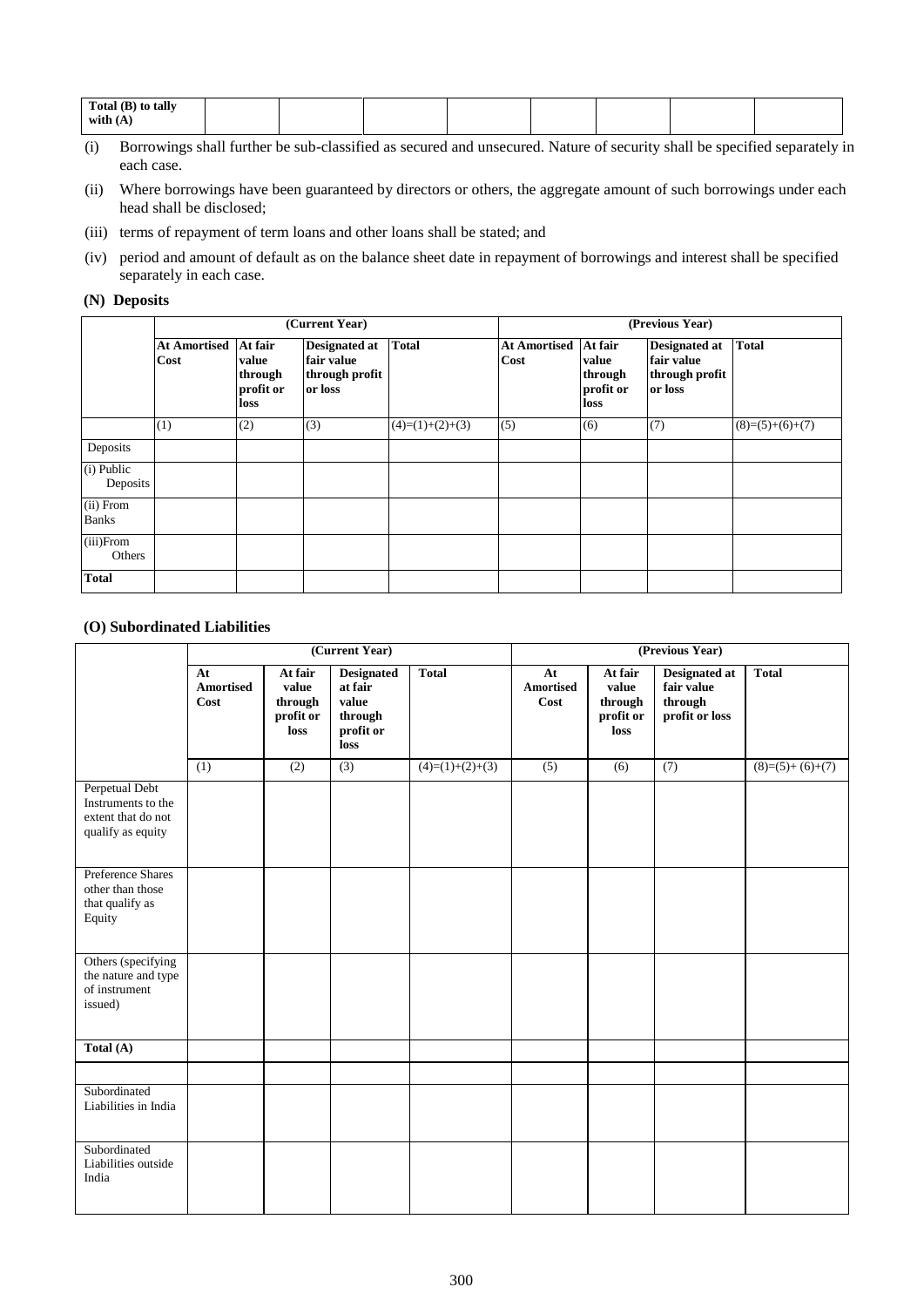| Total (B) to tally<br>with (A) |  |  |  |  |
|--------------------------------|--|--|--|--|
|                                |  |  |  |  |
|                                |  |  |  |  |

**(P) Other Financial Liabilities (to be specified)**: Other Financial liabilities shall be classified as-

- (a) Interest accrued;
- (b) Unpaid dividends;
- (c) Application money received for allotment of securities to the extent refundable and interest accrued thereon;
- (d) Unpaid matured deposits and interest accrued thereon;
- (e) Unpaid matured debentures and interest accrued thereon;
- (f) Margin money (to be specified);and
- (g) Others (specify nature)

### **(Q) Provisions:** The amounts shall be classified as-

- (a) Provision for employee benefits; and
- (b) Others (specify nature)

## **(R) Other Non-financial liabilities (to be specified):**

- (a) Revenue received in advance;
- (b) Other advances (Specify nature); and
- (c) Others (specify nature).
- **(S) Equity Share Capital** : For each class of equity share capital:
	- (a) the number and amount of shares authorized;
	- (b) the number of shares issued, subscribed and fully paid, and subscribed but not fully paid;
	- (c) par value per share;
	- (d) a reconciliation of the number of shares outstanding at the beginning and at the end of the period;
	- (e) the rights, preferences and restrictions attaching to each class of shares including restrictions on the distribution of dividends and the repayment of capital;
	- (f) shares in respect of each class in the company held by its holding company or its ultimate holding company including shares held by or by subsidiaries or associates of the holding company or the ultimate holding company in aggregate;
	- (g) shares in the company held by each shareholder holding more than five percent shares specifying the number of shares held;
	- (h) shares reserved for issue under options and contracts/commitments for the sale of shares or disinvestment, including the terms and amounts;
	- (i) For the period of five years immediately preceding the date at which the Balance Sheet is prepared:
		- Aggregate number and class of shares allotted as fully paid up pursuant to contract without payment being received in cash;
		- Aggregate number and class of shares allotted as fully paid up by way of bonus shares; and
		- Aggregate number and class of shares bought back;
	- (j) terms of any securities convertible into equity shares issued along with the earliest date of conversion in descending order starting from the farthest such date;
	- (k) calls unpaid (showing aggregate value of calls unpaid by directors and officers);
	- (l) forfeited shares (amount originally paid up)
	- (m) An NBFC shall disclose information that enables users of its financial statements to evaluate the NBFC's objectives, policies and processes for managing capital.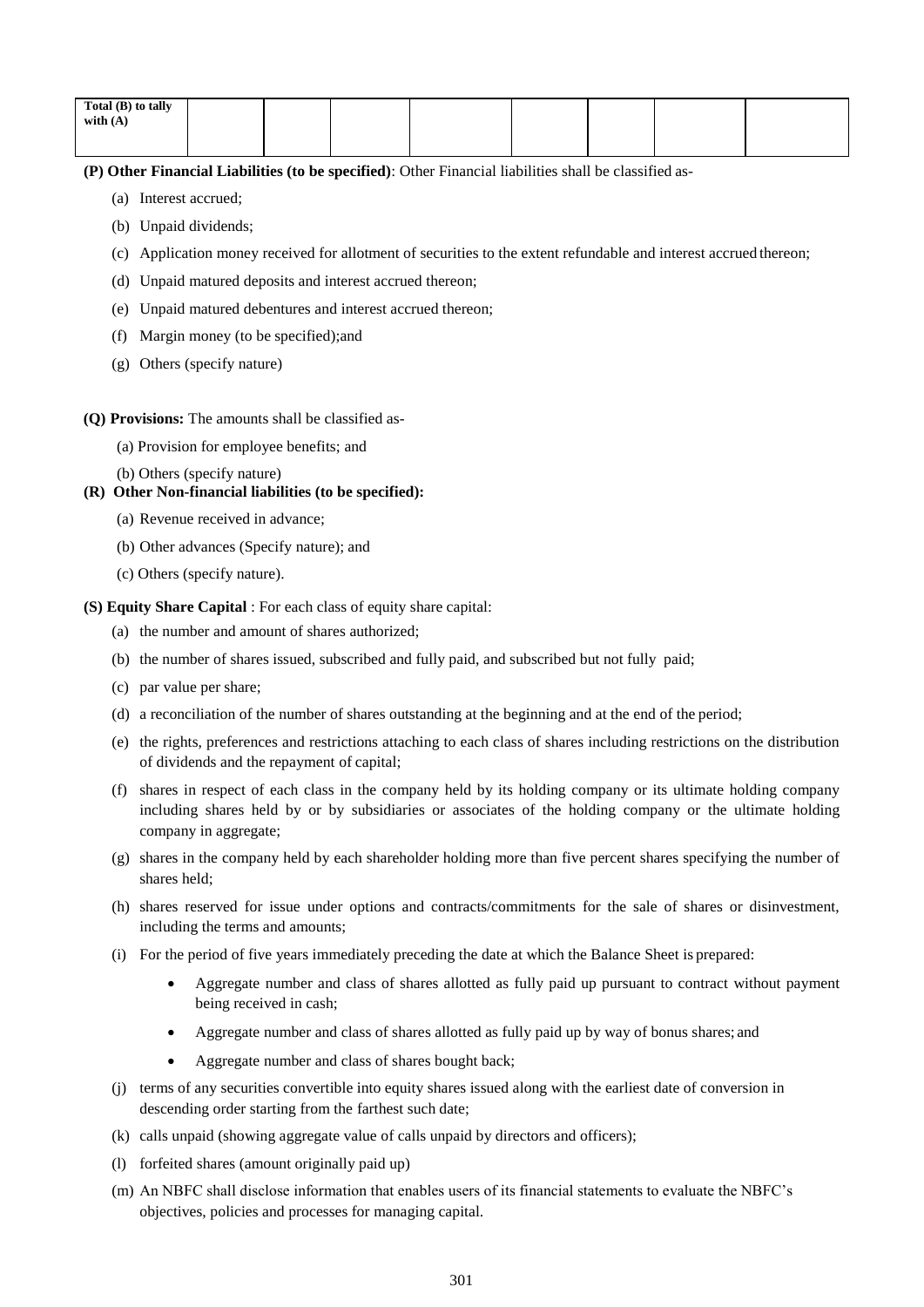# **(T) Other Equity**

- (i) Other Reserves' shall be classified in the notes as:
	- (a) Capital Redemption Reserve;
	- (b) Debenture Redemption Reserve;
	- (c) Share Options Outstanding Account;
	- (d) Statutory Reserves; and
	- (e) Others (specify the nature and purpose of each reserve and the amount in respect thereof); (Additions and deductions since last balance sheet to be shown under each of the specified heads)
- (iii) Retained Earnings represents surplus i.e. balance of the relevant column in the Statement of Changes in Equity;
- (iv) A reserve specifically represented by earmarked investments shall disclose the fact that it is so represented;
- (v) Debit balance of Statement of Profit and Loss shall be shown as a negative figure under the head ‗retained earnings'. Similarly, the balance of 'Other Equity', after adjusting negative balance of retained earnings, if any, shall be shown under the head 'Other Equity' even if the resulting figure is in the negative;
- (vi) Under the sub-head ‗Other Equity', disclosure shall be made for the nature and amount of each item; and
- (vii) Under the sub-head ‗Other Equity', disclosure shall be made for conditions or restrictions for distribution attached to statutory reserves.

## **(U) Contingent Liabilities and commitments** (to the extent not provided for)

- (i) Contingent Liabilities shall be classified as:
	- (a) Claims against the company not acknowledged as debt;
	- (b) Guarantees excluding financial guarantees; and
	- (c) Other money for which the company is contingently liable
- (ii) Commitments shall be classified as:
	- (a) Estimated amount of contracts remaining to be executed on capital account and not provided for;
	- (b) Uncalled liability on shares and other investments partly paid;
	- (c) Other commitments (specify nature).
- **(V)** The amount of dividends proposed to be distributed to equity and preference shareholders for the period and the related amount per share shall be disclosed separately. Arrears of fixed cumulative dividends on irredeemable preference shares shall also be disclosed separately.
- **(W)** Where in respect of an issue of securities made for a specific purpose the whole or part of amount has not been used for the specific purpose at the Balance Sheet date, there shall be indicated by way of note how such unutilized amounts have been used or invested.

# **(X) Other Classification related General Instructions**

- 1. When an NBFC applies an accounting policy retrospectively or makes a restatement of items in the financial statements or when it reclassifies items in its financial statements, the NBFC shall attach to the Balance Sheet, a "Balance Sheet" as at the beginning of the earliest comparative period presented.
- 2. Share application money pending allotment shall be classified into equity or liability in accordance with relevant Indian Accounting Standards. Share application money to the extent not refundable shall be shown under the head Equity and share application money to the extent refundable shall be separately shown under 'Other financial liabilities'.
- 3. Preference shares including premium received on issue, shall be classified and presented as 'Equity' or ‗Liability' in accordance with the requirements of the relevant Indian Accounting Standards. Accordingly, the disclosure and presentation requirements in this regard applicable to the relevant class of equity or liability shall be applicable *mutatis mutandis* to the preference shares. For instance, plain vanila redeemable preference shares shall be classified and presented under ‗liabilities' as ‗borrowings' or ‗subordinated liability' and the disclosure requirements in this regard applicable to such borrowings shall be applicable *mutatis mutandis* to redeemable preference shares.
- 4. Compound financial instruments such as convertible debentures, where split into equity and liability components, as per the requirements of the relevant Indian Accounting Standards, shall be classified and presented un- der the relevant heads in "Liabilities and Equity'.
- 5. Regulatory Deferral Account Balances shall be presented in the Balance Sheet in accordance with the relevant Indian Accounting Standards.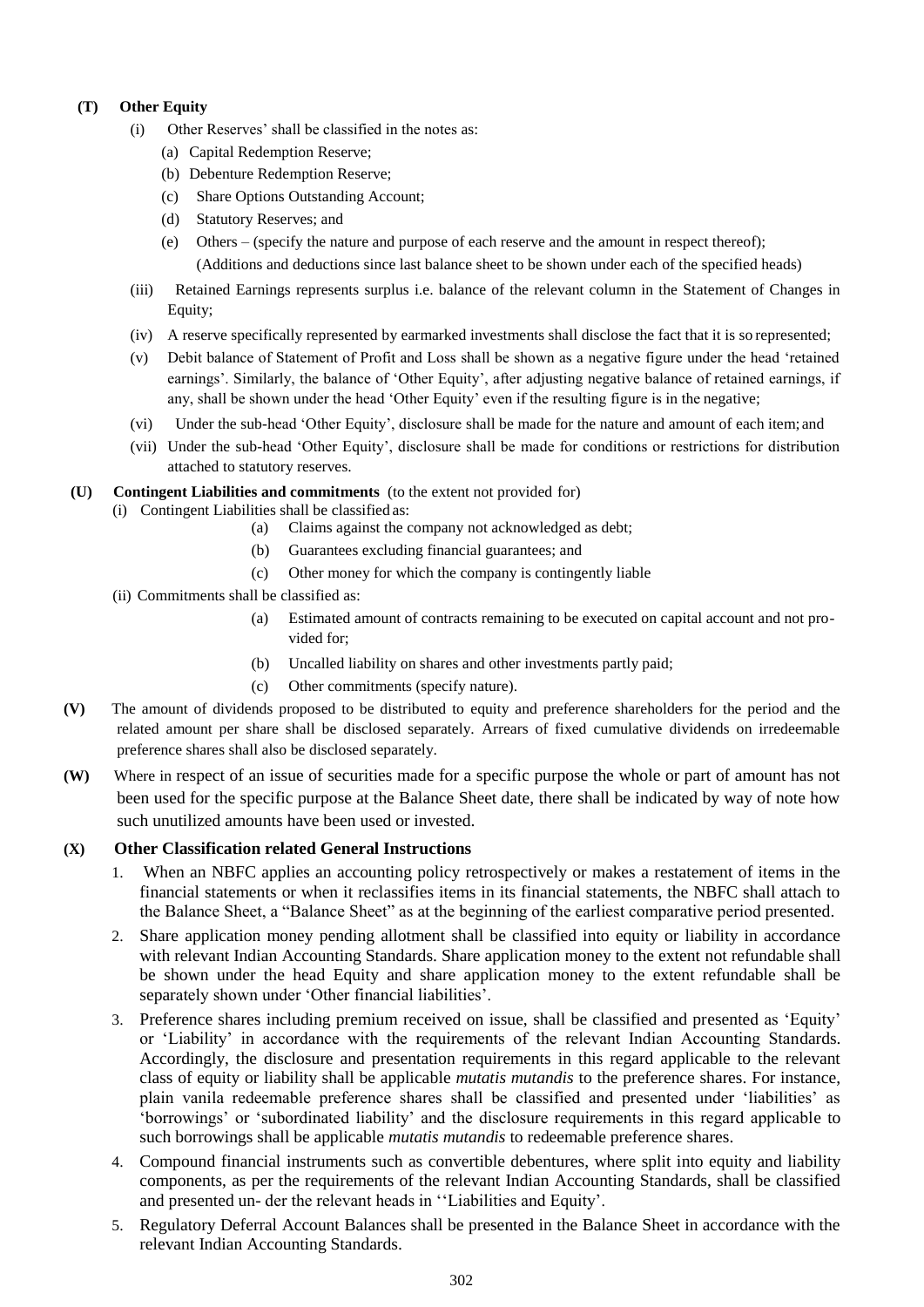# *PART II – STATEMENT OF PROFIT AND LOSS*

*Name of the Non-Banking Financial Company…………………….*

*Statement of Profit and Loss for the period ended ………………………*

(Rupees in ......................)

|                          | <b>Particulars</b>                                                                  | Note No. | <b>Figures for the current</b><br>reporting period | <b>Figures for the previous</b><br>reporting period |  |
|--------------------------|-------------------------------------------------------------------------------------|----------|----------------------------------------------------|-----------------------------------------------------|--|
|                          | <b>Revenue from operations</b>                                                      |          |                                                    |                                                     |  |
|                          |                                                                                     |          |                                                    |                                                     |  |
| (i)                      | Interest Income                                                                     |          |                                                    |                                                     |  |
| (ii)                     | Dividend Income                                                                     |          |                                                    |                                                     |  |
| (iii)                    | Rental Income                                                                       |          |                                                    |                                                     |  |
| (iv)                     | Fees and commission Income                                                          |          |                                                    |                                                     |  |
| (v)                      | Net gain on fair value changes                                                      |          |                                                    |                                                     |  |
| (vi)                     | Net gain on derecognition of financial instruments under<br>amortised cost category |          |                                                    |                                                     |  |
| (vii)                    | Sale of products(including Excise Duty)                                             |          |                                                    |                                                     |  |
| (viii)                   | Sale of services                                                                    |          |                                                    |                                                     |  |
| (ix)                     | Others (to be specified)                                                            |          |                                                    |                                                     |  |
| $($ $\Gamma$             | <b>Total Revenue from operations</b>                                                |          |                                                    |                                                     |  |
|                          |                                                                                     |          |                                                    |                                                     |  |
| (II)                     | Other Income (to be specified)                                                      |          |                                                    |                                                     |  |
| (III)                    | <b>Total Income (I+II)</b>                                                          |          |                                                    |                                                     |  |
|                          |                                                                                     |          |                                                    |                                                     |  |
|                          | <b>Expenses</b>                                                                     |          |                                                    |                                                     |  |
|                          |                                                                                     |          |                                                    |                                                     |  |
| (i)                      | <b>Finance Costs</b>                                                                |          |                                                    |                                                     |  |
| (ii)                     | Fees and commission expense                                                         |          |                                                    |                                                     |  |
| (iii)                    | Net loss on fair value changes                                                      |          |                                                    |                                                     |  |
| (iv)                     | Net loss on derecognition of financial instruments under<br>amortised cost category |          |                                                    |                                                     |  |
| (v)                      | Impairment on financial instruments                                                 |          |                                                    |                                                     |  |
| (vi)                     | Cost of materials consumed                                                          |          |                                                    |                                                     |  |
| (vii)                    | Purchases of Stock-in-trade                                                         |          |                                                    |                                                     |  |
| (viii)                   | Changes in Inventories of finished goods, stock-in-trade<br>and work-in-progress    |          |                                                    |                                                     |  |
| (ix)                     | <b>Employee Benefits Expenses</b>                                                   |          |                                                    |                                                     |  |
| (x)                      | Depreciation, amortization and impairment                                           |          |                                                    |                                                     |  |
| (xi)                     | Others expenses (to be specified)                                                   |          |                                                    |                                                     |  |
| $\overline{(\text{IV})}$ | <b>Total Expenses (IV)</b>                                                          |          |                                                    |                                                     |  |
|                          |                                                                                     |          |                                                    |                                                     |  |
| $\overline{\text{(V)}}$  | Profit / (loss) before exceptional items and tax (III-IV)                           |          |                                                    |                                                     |  |
|                          |                                                                                     |          |                                                    |                                                     |  |
| (VI)                     | <b>Exceptional</b> items                                                            |          |                                                    |                                                     |  |
|                          |                                                                                     |          |                                                    |                                                     |  |
| (VII)                    | Profit/(loss) before tax (V -VI)                                                    |          |                                                    |                                                     |  |
|                          |                                                                                     |          |                                                    |                                                     |  |
| (VIII)                   | Tax Expense:                                                                        |          |                                                    |                                                     |  |
|                          | <b>Current Tax</b><br>(1)                                                           |          |                                                    |                                                     |  |
|                          | Deferred Tax<br>(2)                                                                 |          |                                                    |                                                     |  |
|                          |                                                                                     |          |                                                    |                                                     |  |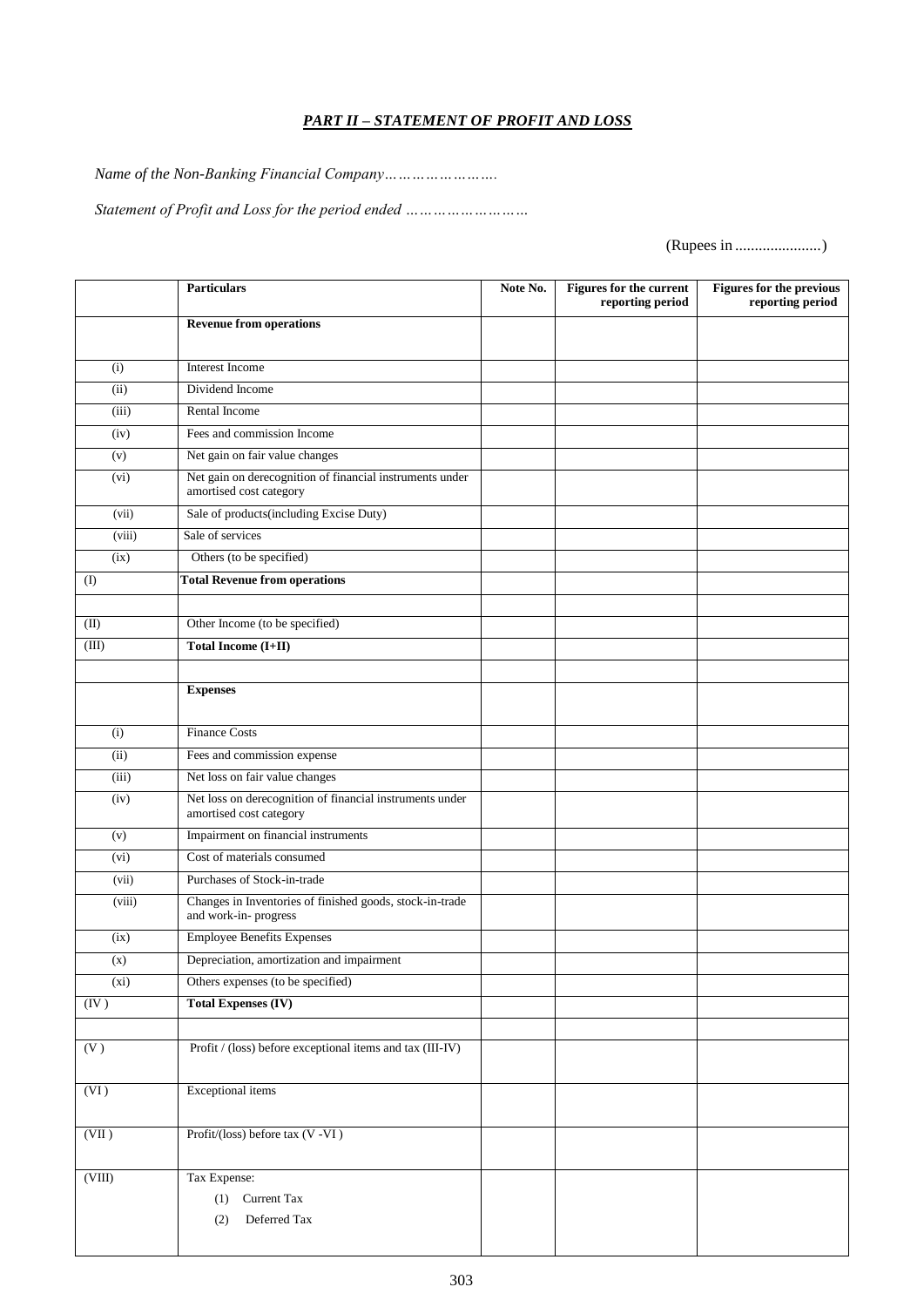|         | <b>Particulars</b>                                                                                                                                  | Note No. | <b>Figures for the current</b><br>reporting period | <b>Figures for the</b><br>previous<br>reporting<br>period |
|---------|-----------------------------------------------------------------------------------------------------------------------------------------------------|----------|----------------------------------------------------|-----------------------------------------------------------|
|         | <b>Revenue from operations</b>                                                                                                                      |          |                                                    |                                                           |
| (IX)    | for the period from continuing<br>Profit / (loss)<br>operations(VII-VIII)                                                                           |          |                                                    |                                                           |
| (X)     | Profit/(loss) from discontinued operations                                                                                                          |          |                                                    |                                                           |
| (XI)    | Tax Expense of discontinued operations                                                                                                              |          |                                                    |                                                           |
| (XII)   | Profit/(loss) from discontinued operations(After tax) (X-<br>XI)                                                                                    |          |                                                    |                                                           |
| (XIII)  | Profit/(loss) for the period (IX+XII)                                                                                                               |          |                                                    |                                                           |
| (XIV)   | <b>Other Comprehensive Income</b>                                                                                                                   |          |                                                    |                                                           |
|         | (A) (i) Items that will not be reclassified to profit or loss                                                                                       |          |                                                    |                                                           |
|         | (specify items and amounts)                                                                                                                         |          |                                                    |                                                           |
|         | (ii) Income tax relating to items that will not be<br>reclassified to profit or loss                                                                |          |                                                    |                                                           |
|         | Subtotal (A)                                                                                                                                        |          |                                                    |                                                           |
|         | (B) (i) Items that will be reclassified to profit or loss                                                                                           |          |                                                    |                                                           |
|         | (specify items and amounts)                                                                                                                         |          |                                                    |                                                           |
|         | (ii) Income tax relating to items that will be reclassified<br>to profit or loss                                                                    |          |                                                    |                                                           |
|         | Subtotal (B)                                                                                                                                        |          |                                                    |                                                           |
|         | Other Comprehensive Income $(A + B)$                                                                                                                |          |                                                    |                                                           |
|         |                                                                                                                                                     |          |                                                    |                                                           |
| (XV)    | <b>Total Comprehensive Income</b><br>for<br>the<br>period<br>(XIII+XIV) (Comprising Profit (Loss) and other<br>Comprehensive Income for the period) |          |                                                    |                                                           |
|         |                                                                                                                                                     |          |                                                    |                                                           |
| (XVI)   | Earnings per equity share (for continuing operations)                                                                                               |          |                                                    |                                                           |
|         | Basic (Rs.)                                                                                                                                         |          |                                                    |                                                           |
|         | Diluted (Rs.)                                                                                                                                       |          |                                                    |                                                           |
|         |                                                                                                                                                     |          |                                                    |                                                           |
| (XVII)  | Earnings per equity share (for discontinued<br>operations)                                                                                          |          |                                                    |                                                           |
|         | Basic (Rs.)                                                                                                                                         |          |                                                    |                                                           |
|         | Diluted (Rs.)                                                                                                                                       |          |                                                    |                                                           |
|         |                                                                                                                                                     |          |                                                    |                                                           |
| (XVIII) | Earnings per equity share (for continuing and<br>discontinued operations)                                                                           |          |                                                    |                                                           |
|         | Basic (Rs.)                                                                                                                                         |          |                                                    |                                                           |
|         | Diluted (Rs.)                                                                                                                                       |          |                                                    |                                                           |

**See accompanying notes to the financial statements**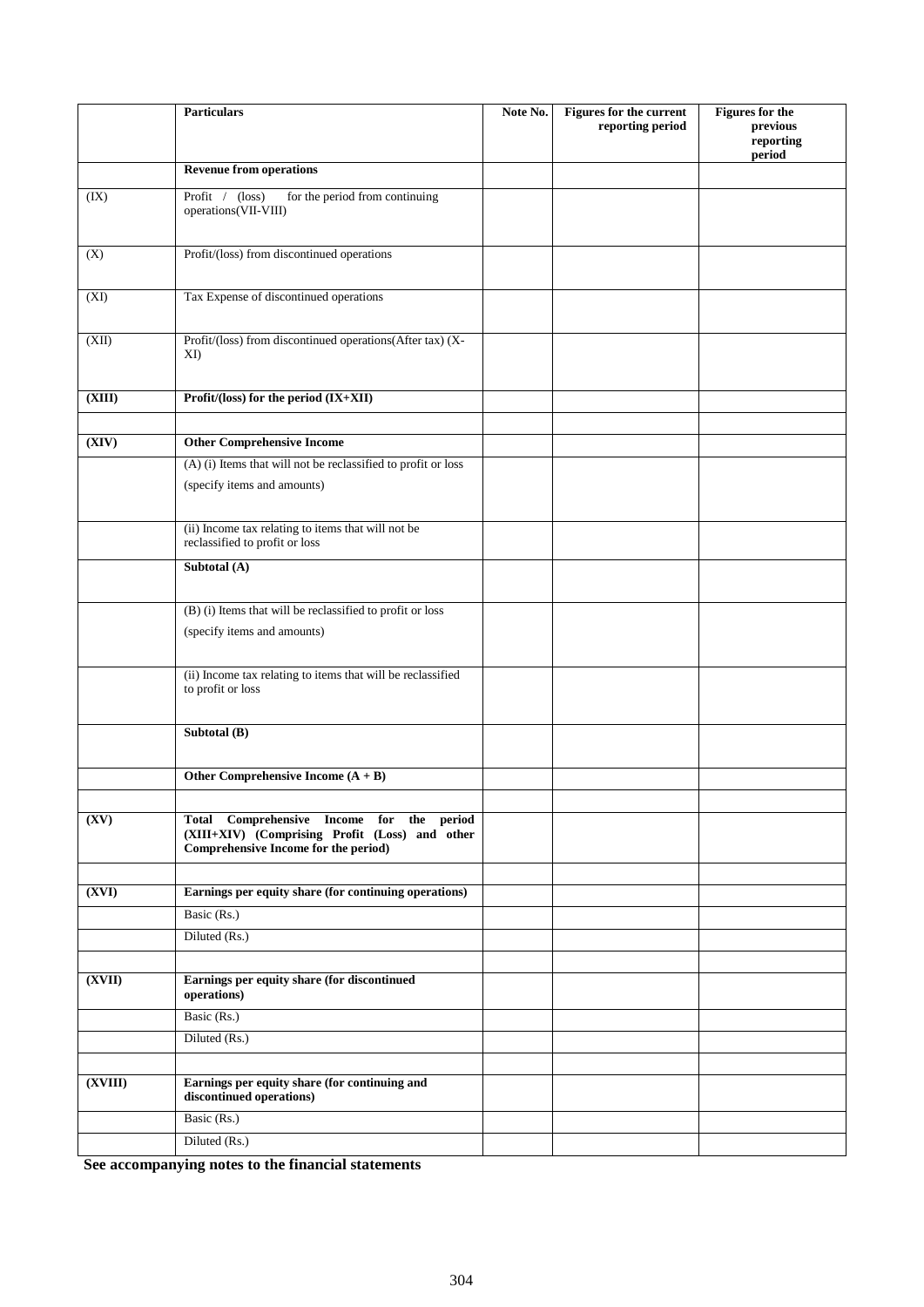## *Notes*

## *GENERAL INSTRUCTIONS FOR PREPARATION OF STATEMENT OF PROFIT AND LOSS*

- **1.** The provisions of this Part shall apply to the income and expenditure account, in like manner as they apply to a Statement of Profit and Loss.
- **2.** The Statement of Profit and Loss shall include:
	- (A) Profit or loss for the period;
	- (B) Other Comprehensive Income for the period.

The sum of (A) and (B) above is 'Total Comprehensive Income'.

## **3. Interest Income**

|                                           |                                                                 | (Current Year)                                                     |                                                                                                          |                                                                    | (Previous Year)                                      |                                                                                                          |  |  |
|-------------------------------------------|-----------------------------------------------------------------|--------------------------------------------------------------------|----------------------------------------------------------------------------------------------------------|--------------------------------------------------------------------|------------------------------------------------------|----------------------------------------------------------------------------------------------------------|--|--|
| <b>Particulars</b>                        | On Financial<br>Assets measured<br>at fair value<br>through OCI | <b>On Financial Assets</b><br>measured at<br><b>Amortised Cost</b> | Interest<br>Income on<br>Financial<br>Assets<br>classified at<br>fair value<br>through profit<br>or loss | On Financial<br>Assets<br>measured at<br>fair value<br>through OCI | On Financial<br>Assets measured<br>at Amortised Cost | Interest<br>Income on<br>Financial<br>Assets<br>classified at<br>fair value<br>through profit<br>or loss |  |  |
| Interest on Loans                         |                                                                 |                                                                    |                                                                                                          |                                                                    |                                                      |                                                                                                          |  |  |
| Interest income from<br>investments       |                                                                 |                                                                    |                                                                                                          |                                                                    |                                                      |                                                                                                          |  |  |
| Interest on deposits with<br><b>Banks</b> |                                                                 |                                                                    |                                                                                                          |                                                                    |                                                      |                                                                                                          |  |  |
| Other interest Income                     |                                                                 |                                                                    |                                                                                                          |                                                                    |                                                      |                                                                                                          |  |  |
| Total                                     |                                                                 |                                                                    |                                                                                                          |                                                                    |                                                      |                                                                                                          |  |  |

## **4. Net gain/ (loss) on fair value changes\***

| <b>Particulars</b>                                                                    | (Current Year) | (Previous Year) |
|---------------------------------------------------------------------------------------|----------------|-----------------|
| (A) Net gain/ (loss) on financial instruments at fair<br>value through profit or loss |                |                 |
| (i) On trading portfolio                                                              |                |                 |
| - Investments                                                                         |                |                 |
| - Derivatives                                                                         |                |                 |
| - Others                                                                              |                |                 |
| (ii) On financial instruments designated at fair value<br>through profit or loss      |                |                 |
| (B) Others (to be specified)                                                          |                |                 |
| Total Net gain/(loss) on fair value changes (C)                                       |                |                 |
| Fair Value changes:<br>-Realised<br>-Unrealised                                       |                |                 |
| Total Net gain/(loss) on fair value changes(D) to tally<br>with $(C)$                 |                |                 |

\*Fair value changes in this schedule are other than those arising on account of accrued interest income/expense.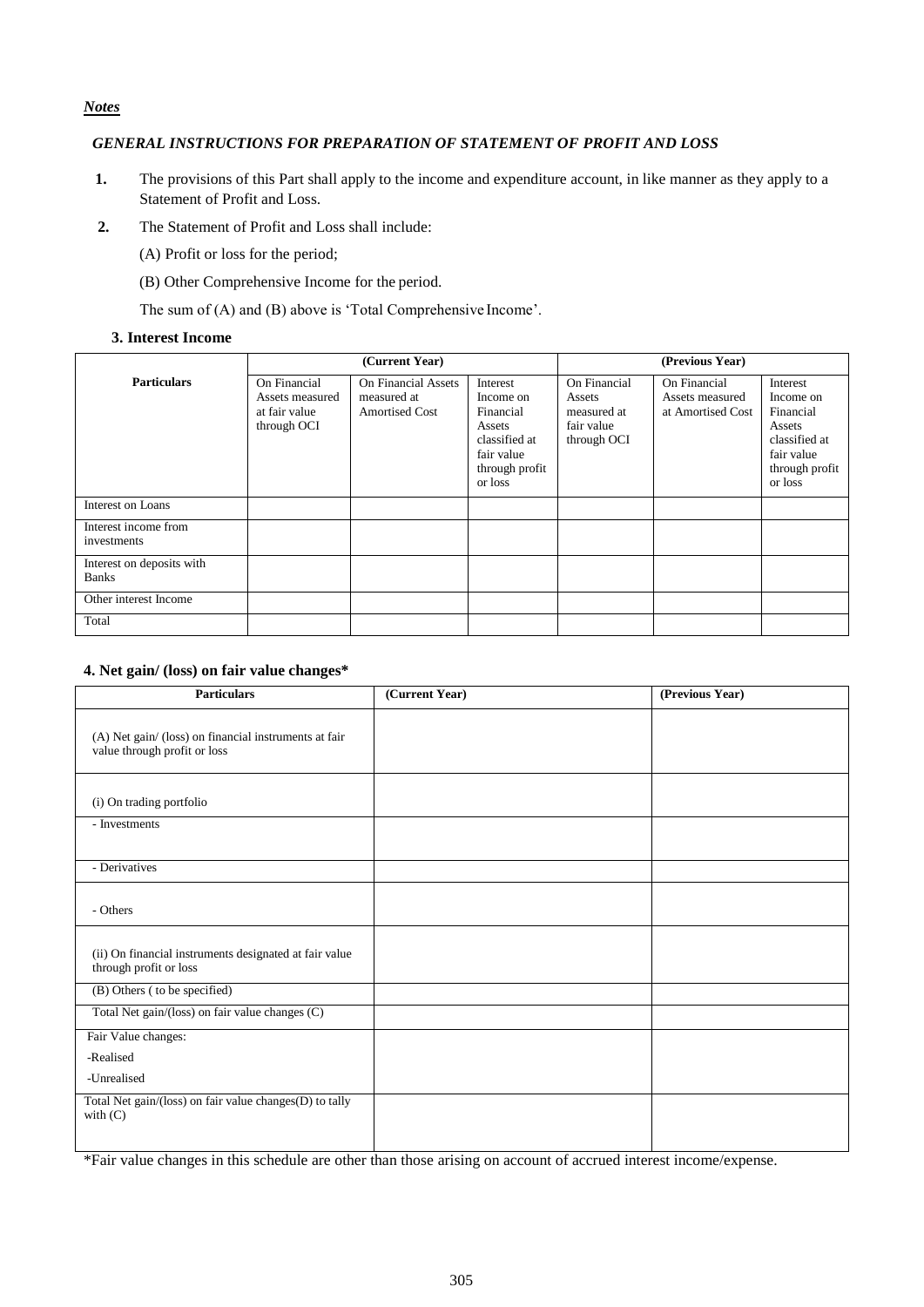# **5. Other Income (to be specified)**

| <b>Particulars</b>                                                                                                            | (Current Year) | (Previous Year) |
|-------------------------------------------------------------------------------------------------------------------------------|----------------|-----------------|
|                                                                                                                               |                |                 |
| Net gain/(loss) on ineffective portion of hedges                                                                              |                |                 |
| Net gain/(loss) on derecognition of property, plant and equipment                                                             |                |                 |
| Net gain or loss on foreign currency transaction and translation (other than<br>considered as finance cost) (to be specified) |                |                 |
| Others (to be specified)*                                                                                                     |                |                 |
| Total                                                                                                                         |                |                 |

\* Any item under the subhead ‗Others' which exceeds one per cent of the total income to be presented separately.

# **6. Finance Costs**

| <b>Particulars</b>                   | (Current Year)   |                          | (Previous Year)       |                      |  |
|--------------------------------------|------------------|--------------------------|-----------------------|----------------------|--|
|                                      | On Financial     | On Financial liabilities | On Financial          | On Financial         |  |
|                                      | liabilities      | measured at Amortised    | liabilities measured  | liabilities measured |  |
|                                      | measured at fair | Cost                     | at fair value through | at Amortised Cost    |  |
|                                      | value through    |                          | profit or loss        |                      |  |
|                                      | profit or loss   |                          |                       |                      |  |
| Interest on deposits                 |                  |                          |                       |                      |  |
| Interest on borrowings               |                  |                          |                       |                      |  |
| Interest on debt securities          |                  |                          |                       |                      |  |
| Interest on subordinated liabilities |                  |                          |                       |                      |  |
| Other interest expense               |                  |                          |                       |                      |  |
| Total                                |                  |                          |                       |                      |  |

# **7. Employee Benefits Expenses**

| <b>Particulars</b>                        | (Current Year) | (Previous Year) |
|-------------------------------------------|----------------|-----------------|
| Salaries and wages                        |                |                 |
| Contribution to provident and other funds |                |                 |
| Share Based Payments to employees         |                |                 |
| Staff welfare expenses                    |                |                 |
| Others (to be specified)                  |                |                 |
| Total                                     |                |                 |

# **8. Impairment on financial instruments**

|                          | (Current Year)                                                    |                                                                     | (Previous Year)                                                      |                                                                     |  |
|--------------------------|-------------------------------------------------------------------|---------------------------------------------------------------------|----------------------------------------------------------------------|---------------------------------------------------------------------|--|
| <b>Particulars</b>       | On Financial instruments<br>measured at fair value<br>through OCI | On Financial<br>instruments<br>measured at<br><b>Amortised Cost</b> | On Financial<br>instruments<br>measured at fair<br>value through OCI | On Financial<br>instruments<br>measured at<br><b>Amortised Cost</b> |  |
| Loans                    |                                                                   |                                                                     |                                                                      |                                                                     |  |
| Investments              |                                                                   |                                                                     |                                                                      |                                                                     |  |
| Others (to be specified) |                                                                   |                                                                     |                                                                      |                                                                     |  |
| Total                    |                                                                   |                                                                     |                                                                      |                                                                     |  |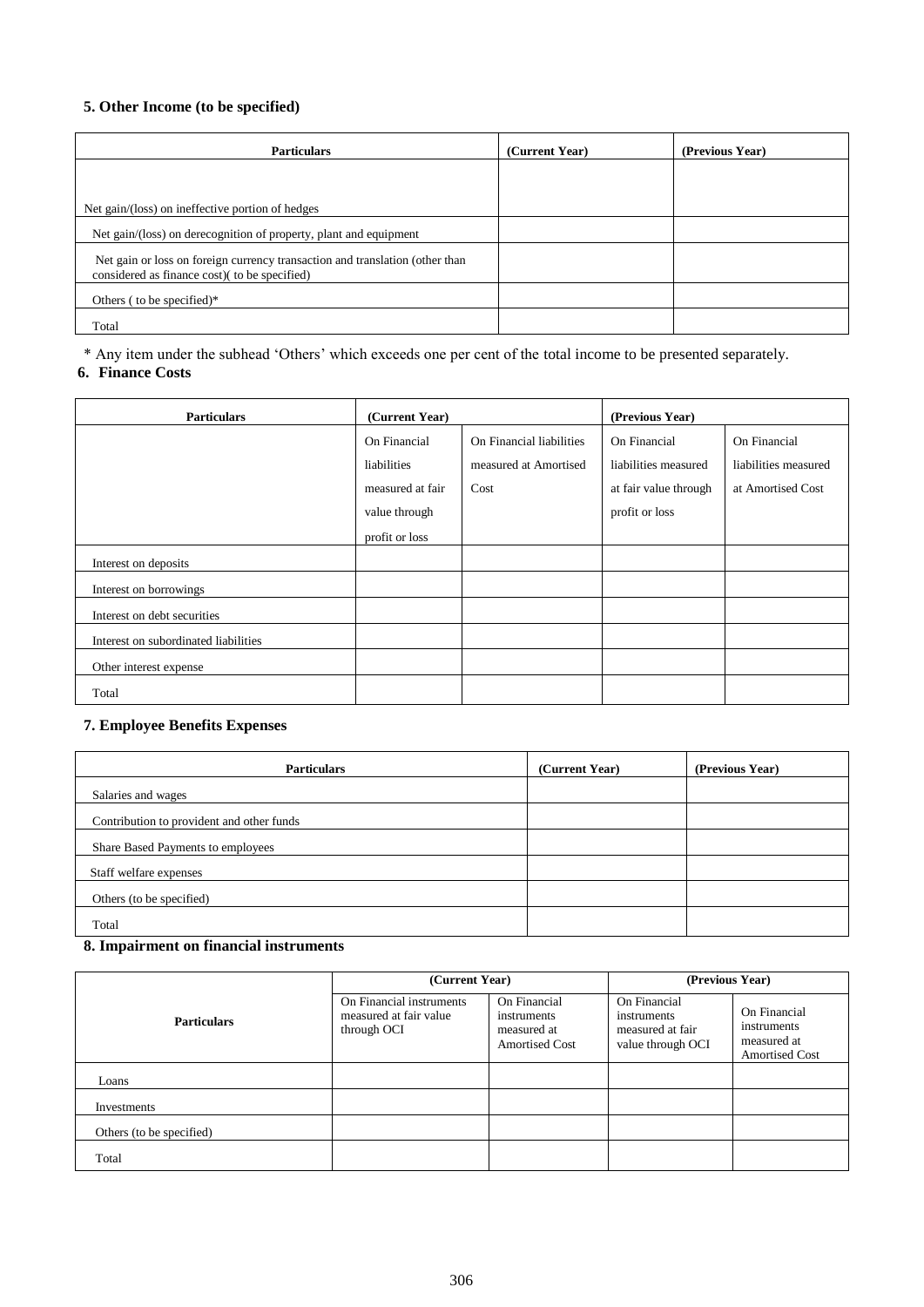## **9. Other expenses (to be specified)**

| <b>Particulars</b>                       | (Current Year) | (Previous Year) |
|------------------------------------------|----------------|-----------------|
|                                          |                |                 |
| Rent, taxes and energy costs             |                |                 |
| Repairs and maintenance                  |                |                 |
| <b>Communication Costs</b>               |                |                 |
| Printing and stationery                  |                |                 |
| Advertisement and publicity              |                |                 |
| Director's fees, allowances and expenses |                |                 |
| Auditor's fees and expenses              |                |                 |
| Legal and Professional charges           |                |                 |
| Insurance                                |                |                 |
| Other expenditure                        |                |                 |
| Total                                    |                |                 |

\* Any item under the subhead ‗Others expenditure' which exceeds one per cent of the total income to be presented separately.

### **10. Other Comprehensive Income shall be classified into-**

(A) Items that will not be reclassified to profit or loss

- i. Changes in revaluation surplus;
- ii. Remeasurements of the defined benefit plans;
- iii. Equity Instruments through Other Comprehensive Income;
- iv. Fair value changes relating to own credit risk of financial liabilities designated at fair value through profit or loss;
- v. Share of Other Comprehensive Income in Associates and Joint Ventures, to the extent not to be classified into profit or loss; and
- vi. Others (specify nature).

(B) Items that will be reclassified to profit or loss;

- i. Exchange differences in translating the financial statements of a foreign operation;
- ii. Debt Instruments through Other Comprehensive Income;
- iii. The effective portion of gains and loss on hedging instruments in a cash flow hedge;
- iv. Share of Other Comprehensive Income in Associates and Joint Ventures, to the extent to be classified into profit or loss; and
- v. Others (specify nature).
- **11. Additional Information:** An NBFC shall disclose by way of notes, additional information regarding aggregate expenditure and income on the following items:
	- i. Depreciation, amortisation and impairment
	- ii. payments to the auditor as (a) auditor, (b) for taxation matters, (c) for company law matters, (d) for other services, (e) for reimbursement of expenses;
	- iii. in case of NBFCs covered under section 135, amount of expenditure incurred on corporate social responsibility activities; and
	- iv. details of items of exceptional nature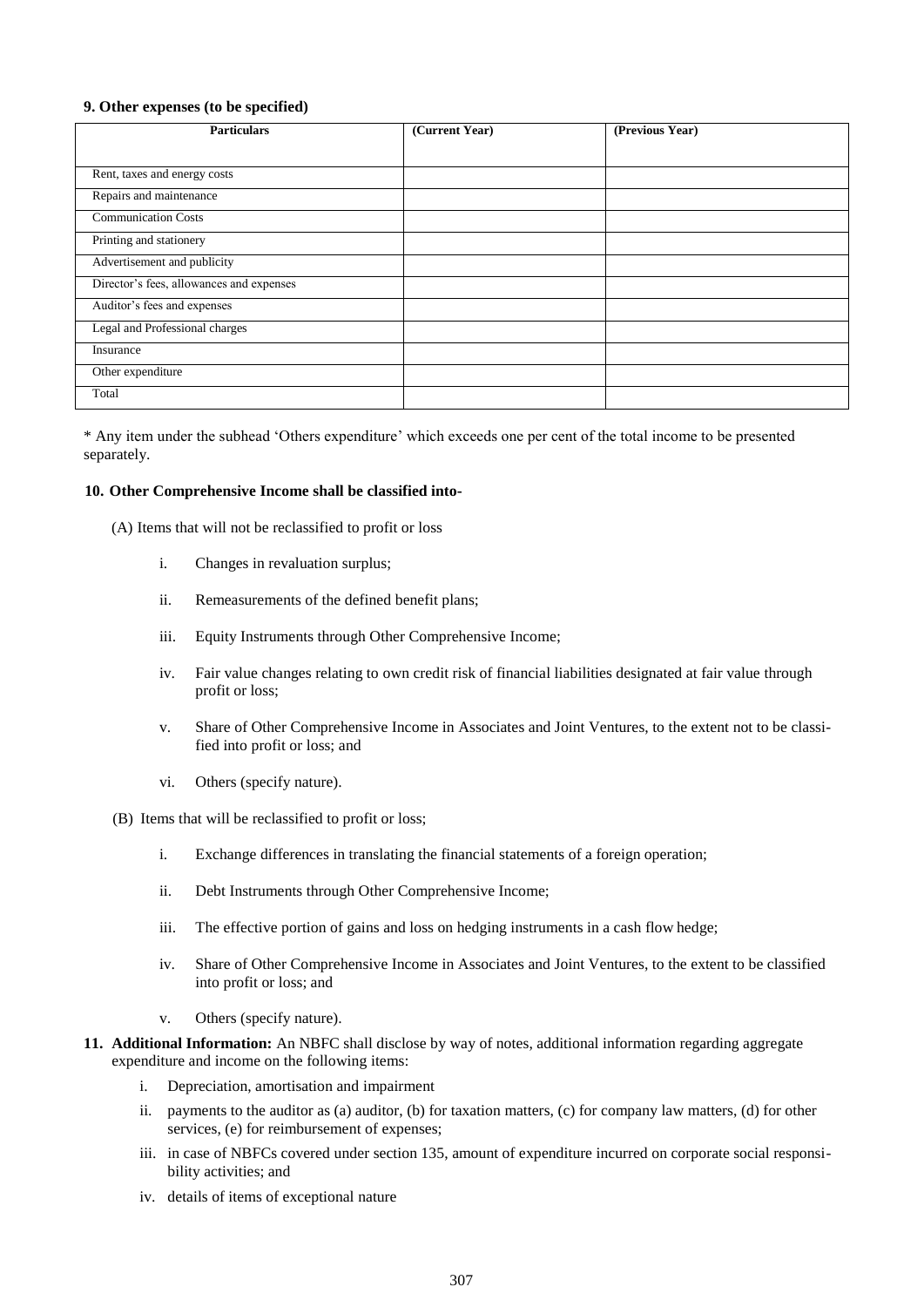# **PART III-** *GENERAL INSTRUCTIONS FOR THE PREPARATION OF CONSOLIDATED FINANCIAL STATEMENTS*

- **(1)** Where a Non-Banking Financial Company (NBFC) is required to prepare Consolidated Financial Statements, i.e., consolidated balance sheet, consolidated statement of changes in equity and consolidated statement of profit and loss, the NBFC shall mutatis mutandis follow the requirements of this Schedule as applicable to an NBFC in the preparation of balance sheet, statement of changes in equity and statement of profit and loss. However, where the consolidated financial statements contains elements pertaining to NBFCs and other than NBFCs, mixed basis of presentation may be followed for consolidated financial statements where both kinds of opera- tions are significant. In addition, the consolidated financial statements shall disclose the information as per the requirements specified in the applicable Indian Accounting Standards notified under the Companies (Indian Ac- counting Standards) Rules 2015, including the following, namely:-
	- (i) Profit or loss attributable to ‗non-controlling interest' and to ‗owners of the parent' in the statement of profit and loss shall be presented as allocation for the period. Further, ‗total comprehensive income' for the period attributable to 'non-controlling interest' and to 'owners of the parent' shall be presented in the statement of profit and loss as allocation for the period. The aforesaid disclosures for 'total comprehensive income' shall also be made in the statement of changes in equity. In addition to the disclosure requirements in the Indian Accounting Standards, the aforesaid disclosures shall also be made in respect of 'other comprehensive income'.
	- (ii) ‗Non-controlling interests' in the Balance Sheet and in the Statement of Changes in Equity, within equity, shall be presented separately from the equity of the 'owners of the parent'.
	- (iii) Investments accounted for using the equity method.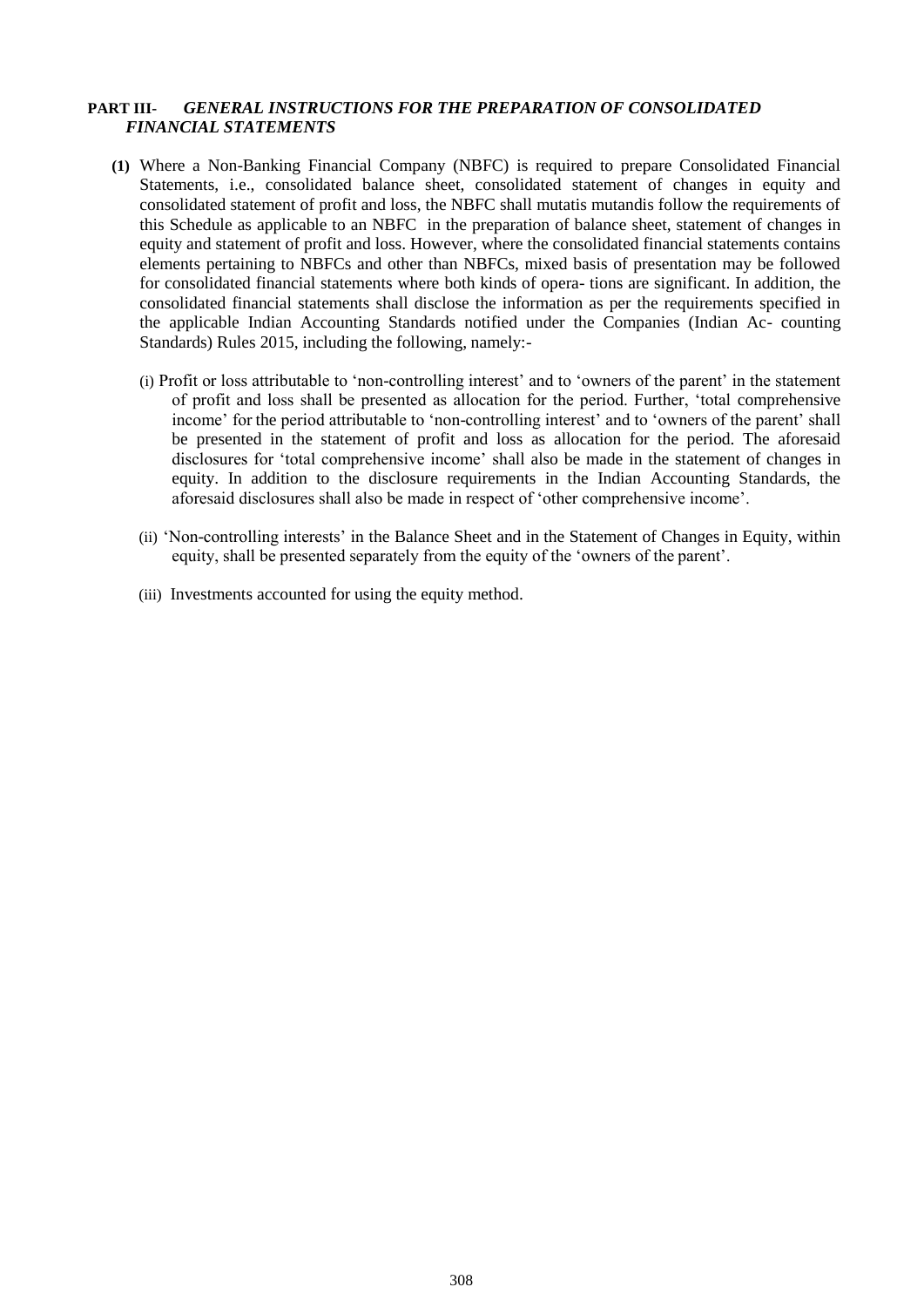# **(2)** In Consolidated Financial Statements, the following shall be disclosed by way of additional information:

| Name<br>of<br>the entity      | Net Assets, i.e., total assets<br>minus total liabilities |        | Share in profit or loss                                               |        | <b>Share</b><br>$\mathbf{in}$<br>other<br>comprehensive income                                                   |        | <b>Share</b><br>$\boldsymbol{\mathrm{in}}$<br>total<br>$\mbox{comprehensive}\mbox{ income}$ |        |  |
|-------------------------------|-----------------------------------------------------------|--------|-----------------------------------------------------------------------|--------|------------------------------------------------------------------------------------------------------------------|--------|---------------------------------------------------------------------------------------------|--------|--|
| the<br>$\mathbf{in}$<br>Group |                                                           |        |                                                                       |        |                                                                                                                  |        |                                                                                             |        |  |
|                               | $\%$<br>of<br>As<br>consolidated                          | Amount | As $%$<br>$% \left( \left( \mathcal{A},\mathcal{A}\right) \right)$ of | Amount | $\%$<br>$% \left( \left( \mathcal{A},\mathcal{A}\right) \right) =\left( \mathcal{A},\mathcal{A}\right)$ of<br>As | Amount | As % of total                                                                               | Amount |  |
|                               | net assets                                                |        | $\,$ consolidated $\,$<br>profit<br>$\alpha$<br>loss                  |        | consolidated<br>other<br>comprehensive<br>income                                                                 |        | comprehensive<br>income                                                                     |        |  |
| ent                           |                                                           |        |                                                                       |        |                                                                                                                  |        |                                                                                             |        |  |
| Subsidiaries                  |                                                           |        |                                                                       |        |                                                                                                                  |        |                                                                                             |        |  |
| Indian                        |                                                           |        |                                                                       |        |                                                                                                                  |        |                                                                                             |        |  |
| 1.                            |                                                           |        |                                                                       |        |                                                                                                                  |        |                                                                                             |        |  |
| 2.                            |                                                           |        |                                                                       |        |                                                                                                                  |        |                                                                                             |        |  |
| 3.<br>$\cdot$                 |                                                           |        |                                                                       |        |                                                                                                                  |        |                                                                                             |        |  |
| $\cdot$                       |                                                           |        |                                                                       |        |                                                                                                                  |        |                                                                                             |        |  |
| Foreign                       |                                                           |        |                                                                       |        |                                                                                                                  |        |                                                                                             |        |  |
| 1.                            |                                                           |        |                                                                       |        |                                                                                                                  |        |                                                                                             |        |  |
| 2.<br>3.                      |                                                           |        |                                                                       |        |                                                                                                                  |        |                                                                                             |        |  |
| $\blacksquare$                |                                                           |        |                                                                       |        |                                                                                                                  |        |                                                                                             |        |  |
| $\cdot$                       |                                                           |        |                                                                       |        |                                                                                                                  |        |                                                                                             |        |  |
| $\mbox{Non-}$<br>controlling  |                                                           |        |                                                                       |        |                                                                                                                  |        |                                                                                             |        |  |
| Interests in<br>all           |                                                           |        |                                                                       |        |                                                                                                                  |        |                                                                                             |        |  |
| subsidiaries                  |                                                           |        |                                                                       |        |                                                                                                                  |        |                                                                                             |        |  |
| Associates<br>(Investment     |                                                           |        |                                                                       |        |                                                                                                                  |        |                                                                                             |        |  |
| as per the                    |                                                           |        |                                                                       |        |                                                                                                                  |        |                                                                                             |        |  |
| equity<br>method)             |                                                           |        |                                                                       |        |                                                                                                                  |        |                                                                                             |        |  |
| Indian                        |                                                           |        |                                                                       |        |                                                                                                                  |        |                                                                                             |        |  |
| $1.$                          |                                                           |        |                                                                       |        |                                                                                                                  |        |                                                                                             |        |  |
| 2.                            |                                                           |        |                                                                       |        |                                                                                                                  |        |                                                                                             |        |  |
| 3.                            |                                                           |        |                                                                       |        |                                                                                                                  |        |                                                                                             |        |  |
|                               |                                                           |        |                                                                       |        |                                                                                                                  |        |                                                                                             |        |  |
| Foreign                       |                                                           |        |                                                                       |        |                                                                                                                  |        |                                                                                             |        |  |
| $1. \,$                       |                                                           |        |                                                                       |        |                                                                                                                  |        |                                                                                             |        |  |
| 2.<br>3.                      |                                                           |        |                                                                       |        |                                                                                                                  |        |                                                                                             |        |  |
|                               |                                                           |        |                                                                       |        |                                                                                                                  |        |                                                                                             |        |  |
| $\ddot{\phantom{a}}$          |                                                           |        |                                                                       |        |                                                                                                                  |        |                                                                                             |        |  |
| Joint                         |                                                           |        |                                                                       |        |                                                                                                                  |        |                                                                                             |        |  |
|                               |                                                           |        |                                                                       |        |                                                                                                                  |        |                                                                                             |        |  |
|                               |                                                           |        |                                                                       |        |                                                                                                                  |        |                                                                                             |        |  |